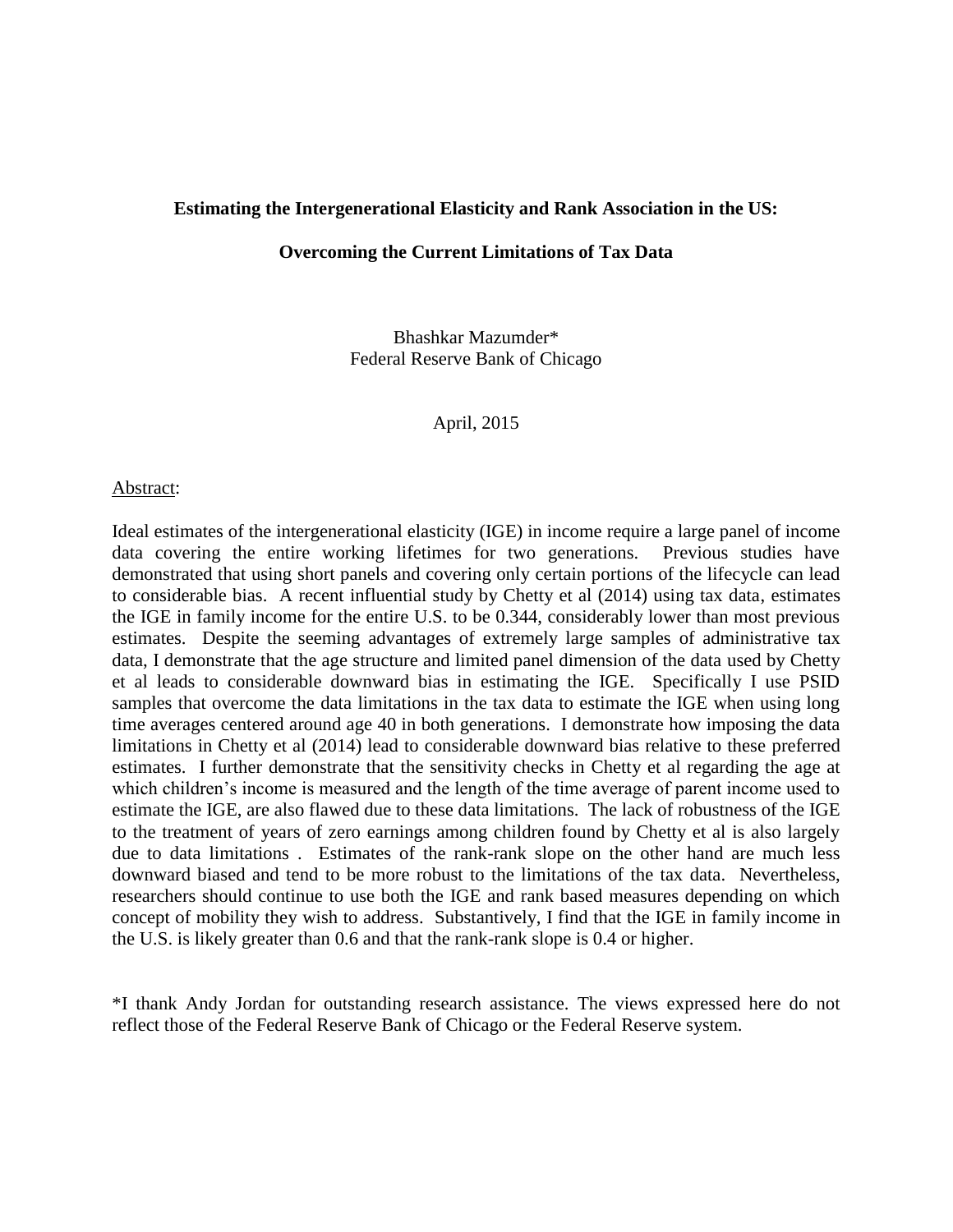# **I. Introduction**

l

Inequality of opportunity has become a tremendously salient issue for policy makers across many countries in recent years. The sharp rise in inequality has given rise to fears that economic disparities will persist into future generations. This has resulted in a heightened focus on the literature on intergenerational economic mobility. This body of research which is now several decades old seeks to understand the degree to which economic status is transmitted across generations. Of course, a critical first step in understanding this literature and correctly interpreting its findings is having a sound understanding of the measures that are being used and what they do and do not measure. This paper will focus on two prominent measures of intergenerational mobility: the intergenerational elasticity (IGE) and the rank-rank slope and discuss several key conceptual and measurement issues related to these estimators in the context of the U.S.

The IGE has a fairly long history of use in economics dating back to papers from the 1980s. It is generally viewed as a useful and transparent summary statistic capturing the rate of "regression to the mean". It can for example, tell us how many generations (on average) it would take the descendants of a family to rise to the mean level of income. In recent years many notable advances have been made in terms of measurement and issues concerning life-cycle bias (e.g. Jenkins, 1987; Solon, 1992; Mazumder, 2005a; Grawe, 2006; Böhlmark and Lindquist, 2006; Haider and Solon,  $2006$ .<sup>1</sup> As a result of these contributions, most recent US estimates of the IGE in family income are generally around 0.5 or higher.<sup>2</sup> In a recent highly influential study

 $^1$  Reviews of this literature can be found in Solon (1999) and Black and Devereaux (2011).

<sup>&</sup>lt;sup>2</sup> Solon (1992) estimates the IGE in family income to be 0.483 (Table 4). Hertz (2005) reports an elasticity in age adjusted family income of 0.538. Hertz (2006) estimates the IGE in family income to be 0.58 and the IGE in family income per person to be 0.52. Bratsberg et al (2007) produce an estimate of the elasticity of family income on earnings of 0.54. Jantti et al (2006) produce an estimate of the same elasticity of 0.517. In making comparisons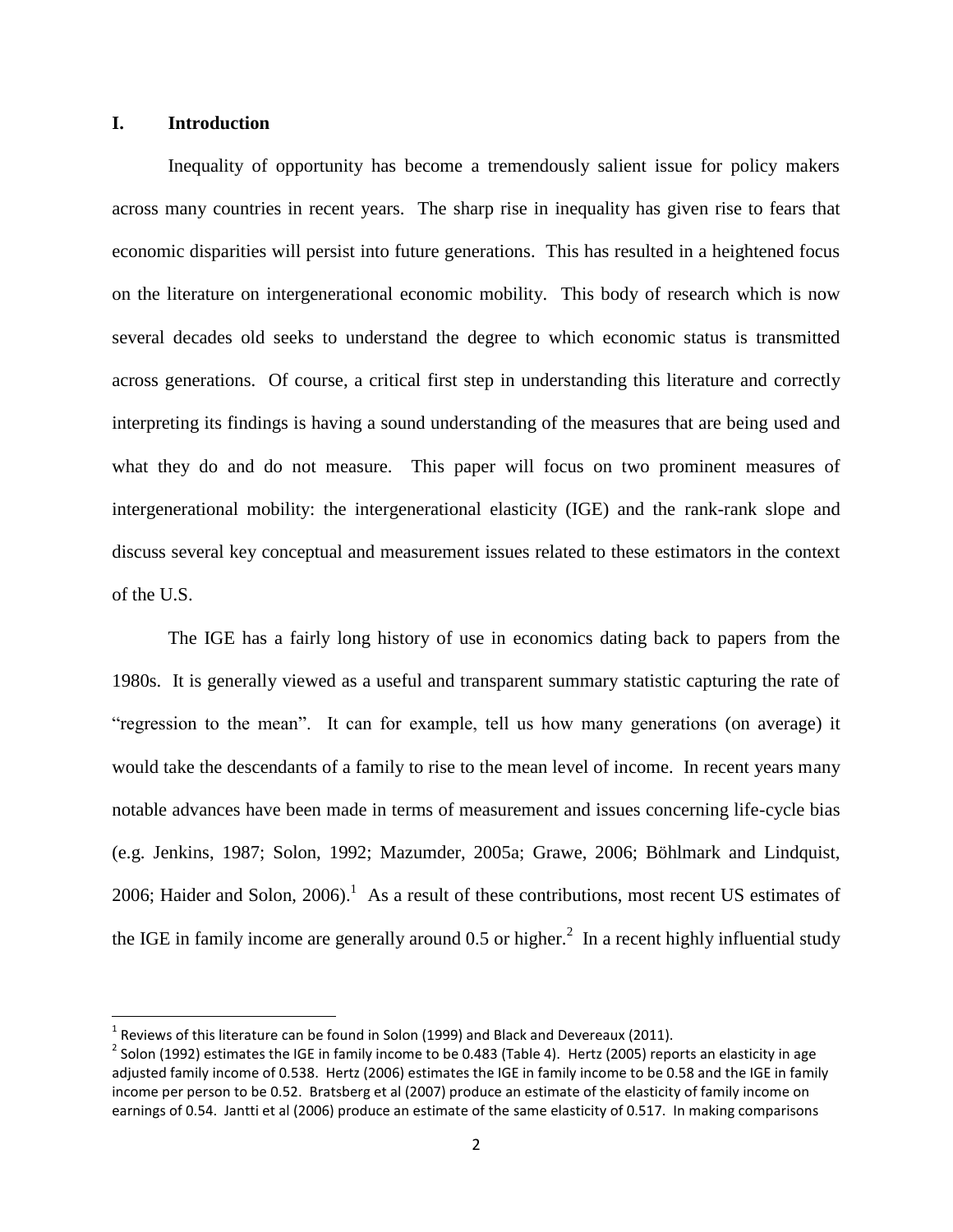Chetty et al (2014) use large samples drawn from IRS tax records produce estimates of the IGE in family income of just 0.344. As I show below, such an estimate paints a dramatically different view of the rate at which a family can expect to escape poverty. The main focus of Chetty et al (2014) is not their national IGE estimates. Instead Chetty et al are the first to produce estimates of mobility at a very detailed level of U.S. geography and to provide evidence of substantial heterogeneity across the U.S. Nevertheless, Chetty et al make strong claims about their tax their IGE estimates, arguing that none of the previous biases in the literature apply to their data. Given the importance of the IGE as one of the key conceptual measures of intergenerational mobility, it is worth revisiting the issues concerning measurement and life-cycle bias in the context of their sample.

A key point of this paper is to demonstrate that despite having extremely large sample sizes, the IRS-based intergenerational sample used by Chetty et al is fundamentally limited in a few key respects stemming from the fact that the data is only available going back to 1996. First, children's income is only measured in 2011 and 2012. This is at a relatively early point in the life cycle for cohorts born between 1980 and 1982 and at a time in which unemployment was quite high in the US. Even setting aside business cycle effects, this is an age at which we would expect substantial life cycle bias based on the estimates from the prior literature (Haider and Solon, 2006). Moreover, relative to an ideal data structure, where cohorts of children could be chosen such that they were observed over the 31 years spanning the ages of 25 to 55, Chetty et al are limited to using only 6 percent of the lifecycle. Second, parents' income is also measured for only a short period (5 years) covering just 16 percent of the lifecycle and at a relatively late period in life. I estimate that about 25% of observations of fathers' income in their sample are

l

with Chetty et al (2014) it is important to distinguish these estimates from those that use a different income concept such as labor market earnings in both generations.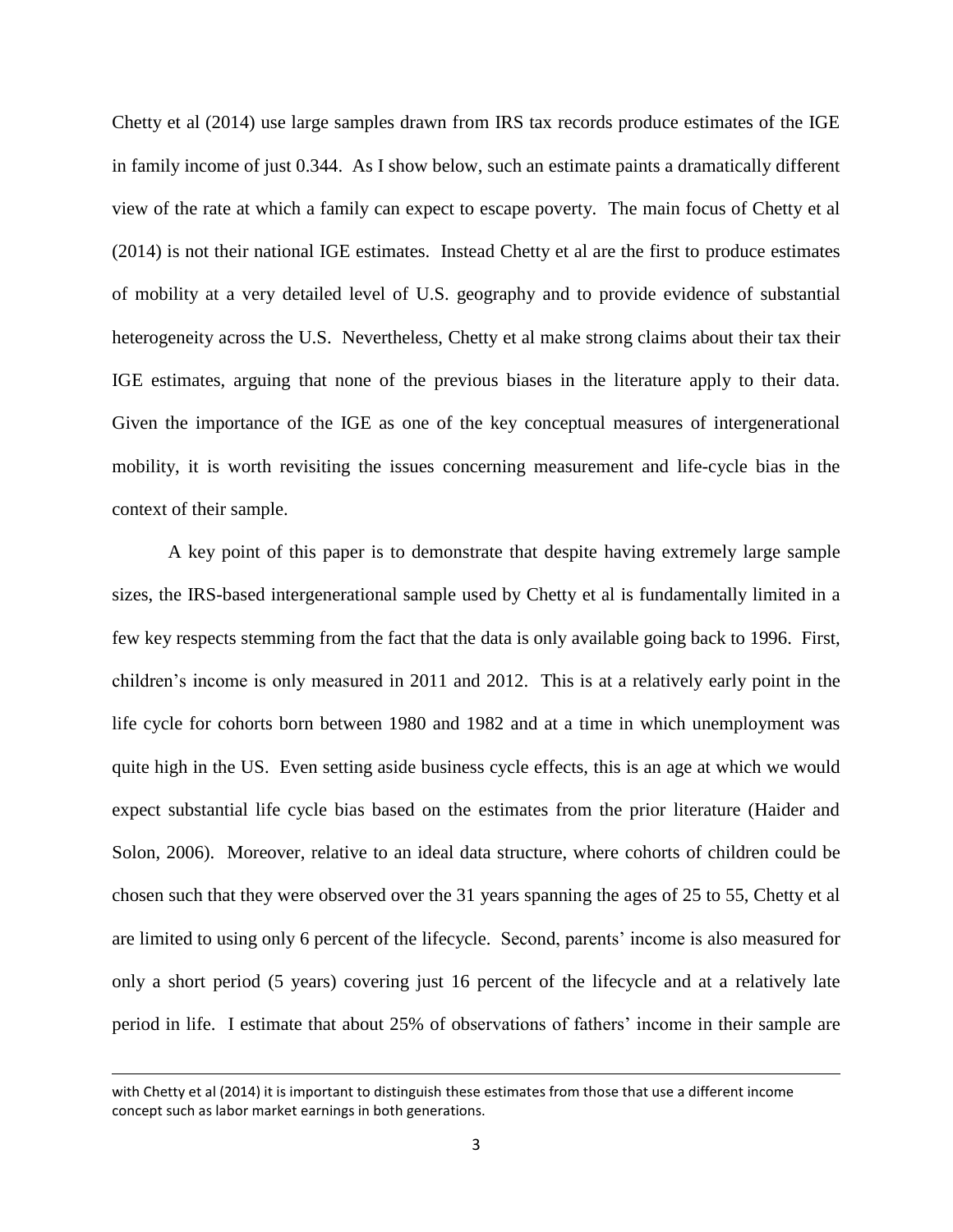measured at age 50 or higher. The prior literature has shown that the transitory fluctuations in income comprise a substantial share of the variance in parent income around the age of 50 also attenuating the estimate of the IGE relative to what would be found if one used lifetime income (Haider and Solon, 2006; Mazumder, 2005a). Third, recent research has established that administrative data can lead to worse measurement error than survey data, particularly at the bottom end of the income distribution (e.g. Abowd and Stinson, 2013 and Hokayem et al., 2012, 2015).

I use the PSID which covers income going back to 1967 to demonstrate the implications of these data limitations, empirically. First, I construct an intergenerational sample where both kids and parents family income is observed over a vastly larger portion of the lifecycle than the IRS records and where crucially, the time averages are *centered* over the prime working years in both generations. I estimate the IGE using this closer to "ideal" sample and then show how the estimates change if I impose the same kinds of data limitations that exist in the IRS data. The results of this exercise show that the data limitations lead to IGE estimates that are about 60 percent of the size of the estimates with the complete data and similar in magnitude to the estimates of Chetty et al.

Chetty et al. also find that with their tax data the IGE estimates are very sensitive to how they choose to impute the income of children who report no family income during 2011 and 2012. This apparent sensitivity of the IGE estimates is also due in large part to the limitations of the tax data that is currently available rather than an intrinsic feature of the estimator. The critical issue is that it is the limited panel dimension of the tax data that makes the analysis especially sensitive to this problem. This is also important because it is this concern about robustness of the IGE with their particular sample that is a primary reason that Chetty et al turn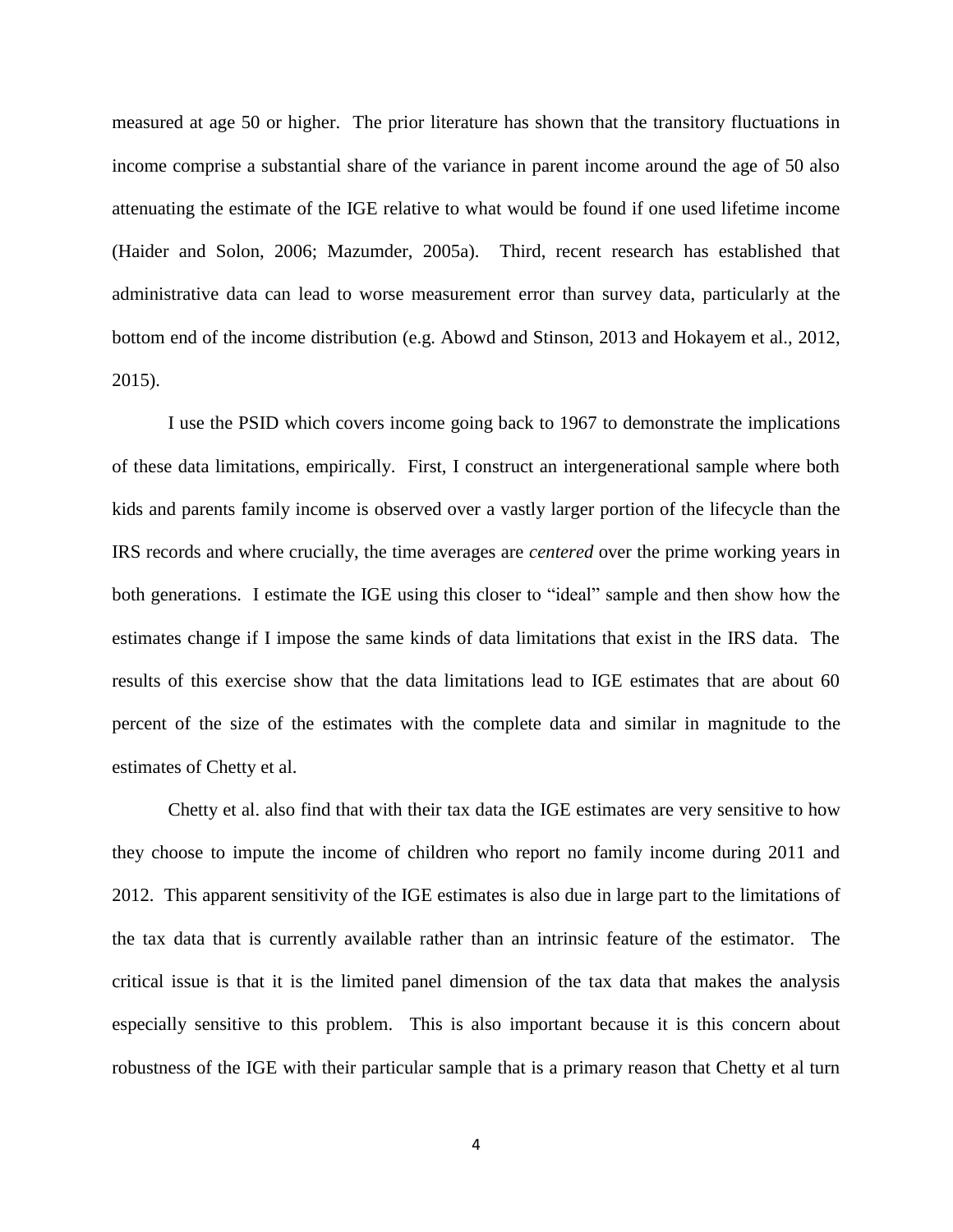to rank-based estimators.<sup>3</sup> This can be contrasted with several other studies (Bhattacharya and Mazumder, 2011; Corak et al., 2014; Mazumder, 2014; Davis and Mazumder, 2015; and Bratberg et al., 2015), that have also used rank-based measures to study intergenerational mobility but for conceptual reasons.

Given the recent shift in the literature to using rank-based measures it is useful to distinguish the measurement concerns with the IGE from the conceptual differences between the two estimators. In short, I argue that conceptually, both measures can provide useful insights about different aspects of mobility. I argue that there are clearly certain questions that are best answered by the IGE and for that reason researchers should continue to use the IGE as at least one tool for measuring intergenerational mobility. Nevertheless, rank-based estimators are also valuable because in addition to providing information on a different concept of mobility, positional mobility, rank-based measures are also useful for distinguishing upward versus downward movements, making subgroup comparisons and for identifying nonlinearities in intergenerational mobility. In fact, I would argue that even if Chetty et al found the IGE to be perfectly robust in their tax data, that it would still be preferable to use rank-mobilty measures to understand geographic differences. This is because an IGE estimated in say, Charlotte, North Carolina would only be informative about the rate of regression to the mean income in Charlotte whereas rank estimators can use ranks that are fixed to the national distribution which may make for a more meaningful comparison across cities.

Perhaps the most significant contribution of the paper is to show that the magnitude of the IGE estimates when using many years of income data centered over the prime working years in both generations are higher than almost all previous estimates in the literature. For example,

 $\overline{\phantom{a}}$ 

 $^3$  Dahl and Deliere (2009) also shift to rank based measures based on concerns regarding the robustness of the iGE but their concerns revolve around a different measurement issue than Chetty et al. I discuss the problems with Dahl and Deliere's analysis in footnote 14 in section 3.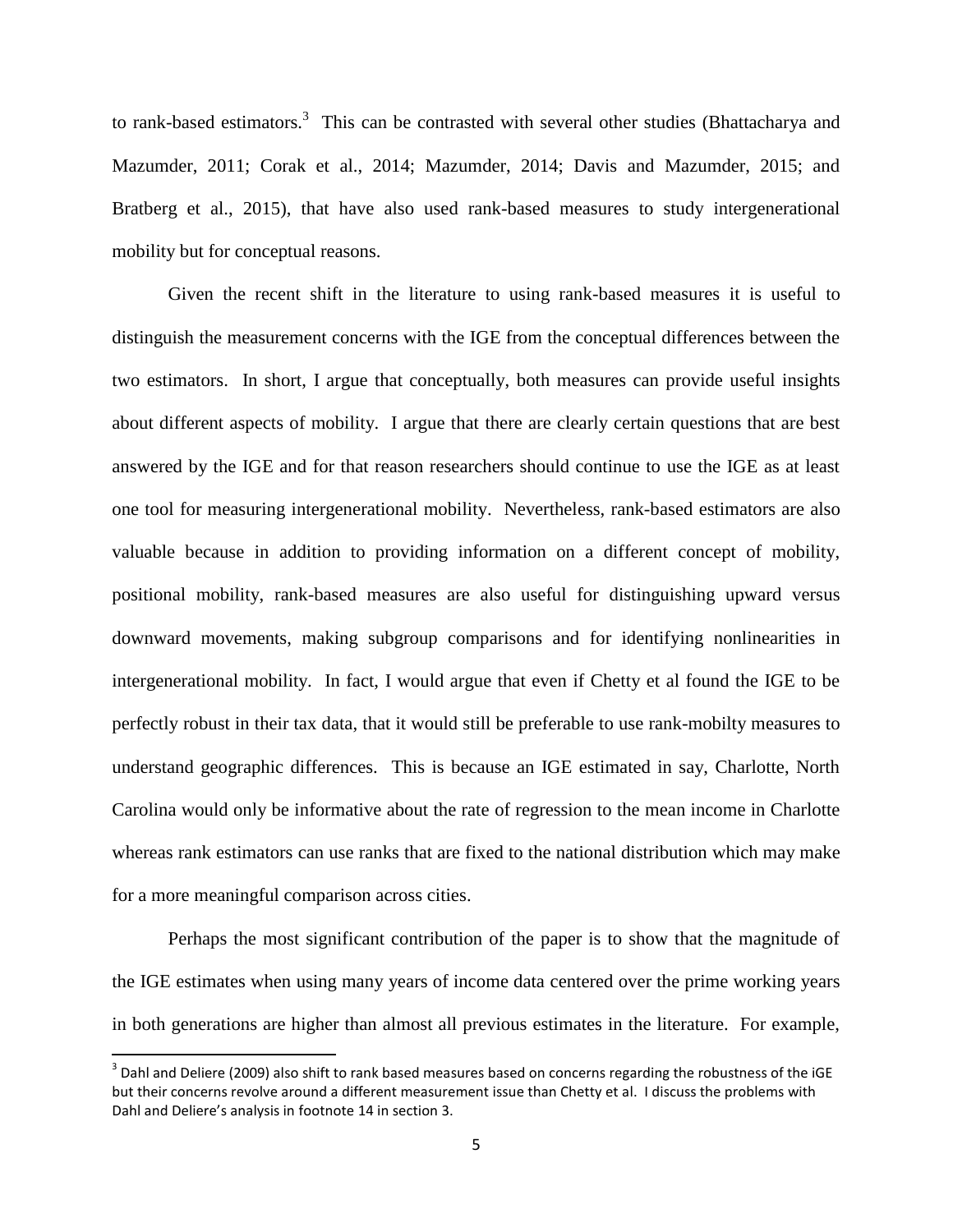the estimates of the IGE with respect to family income are greater than 0.6. Turning to a different measure of income, the labor income of male heads of household, I also find that the IGE is greater than 0.6 and roughly similar to the estimate found by Mazumder (2005a) using social security earnings data. Chetty et al suggest that the high estimates in Mazumder (2005a) are due to data imputations of fathers earnings that are topcoded in some years. The analysis here suggests that those earlier findings can easily be replicated using publicly available survey data that requires no imputations of topcoded earnings whatsoever. Instead, obtaining such high estimates of the IGE simply requires using samples with the appropriate ages and long time spans of available income data centered around the prime working ages in both generations. I also point to other studies in the literature that yield findings consistent with Mazumder (2005a) that do not require imputations (e.g. Mazumder, 2005b; Nilsen et al (2012); and Mazumder and Acosta, 2014).

A final exercise uses the PSID data to estimate the rank-rank slope which is one of the two main measures used by Chetty et al (2014). In this case the estimates are only moderately larger with the PSID (0.4 or higher) than what one obtains when using the IRS data (0.341) or the PSID data when imposing the age structure and short panels found in the tax data. This suggests that while the rank-rank slope may be more robust to the data limitations of the IRS sample than the IGE, it is still not perfect and suggests that the rate of intergenerational mobility even by rank-based measures may be overstated by the tax data. These pattern of results are broadly in line with similar findings for Sweden (Nybom and Stuhler, 2015).

One clear conclusion to be drawn from this paper is that researchers should continue to use the IGE if that is the conceptual parameter of interest and when their intergenerational samples have the appropriate panel lengths and age structure. Even when the ideal data is not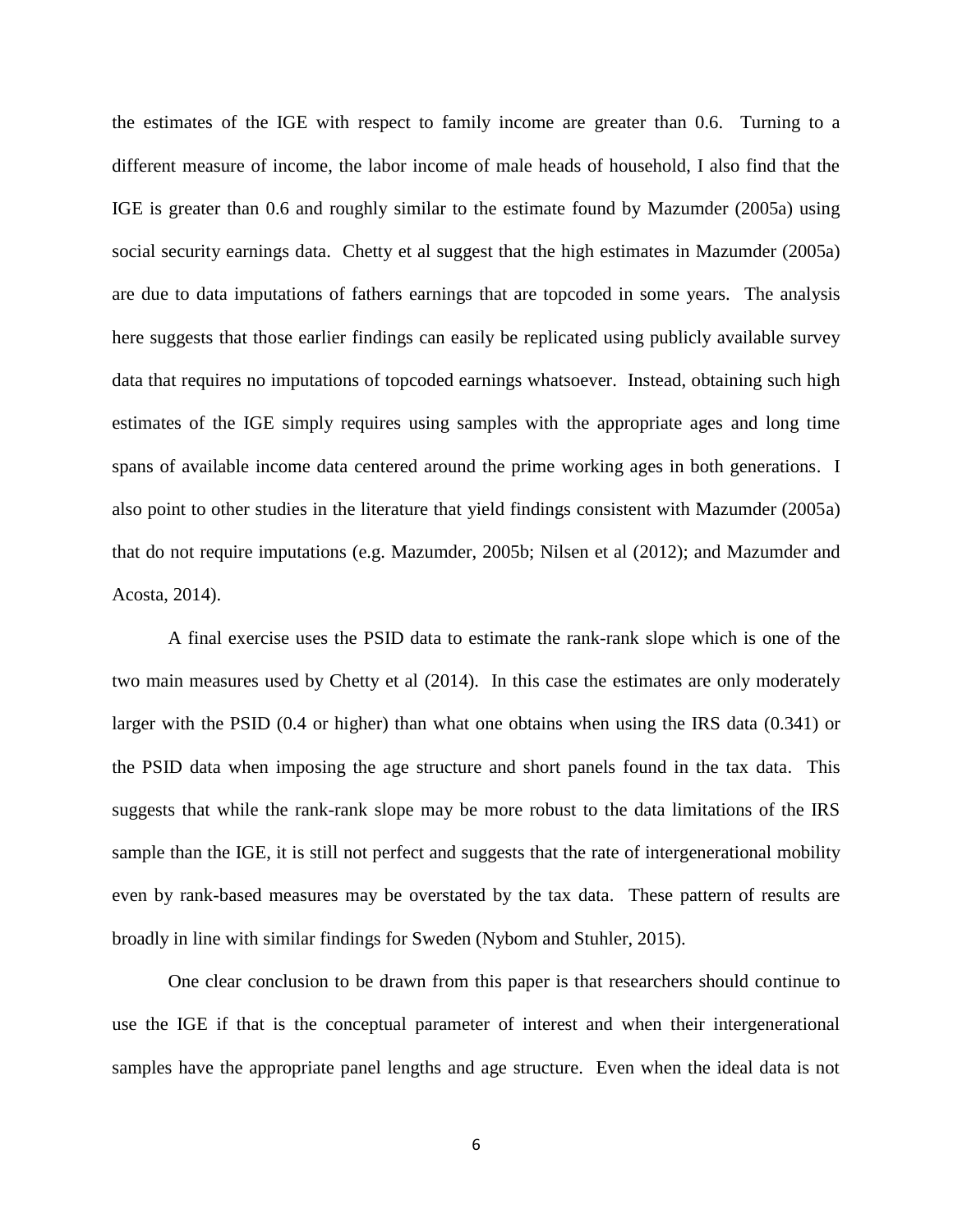available, researchers can still attempt to assess the extent of the bias based on prior papers in the literature that propose methodological fixes. Substantively, the results of this paper show that intergenerational mobility in the US is substantially lower than what one would think based on using the currently available IRS data especially if one is interested in the rate at which income gaps between families are closed. If one is more interested in purely positional mobility then the bias due to the data limitations in the tax data is less severe. Over the next few decades, as the panel length of the tax data increases, these biases will recede in importance. However, one cannot know with certainty whether researchers will be able to obtain such tax data in future decades.

The rest of the paper proceeds as follows. Section 2 describes the conceptual differences between the estimators. Section 3 describes measurement issues with IGE estimation and describes the structure of an "ideal" dataset. It then compares this ideal dataset with the IRSbased intergenerational sample used by Chetty et al (2014) and a close to ideal sample that can be constructed with publicly available PSID survey data. Section 4 outlines the PSID data used for the analysis. Section 5 presents the main results when using the PSID and demonstrates the effects of imposing the limitations with the tax data. Section 6 concludes.

## **II. Conceptual Issues**

The concept of regression to the mean over generations has a long and notable tradition going back to the Victorian era social scientist Sir Francis Galton who studied among other things the rate of regression to the mean in height between parents and children. Modern social scientists have continued to find this concept insightful as a way of describing the rate of intergenerational persistence in a particular outcome and to infer the rate of mobility as the flip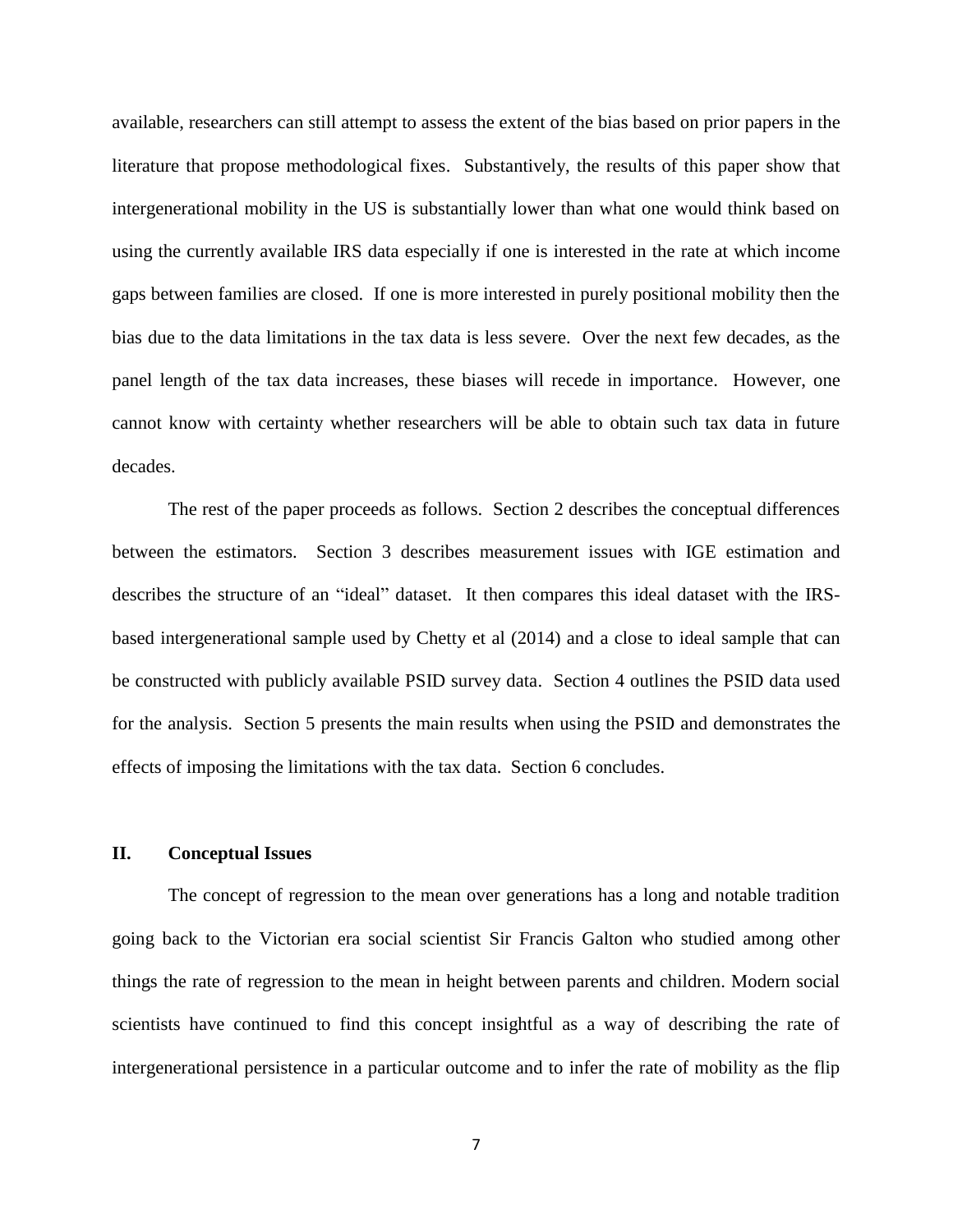side of persistence. In particular economists have focused on the intergenerational elasticity (IGE). The IGE is the estimate of  $\beta$  obtained from the following regression:

$$
(1) \t y_{Ii} = \alpha + \beta y_{0i} + \varepsilon_i
$$

where  $y_{1i}$  is the log income of the child generation and  $y_{0i}$  is the log of income in the parent generation.<sup>4</sup> The estimate of  $\beta$  provides a measure of intergenerational persistence and 1 -  $\beta$  can be used as a measure of mobility. One way to interpret the elasticity in practical terms is to consider what it implies about how many generations it would take for a family living in poverty to attain close to the national average household income level. If for example, the IGE is around 0.60 as claimed by Mazumder (2005a) then it would take 6 generations (150 years). On the other hand if the IGE is around 0.34 as claimed by Chetty et al (2014) then it would take just 3 generations.<sup>5</sup> Clearly, the two estimates have profoundly different implications on the rate of intergenerational mobility and if the rate of regression to the mean is what we are interested in knowing then the IGE is what we ought to estimate. The concept of regression to the mean is also widely used in other aspects of economics such as the macroeconomic literature on differences in per-capita income across countries (e.g. Barro and Sala-i-Martin, 1992).

The rank–rank slope on the other hand is about a different concept of mobility, namely *positional* mobility. For example, a rank-rank slope of 0.4 suggests that the expected difference in ranks between the adult children of two different families would be about 4 percentiles if the difference in ranks among their parents was 10 percentiles. One can imagine that depending on the shape of the income distribution the descendants of a family in poverty might experience

 $\overline{\phantom{a}}$ 

<sup>&</sup>lt;sup>4</sup> Often the regression will include age controls but few other covariates since  $\beta$  is not given a causal interpretation but rather reflects all factors correlated with parent income

 $^5$  This exercise is based on Mazumder (2005) and considers a family of four with two children under the age of 18 whose income is \$18,000 (under the poverty threshold in 2013 of around \$24,000). Mean household income in 2013 was approximately \$73,000. The calculation specifically examines how many generations before the expected income of the descendants of this family would be within 5% of the national average.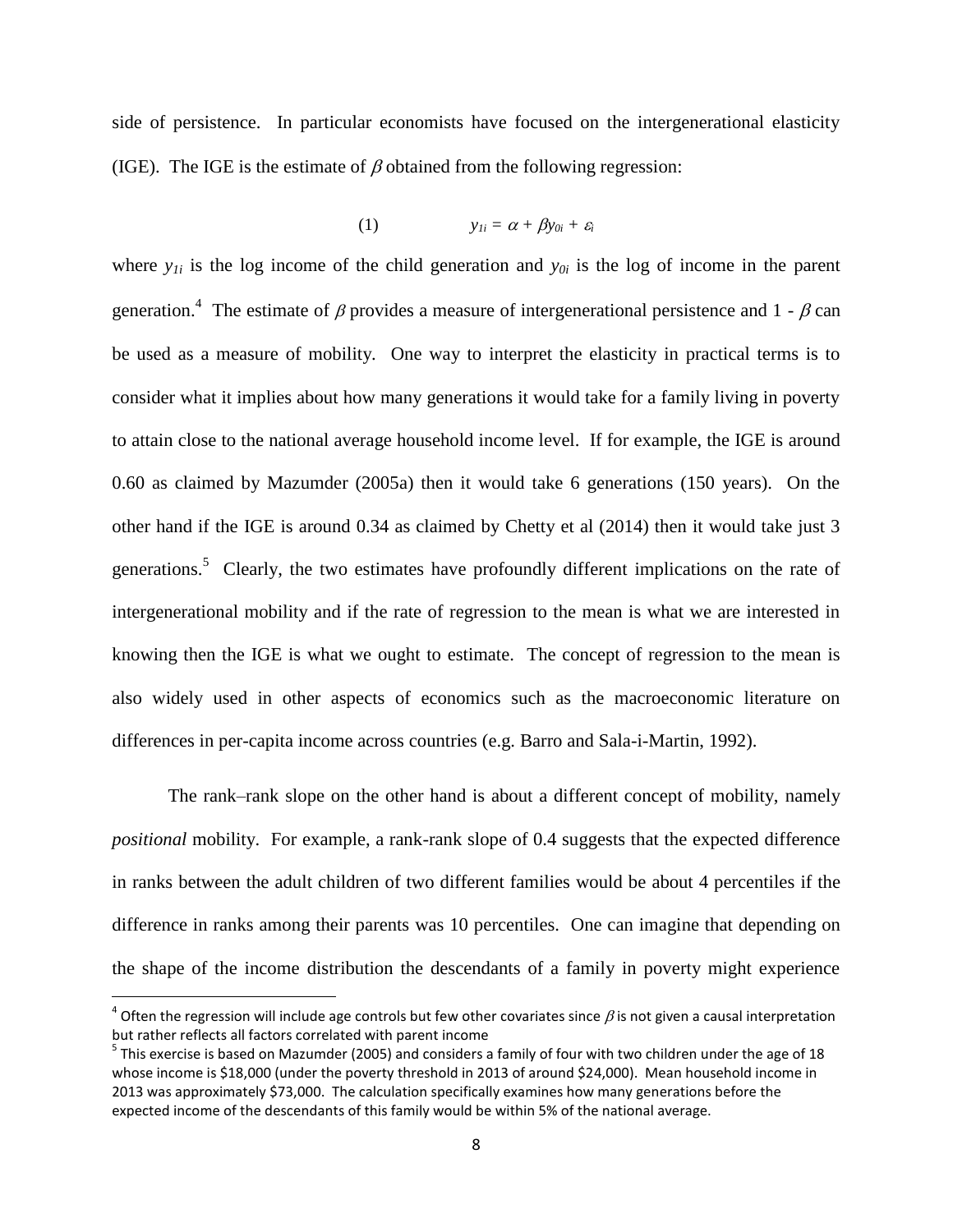relatively rapid positional mobility but slower regression to the mean.<sup>6</sup> How are the two measures related? Chetty et al (2014) point out that that the rank-rank slope is very closely related to the intergenerational correlation (IGC) in log income. They and many others have also shown that the IGE is equal to the IGC times the ratio of the standard deviation of log income in the child generation to the standard deviation of log income in the parent generation:

$$
(2) \tIGE = IGC \frac{\sigma_{y1}}{\sigma_{y0}}
$$

This relationship is sometimes taken to imply that a rise in inequality would lead the IGE to rise but not affect the IGC and that therefore, the IGC may be a preferred measure that avoids a "mechanical" effect of inequality. By extension one might also prefer the rank-rank slope if one accepts this argument. Several comments are worth making here. First, in reality the parameters are all jointly determined by various economic forces. In the absence of a structural model one cannot meaningfully talk about holding "inequality" fixed. For example, a change in  $\beta$  might cause inequality to rise, rather than the reverse, or both might be altered by some third force such as rising returns to skill. The mathematical relationship shown in (2) does not substitute for a behavioral relationship and so it does not make sense to pretend that we can separately isolate inequality from the IGE. Second, even if it was the case that the IGC or rankrank slope was a measure that was "independent of inequality", that doesn't mean that society shouldn't continue to be interested in the rate of regression to the mean. I would argue that it is precisely because of the rise in inequality that societies are increasingly concerned about intergenerational persistence and so incorporating the effects of inequality may actually be critical to understanding the rates of mobility that policy makers want to address.

l

 $^6$  In the example above, one can imagine that it may take significantly longer for the family with income of \$18,000 to attain the mean income level of \$73,000 than the median income level of \$52,000.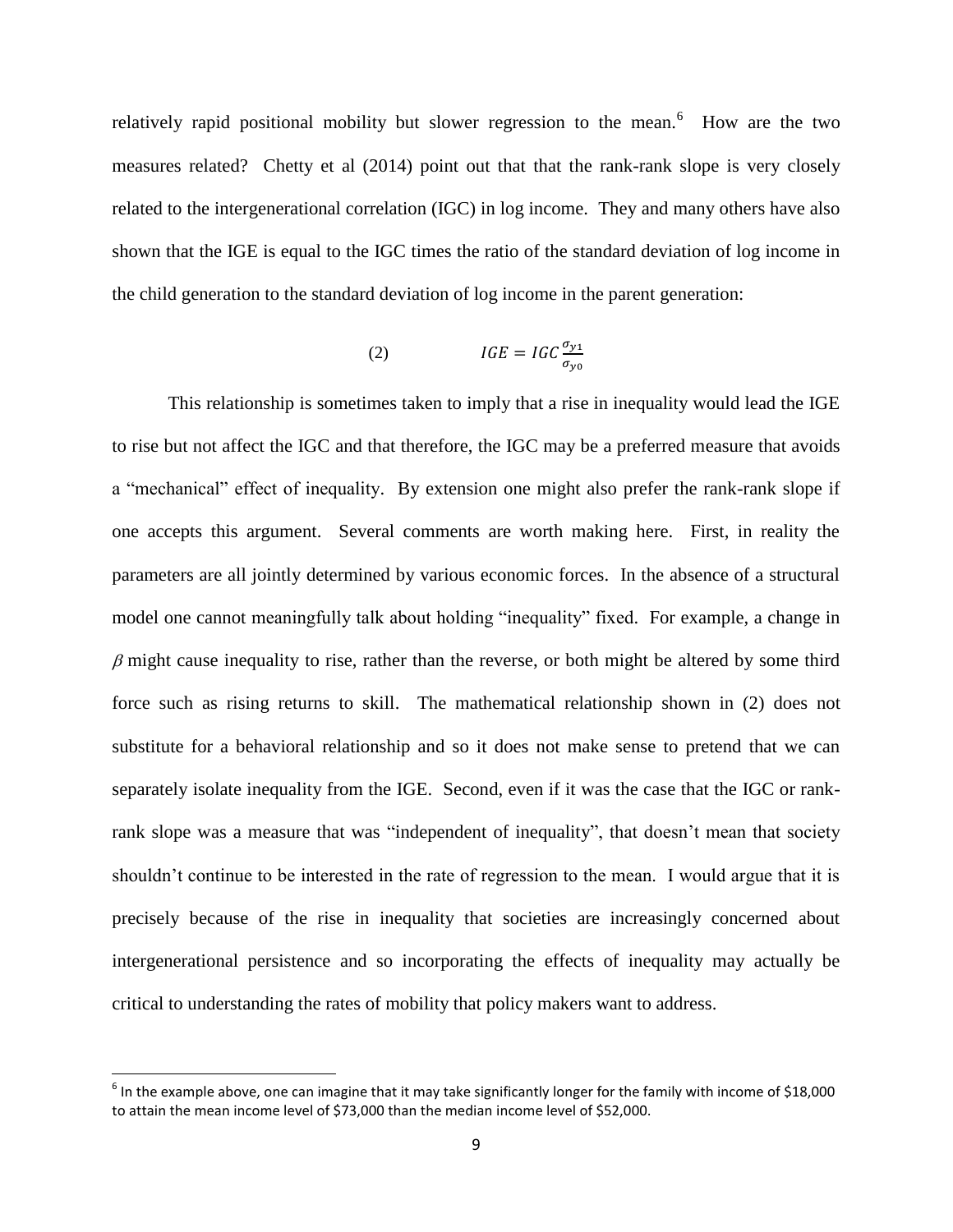In addition to providing useful information about positional mobility the rank-rank slope has other attractive features. Perhaps it's most useful advantage over the IGE is that it can be used to measure mobility differences across subgroups of the population with respect to the national distribution. This is because the IGE estimated within groups is only informative about persistence or mobility with respect to the *group specific mean* whereas the rank-rank slope can be estimated based on ranks calculated based on the national distribution. Chetty et al (2014) were able to use this to characterize mobility for the first time at an incredibly fine geographic level. Mazumder (2014) used other "directional" rank mobility measures to compare racial differences in intergenerational mobility between blacks and whites in the U.S. However, for characterizing intergenerational mobility at the *national level* both the IGE and the rank-rank slope are suitable depending on which concept of mobility the researcher is interested in studying.

## **III. Measurement Issues and the Ideal Intergenerational Sample**

#### *Measurement Issues*

The prior literature on intergenerational mobility has highlighted two key measurement concerns that I will briefly review here. The first issue is attenuation bias that arises from measurement error or transitory fluctuations in parent income. In an ideal setting the measures of  $y<sub>l</sub>$  and  $y<sub>0</sub>$  in equation (1) would be measures of lifetime or permanent income but in most datasets we only have short snapshots of income that can contain noise and attenuate estimates of the IGE. Solon (1992) showed that using a single year of income as a proxy for lifetime income of fathers can lead to considerable bias relative to using a 5 year average of income. Using the PSID, Solon concluded that the IGE in annual labor market earnings was 0.4 "or higher". Mazumder (2005a) used the SIPP matched to social security earnings records and showed that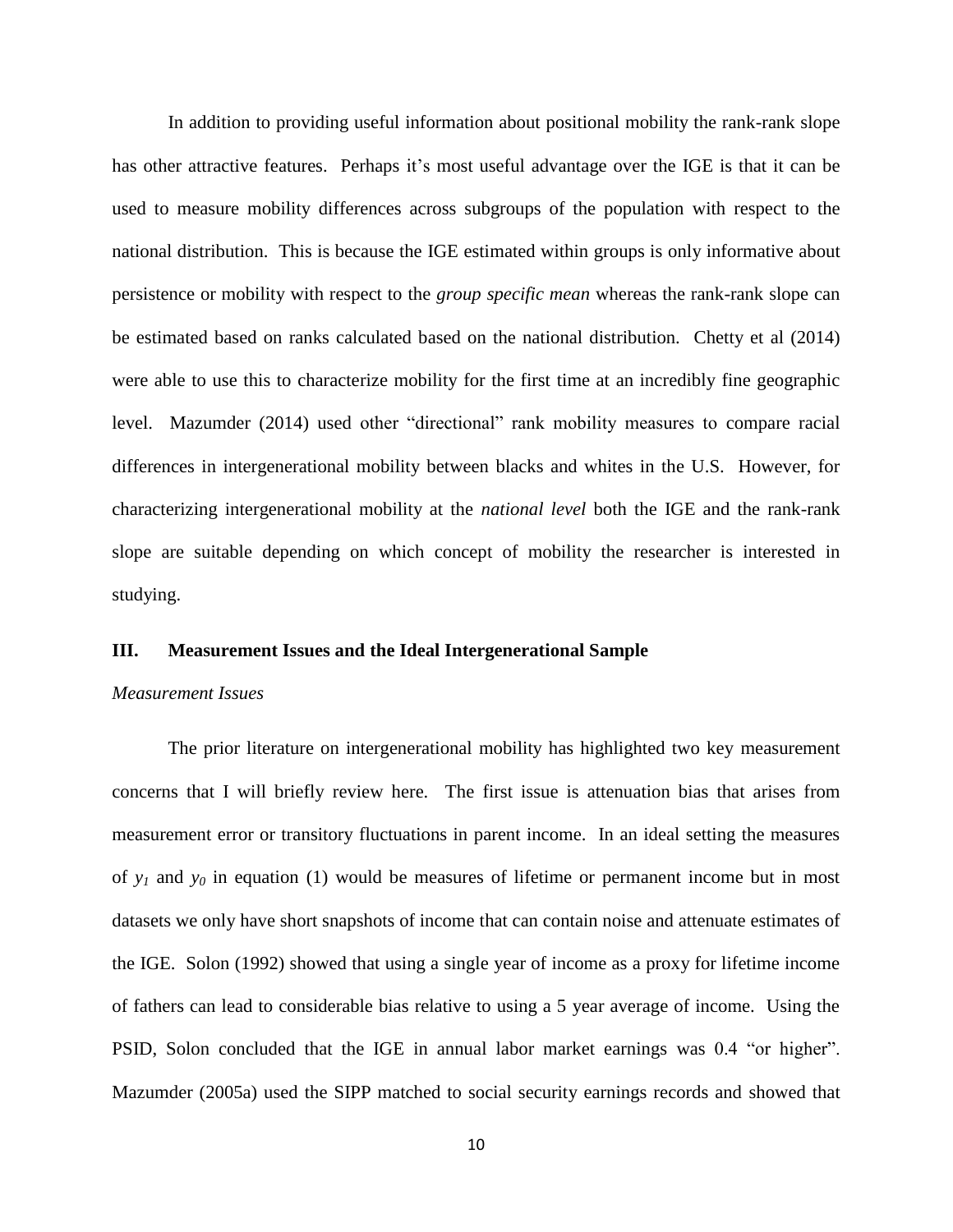using even a 5-year average can lead to considerable bias and estimated the IGE in labor market earnings to be around 0.6 when using longer time averages of fathers earnings (up to 16 years). Mazumder argues that the key reason that a 5-year average is insufficient is that the transitory variance in earnings tends to be highly persistent and appeals to the findings of U.S. studies of earnings dynamics that support this point. Using simulations based on parameters from these other studies, Mazumder shows that the attenuation bias from using a 5-year average in the data is close to what one would expect to find based on the simulations. In a separate paper, that is less well known, Mazumder (2005b) showed that if one uses short term averages in the PSID and uses a Hetereoscedastic Errors in Variables (HEIV) estimator that adjusts for the amount of measurement error or transitory variance contained in each observation, then that the PSID adjusted estimate of the IGE is also around 0.6. This latter paper is a useful complement because unlike the social security earnings data used by Mazumder (2005a) the PSID data is not topcoded and doesn't require imputations. Chetty et al (2014) has contended that the larger estimates of the IGE in Mazumder (2005a) were due to the nature of the imputation process rather than due to larger time averages of fathers' earnings. I will return to this point below and show that the evidence from the PSID suggests that their contention is incorrect.

The second critical measurement concern in the literature concerns lifecycle bias best encapsulated by Haider and Solon (2006). One aspect of this critique concerns the effects of measuring children's income when they are too young. Children who end up having high lifetime income often have steeper income trajectories than children who have lower lifetime incomes. Therefore if income is measured at too young an age it can lead to an attenuated estimate of the IGE. Haider and Solon show that this bias can be considerable and is minimized when income is measured at around age 40. A related issue is that transitory fluctuations are not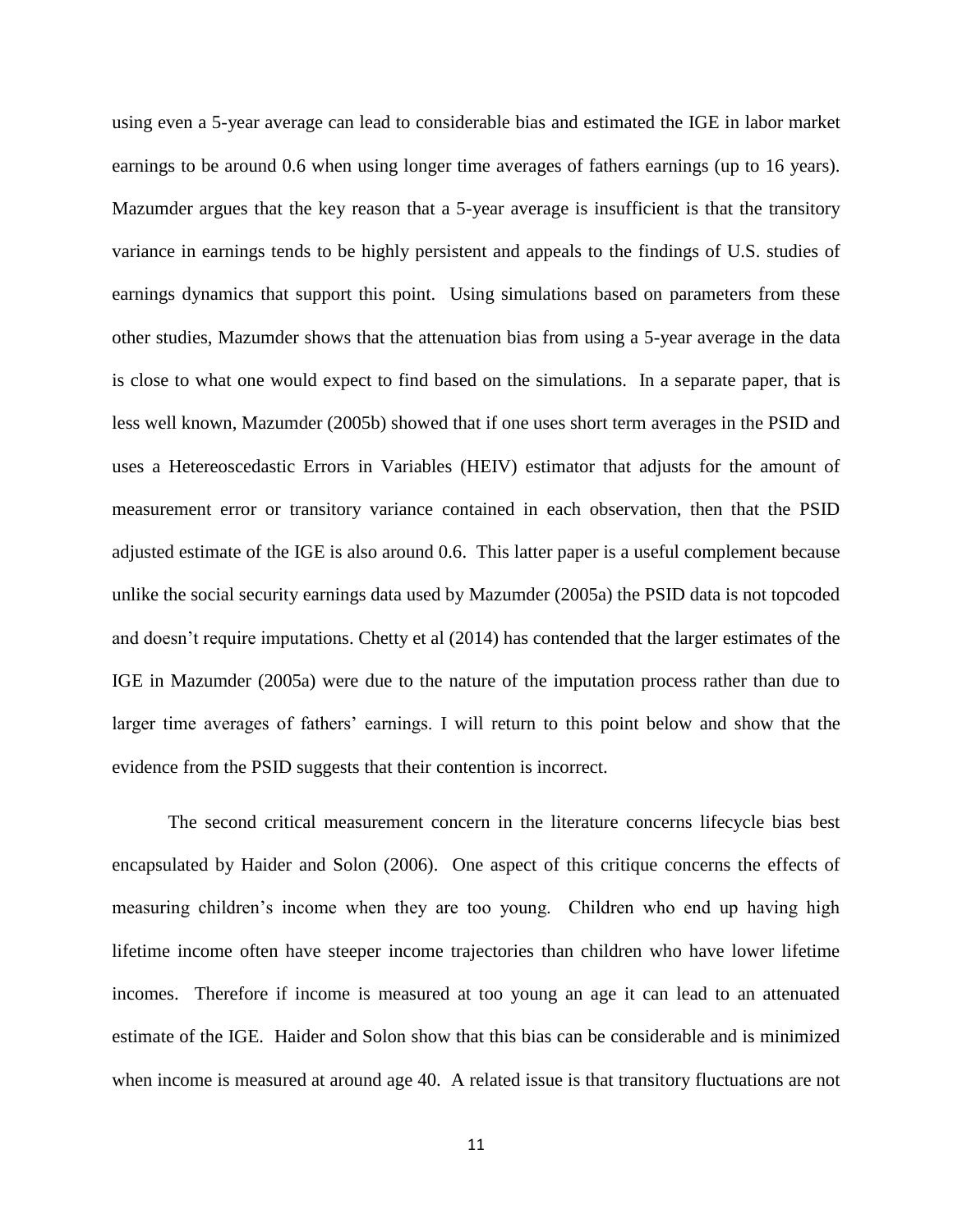constant over the lifecycle but instead follow a u-shaped pattern over the lifecycle (Baker and Solon, 2003; Mazumder, 2005a). This implies that measuring parent income when they are either too young or (especially) when they are too old can also attenuate estimates of the IGE. While there are econometric approaches one can use to correct for lifecycle bias, one simple approach would be to simply center the time averages of both children's and parents income around the age of 40. Using this approach with the PSID, Mazumder and Acosta estimate the IGE to be around 0.6. Further, Nilson et al (2012), using Norweigian data show that both time averaging and life-cycle bias play a role in attenuating IGE coefficients. It should be noted that Nilsen et al find that these biases matters despite using administrative data like Chetty et al.<sup>7</sup>

## *Comparisons of Intergenerational Samples*

 $\overline{a}$ 

To better understand the limitations with currently available intergenerational samples in the US with respect to these measurement issues, it is useful to think about what an ideal sample would look like. In an ideal setting we would want to construct an intergenerational sample where income is measured for both generations throughout the entire working life cycle, say between the ages of 25 and 55. $8$  For example, suppose our data ends in 2012 (as in Chetty et al) then for full lifecycle coverage for the children's generation we would want cohorts of children who were born in 1957 or earlier. For the 1957 cohort we would measure their income between 1982 and 2012. For the 1956 cohort we would measure income between 1981 and 2011 and so on. Suppose that for the parent generation, the mean age at the time the child is born is 25. Then for the 1957 cohort we would collect income data from 1957 to 1987 and from 1956 to 1986 for the parents of the earlier birth cohorts, and so on. With such a dataset in hand we would be

 $^7$  Chetty et al speculate that perhaps time averaging and life cycle bias don't matter because of their use of administrative data.

 $^8$  The precise end points are debatable but one might want to ensure that most sample members have finished schooling and that most sample members have not yet retired.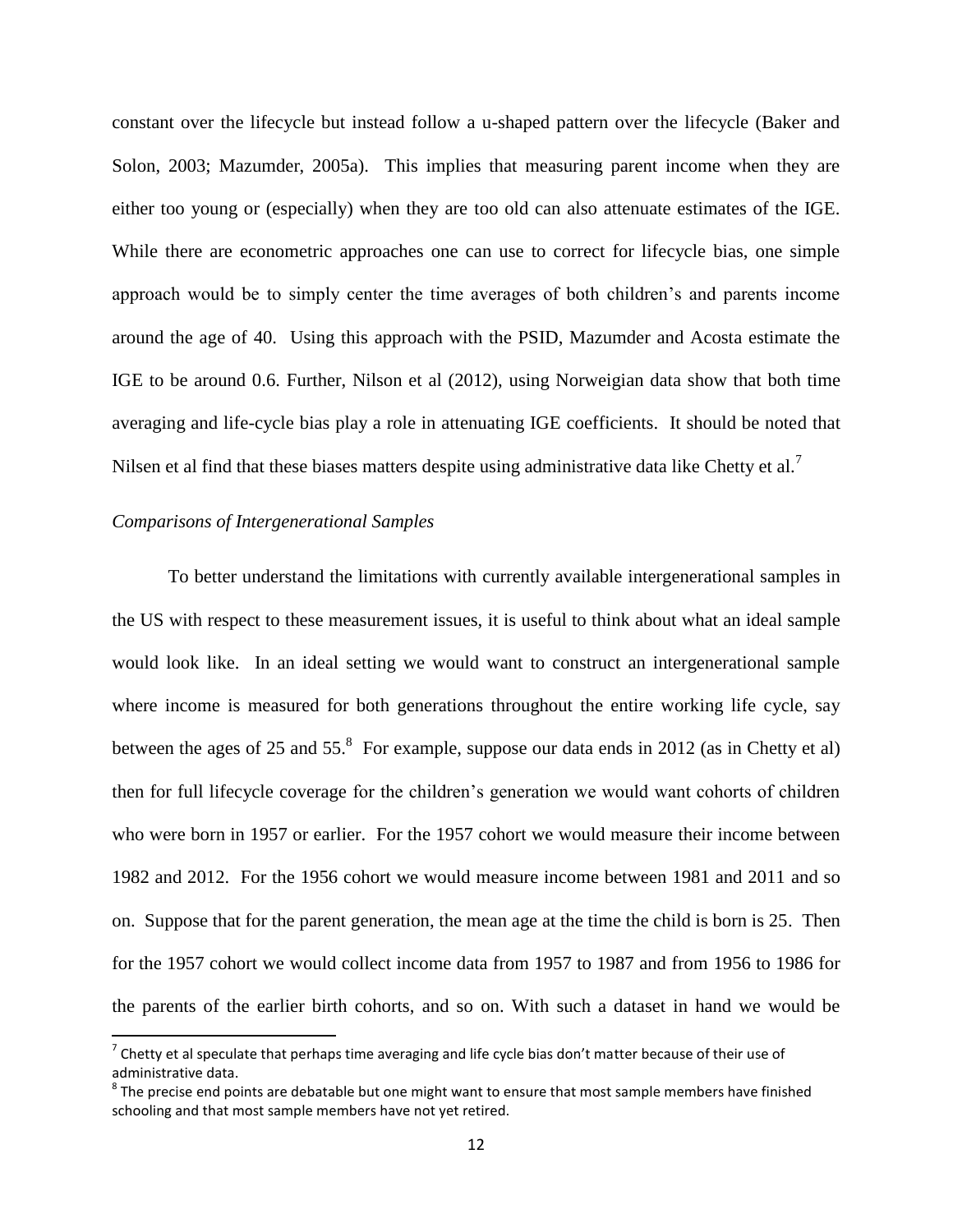confident that we would have measures of lifetime income that are error-free and would also be free of lifecycle bias.

Unfortunately, for most countries, including the US, it is difficult to construct an intergenerational dataset with income data going back to the 1950s.<sup>9</sup> Still, we can come somewhat close to this ideal sample with publicly available survey data in the Panel Study of Income Dynamics (PSID). The PSID began in 1968 and started collecting income data beginning with 1967 for a nationally representative sample of about 5000 families. The 1957 cohort would have been 11 years old at the time the PSID began so this cohort along with those born as early as 1951 would have been under the age of 18 at the beginning of the survey. The approach I take in this paper is to construct time averages of both parent and child income centered around the age of 40 in order to minimize life-cycle bias. For parents, these time averages include income obtained between the ages of 25 and 55 and for children these averages include income obtained between the ages of 35 and 45.

Relative to the ideal sample, the PSID sample is close in several regards. Since it covers the 1967 to 2010 period it is able cover utilize large windows of the lifecycle for both generations. For example, for the 16 cohorts born between 1951 and 1965, in principle, income can be measured in all years that cover the age range between 35 and 45. For the cohorts born between 1967 and 1975, their parent's income can also be measured through the ages of 25 and 55. Of course, attrition from the survey can diminish the size of samples with observations in all

l

 $^9$  The SIPP-SER data used by Mazumder (2005) and Dahl and Deliere (2008) meets some but not all of these requirements.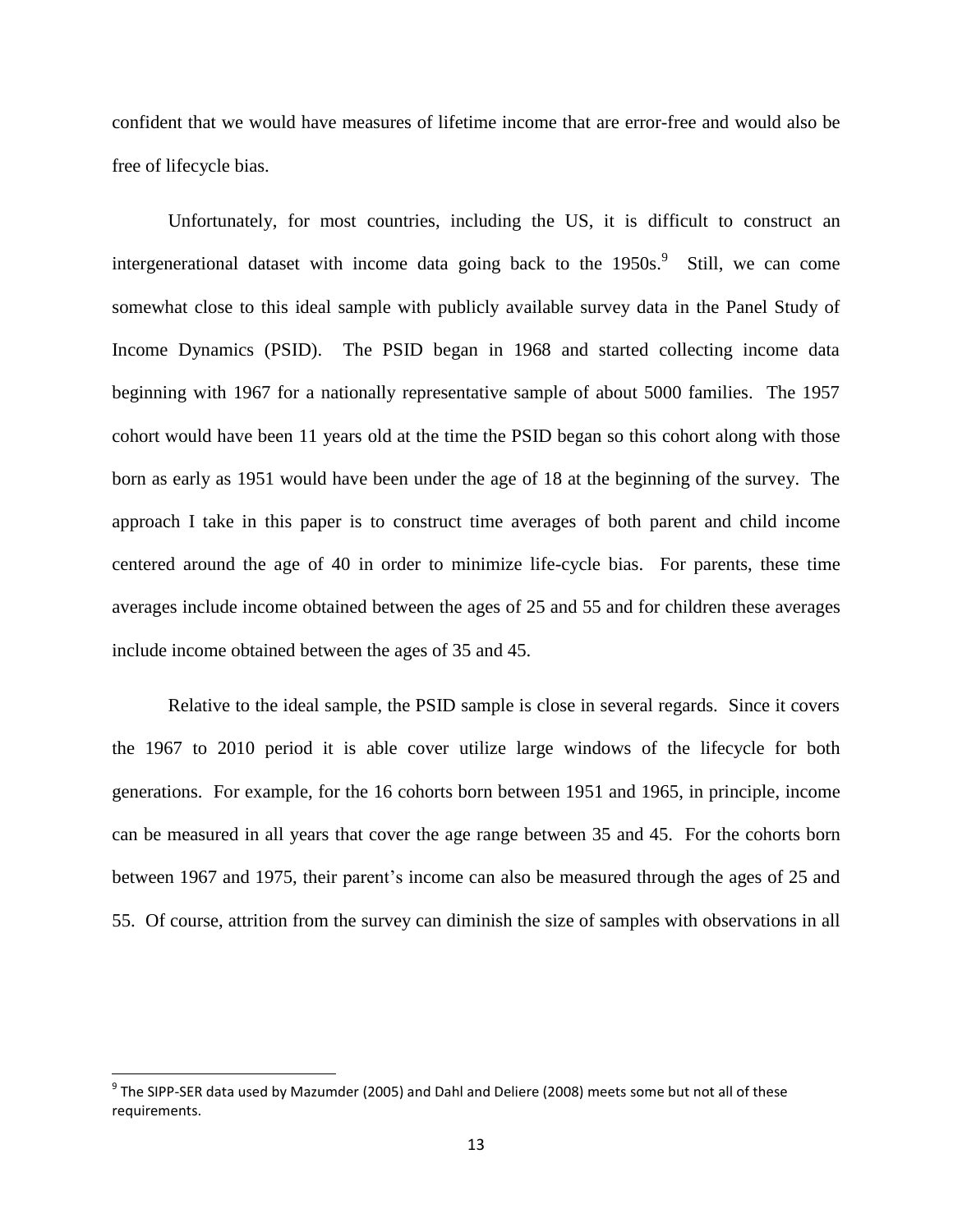of these years but unlike with the currently available tax data, the potential for such coverage is there. $10$ 

Now let us contrast this with the limitations faced by Chetty et al (2014) in their analysis of currently available IRS data. First the tax data is currently only digitized going back to 1996, which is nowhere near as far back as the ideal dataset would require (1957), or even what is available in the PSID (1967). Therefore, there is no birth cohort for whom the income of parents can be measured for the entire 31 year time span between the ages of 25 and 55. Furthermore, the authors chose to limit the analysis to just a 5-year average between 1996 and 2000. Although they do not explain why they limited their time average to just 5 years, a likely explanation is that if they had extended their time averages further, they would have been forced to measure income when parents were at an older than ideal age. This will become important later when I explain why their sensitivity analysis is flawed. The mean age of fathers in their sample in 1996 is reported to be 43.5 with a standard deviation of 6.3 years. This implies that over the 5 years from 1996 through 2000, roughly 24 percent of the father-year observations used in constructing the average would be when fathers are over the age of  $50<sup>11</sup>$  This is an age at which the transitory variance in income is quite high (Mazumder, 2005a). They also report that prior to 1999 they record the income of non-filers to be zero. Therefore for about 3 percent of observations in three of the five years used in their average they impute zeroes to the missing observations. 12

 $\overline{a}$ 

 $^{10}$  As discussed later, I use survey weights to address concerns about attrition.

 $11$  This example assumes the data is normally distributed. In 2000, more than a third of the observations would be when fathers are over the age of 50.

 $12$  See footnote 14 of Chetty et al. (2014). They show that this has no effect on their rank mobility estimates but they do not show how the IGE estimates change. Further, measuring income from 1999 to 2003 only worsens the attenuation bias in the IGE resulting from measuring fathers at late ages.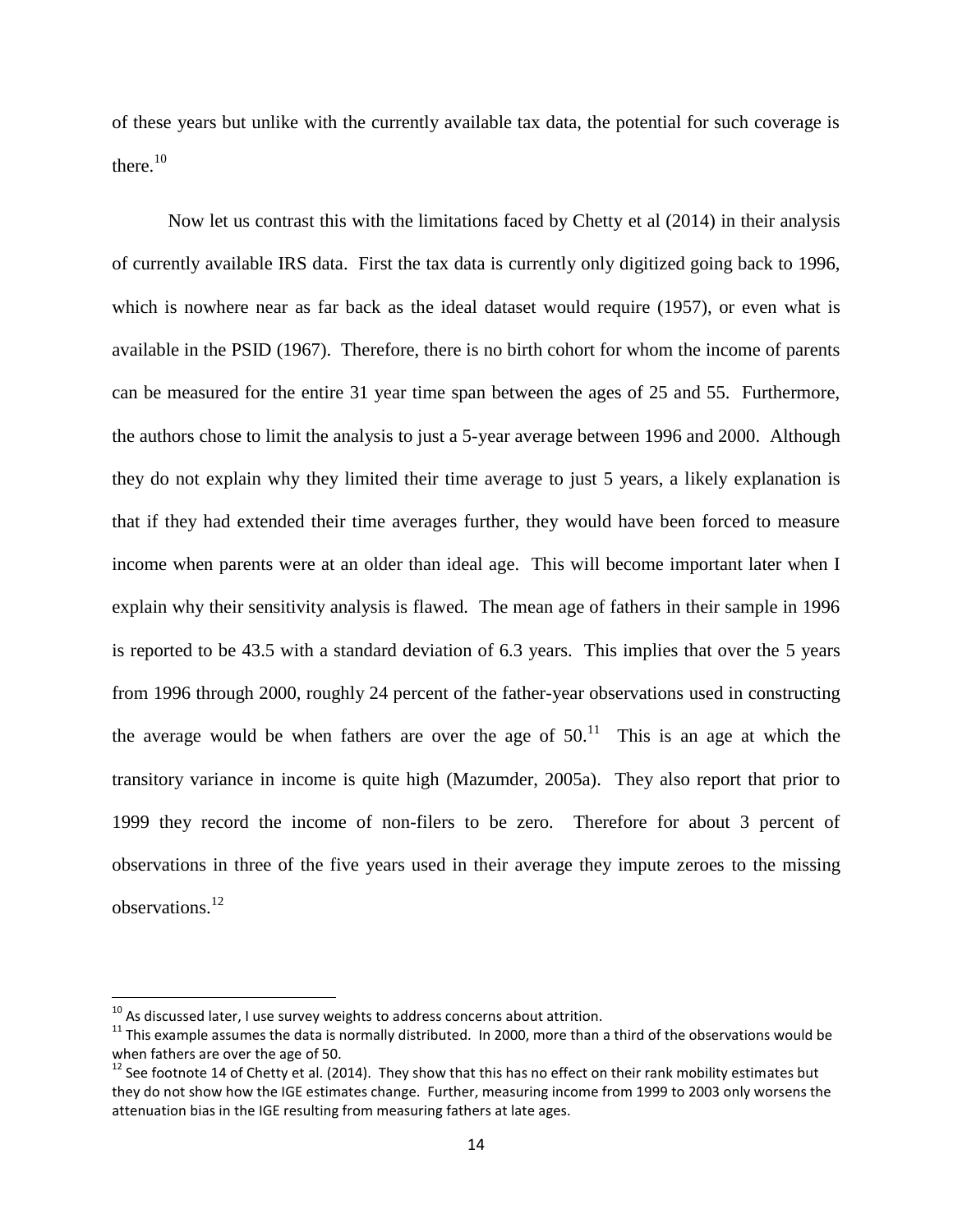For the children in the sample, the data limitations are even more severe. Chetty et al use cohorts born between 1980 and 1982 and measure their income in 2011 and 2012 when they are between the ages of 29 and 32. For this age range, simulations from Haider and Solon (2006) suggest that there would be around a 20 percent bias in the estimated IGE compared to having the full lifecycle. A further complication is that their measures are taken in 2011 and 2012 when unemployment was relatively high and labor force participation quite low. They report that they drop about 17 percent of observations from the poorest families due to their having zero income *over those 2 years*. If their sample also included 29 to 32 year olds over several decades which also included many boom years then this would be less of a concern. Finally, there is a concern about whether administrative income data adequately captures true income, particularly at the low and the high ends of the income distribution. For example, at the lower end of the distribution, tax data could miss forms of income that go unreported to the IRS. At the higher end, tax avoidance behavior could lead to an under-reporting of income. Hoyakem et al (2012, 2015) find that administrative tax data does a worse job than survey data in measuring poverty. Abowd and Stinson (2013) argue that it is preferable to treat both survey data and administrative data as containing error. I also discuss below, how a preferred concept of family income that includes all resources available for consumption, including transfers and income of other family members would render tax data inadequate.

It is useful to visualize just how different the data structure of the Chetty et al sample is from an ideal intergenerational sample. This is shown in Figure 1. For each of three samples there are two columns of 31 cells representing the ages from 25 to 55 in each generation and we assume that just one parent's income can be measured. The degree of coverage over the life course is represented by the extent to which the cells are colored. Panel A shows that if we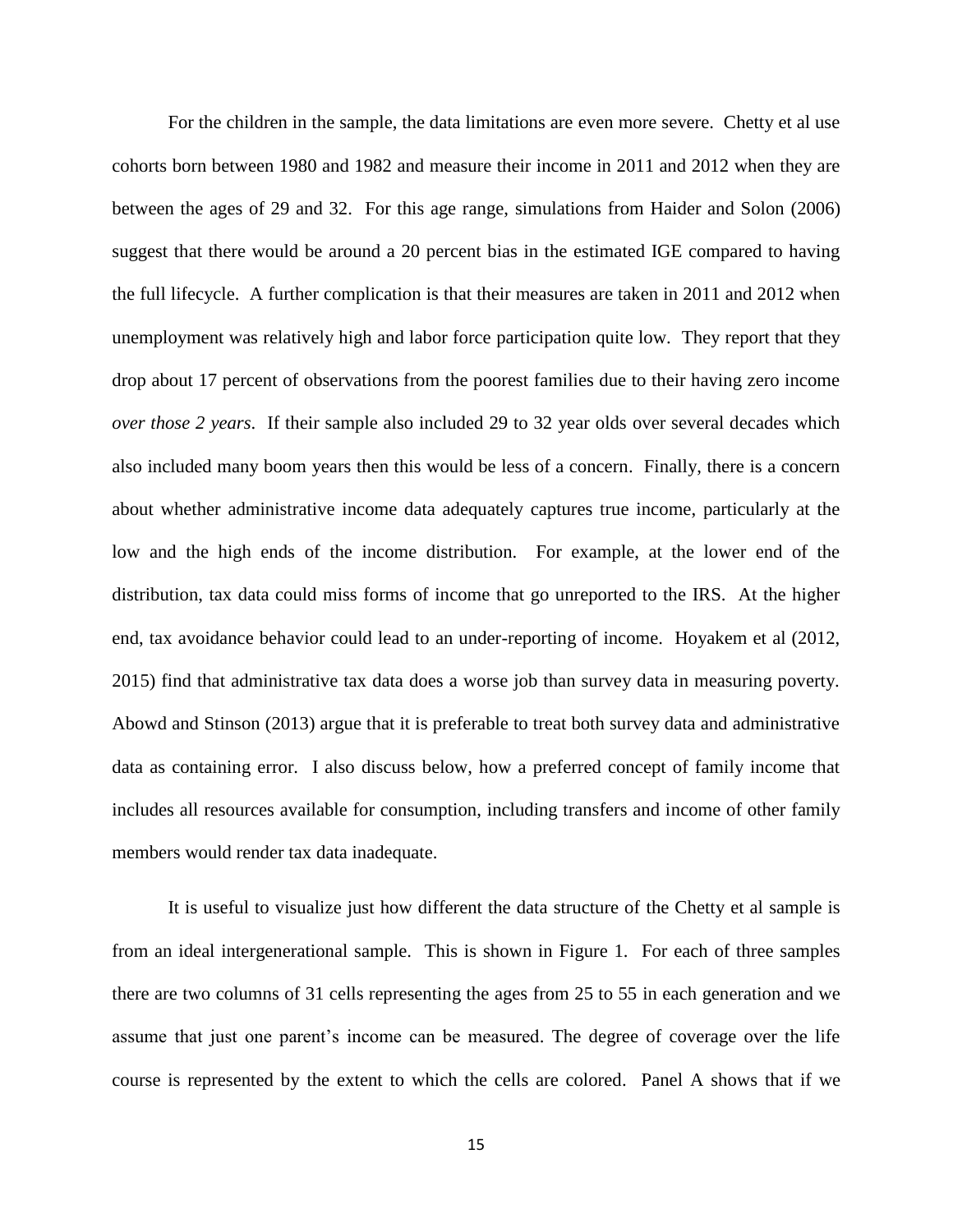measured income in both generations using data spanning the entire life course for two generations then all the cells in both generations would be colored in. Panel B contrasts this with a typical parent-child observation in the Chetty et al sample.<sup>13</sup> This makes it clear just how small a portion of the ideal lifecycle is covered. Just 6 percent of the child's lifecycle and just 16 percent of the parent's lifecycle would be covered. Panel C contrasts this with an example of a result that will be produced with the PSID in the current study. There are many cohorts for whom both child and parent income can be measured over several years centered around the age of 40 when lifecycle bias is minimized. The figure presents an example of a 7-year average of child income and a 15-year average of parent income. Such a sample would cover 23 percent of the child's lifecycle and 48 percent of the parent's lifecycle.

To their credit, Chetty et al (2014) attempt to conduct some sensitivity checks to these issues, but for the same reasons discussed above, their data are not well suited to doing effective robustness checks for the IGE measure. Below I will replicate their sensitivity checks with the PSID data and show how the current data limitations with the IRS data lead them to erroneous conclusions regarding the sensitivity of their IGE estimates to these measurement problems.

#### *Is the IGE Robust to Zeroes?*

 $\overline{\phantom{a}}$ 

Chetty et al (2014) also argue that the IGE estimator is not robust to how they impute years of zero family income observed for individuals in the child generation observed in 2011 and  $2012$ <sup>14</sup> They obtain an estimate of 0.344 when they restrict the sample to those children

 $^{13}$  This example takes a child born in 1981 whose income is observed at age 30 and 31 during the years 2011 and 2012. I assume that father was 29 years old when the child was born so that the father's income is measured between the ages of 44 and 48 during the years 1996 to 2000. This example closely tracks the mean ages of the sample as reported by Chetty et al (2014).

 $14$  It is worth pointing out that this is very different from the robustness issue discussed by Dahl and Deliere (2008) who are worried about years of zero earnings for *parents*, not kids. Dahl and Deliere utilize social security earnings data. For the years 1951 through 1983, they cannot distinguish between years of zero earnings due to non-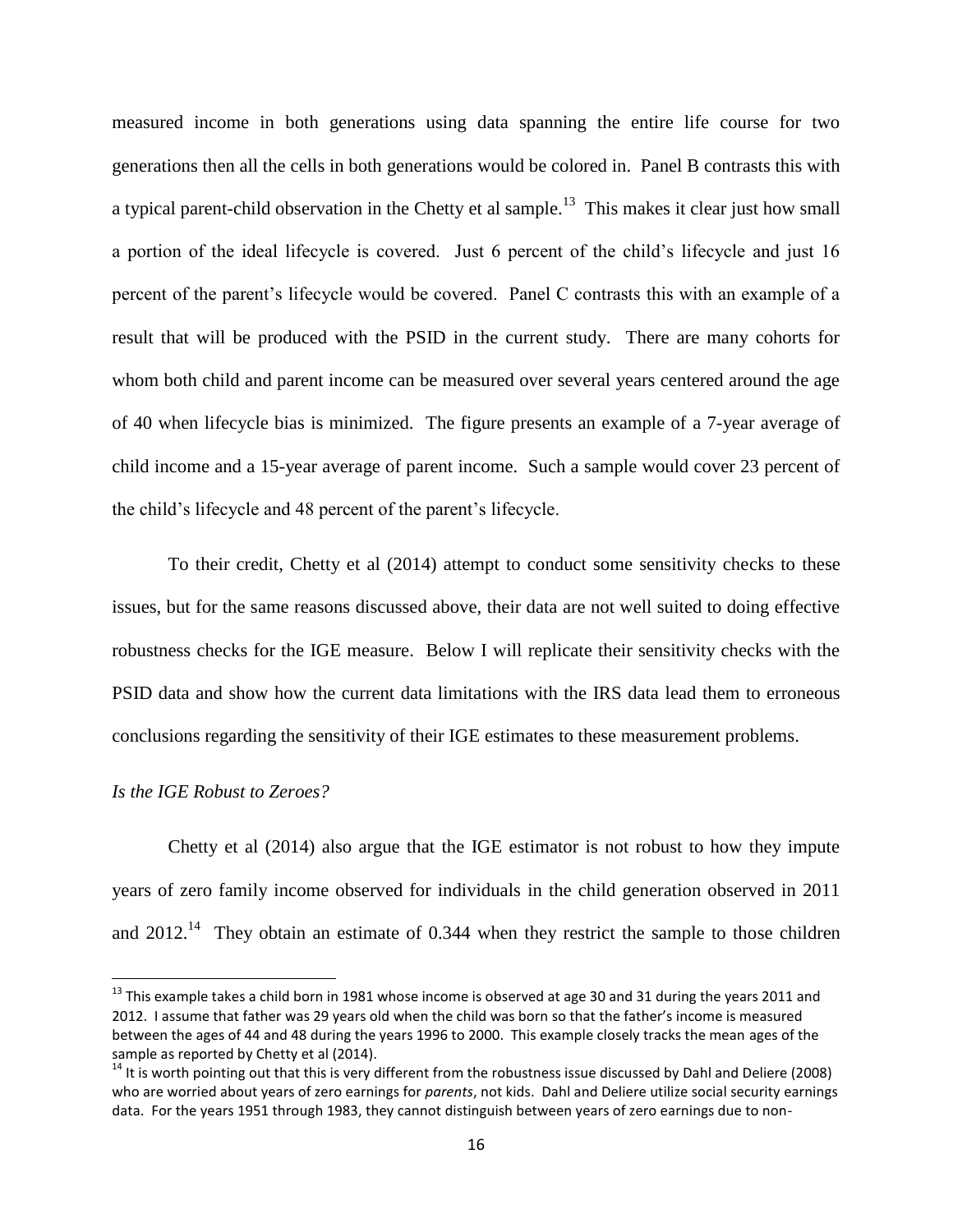with positive income in both years. If they impute \$1000 of income to these individuals then their IGE estimate rises to 0.413. If they assign \$1 then their IGE estimate rises to 0.618. There are two points worth making here. First, this seeming lack of robustness again reflects, at least in part, the poor lifecycle coverage of their sample. To see why this is the case, imagine a hypothetical researcher in the year 2035 that attempts an intergenerational analysis for the 1980 birth cohort using the tax data. In 2035 one would have complete information on family income throughout the ages of 25 to 55 and would not have to worry that some of these individuals reported no income in 2 of the 31 years of the lifecycle, during a period when unemployment was relatively high. There would be as many as 29 other years of income data available to calculate lifetime income. In fact, based on the prior literature, a researcher could probably obtain a fairly unbiased estimate of the IGE for the 1980 birth cohort by the early 2020s if they could obtain even a few years of income around the age of 40. In contrast, datasets such as the PSID covering cohorts born as far back as the 1950s can be observed over many years, at many ages, and at different stages of the business cycle.

A second point relates to the *concept* of family income one wants to use. Economists (e.g. Mulligan, 1997) have sometimes argued that an ideal measure of intergenerational mobility would seek to measure lifetime consumption in both generations since consumption is perhaps the measure closest to utility which is what economists focus on. In this case ideally we would

 $\overline{a}$ 

coverage in the SSA sector from true zeroes due to non-employment. When they construct measures of parent average earnings over the ages of 20 to 55 and include all years of zero earnings they obtain estimates of the intergenerational elasticity of around 0.3 for men. Their estimates may be including many years when actual earnings are actually positive but are erroneously treated as zero because fathers were working in the noncovered sector. They attempt to correct for this by restricting the sample to parents who were not in the armed forces, or self-employed in some specifications. But, importantly this is only observed *in 1984*.and their long-term averages may still include many years of zero earnings for workers who were actually in the non-covered sector in the 1950s, 1960s or 1970s but who had shifted to the covered sector by 1984. When they restrict the number of years of zero earnings in other very sensible ways to directly address the issue, they obtain estimates of around 0.5 to 0.6. For example, when they use the log of average earnings beginning with the first 5 consecutive years of positive earnings up to age 55 they obtain an estimate of 0.498.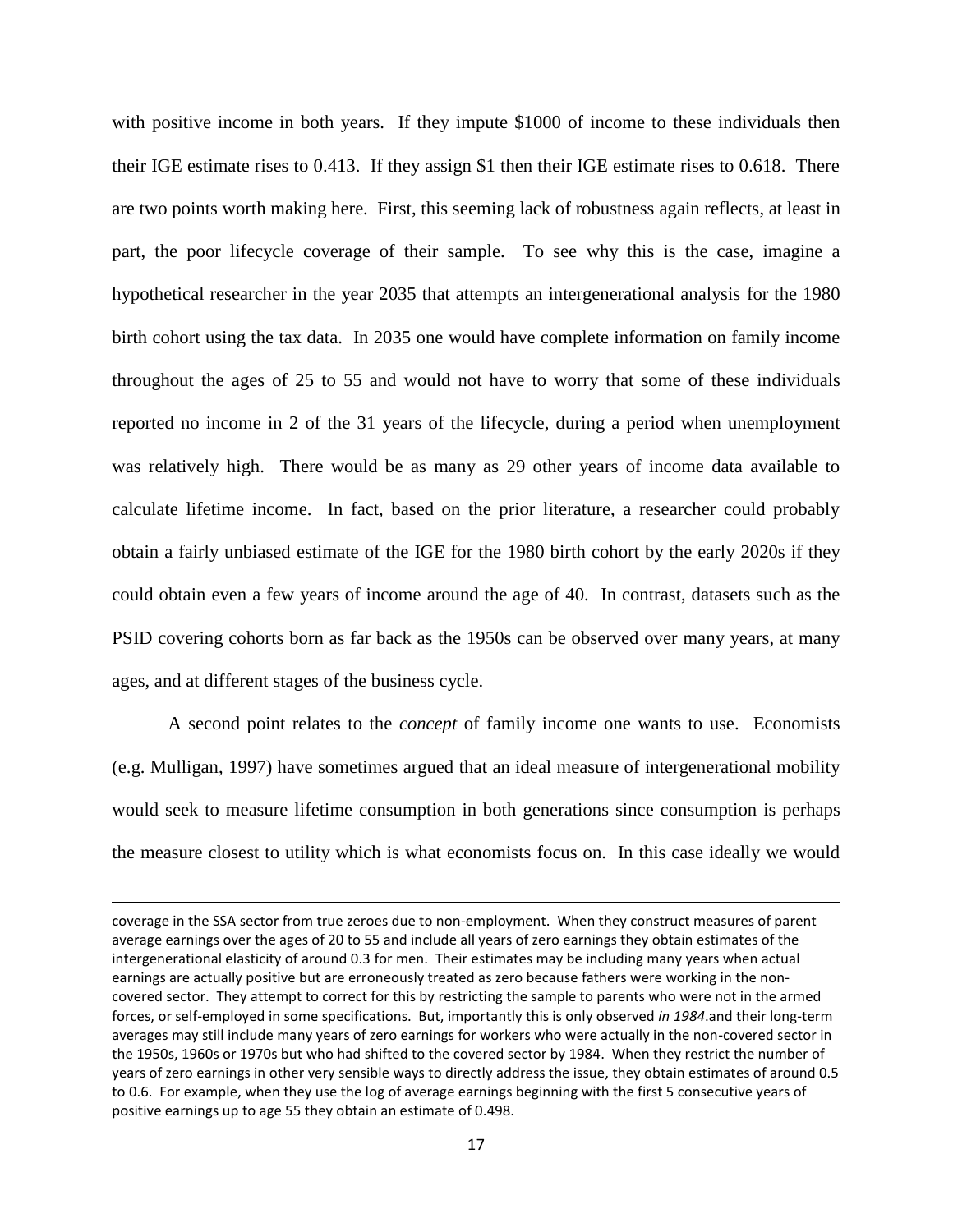like to measure *total family resources* which includes income obtained from transfers and from other family members. This is an example where survey data that has access to transfer income would be preferable to tax data that may not. Including transfers may not only be a preferred measure but may also help alleviate the problem of observing zero earnings or zero income as is common in administrative data. It is also not obvious why the preferred measure of family income would be one that only includes labor market earnings, transfers and capital income that happen to be reported on tax forms.

Overall, there are strong reasons to think that the seeming lack of robustness of the IGE in Chetty et al is more a problem of limitations with their tax data rather than with the estimator itself. In fact, the results using broader concepts of family income with the PSID shown below are virtually identical regardless of whether one includes or doesn't include years of zero income since there so few zeroes.

#### **IV. PSID Data**

I restrict the analysis to father-son pairs as identified by the PSID's Family Identification Mapping System (FIMS) and use all years of available family income between the ages of 25 and 55 between the years of 1967 and 2010. For the main analysis I consider a measure of family income that excludes transfers and excludes income from household members that are not the head of household or the spouse. This provides a measure of family income that might be the most comparable to the concept used by Chetty et al (2014). In addition, I also construct a measure of family income that also includes transfers received by the household head or spouse but these results are not shown in this paper. Finally, I construct a measure that uses only the labor income of the father and son to be more comparable to papers that emphasize the IGE in labor market income (e.g. Solon, 1992; Mazumder, 2005). Labor income is not simply earnings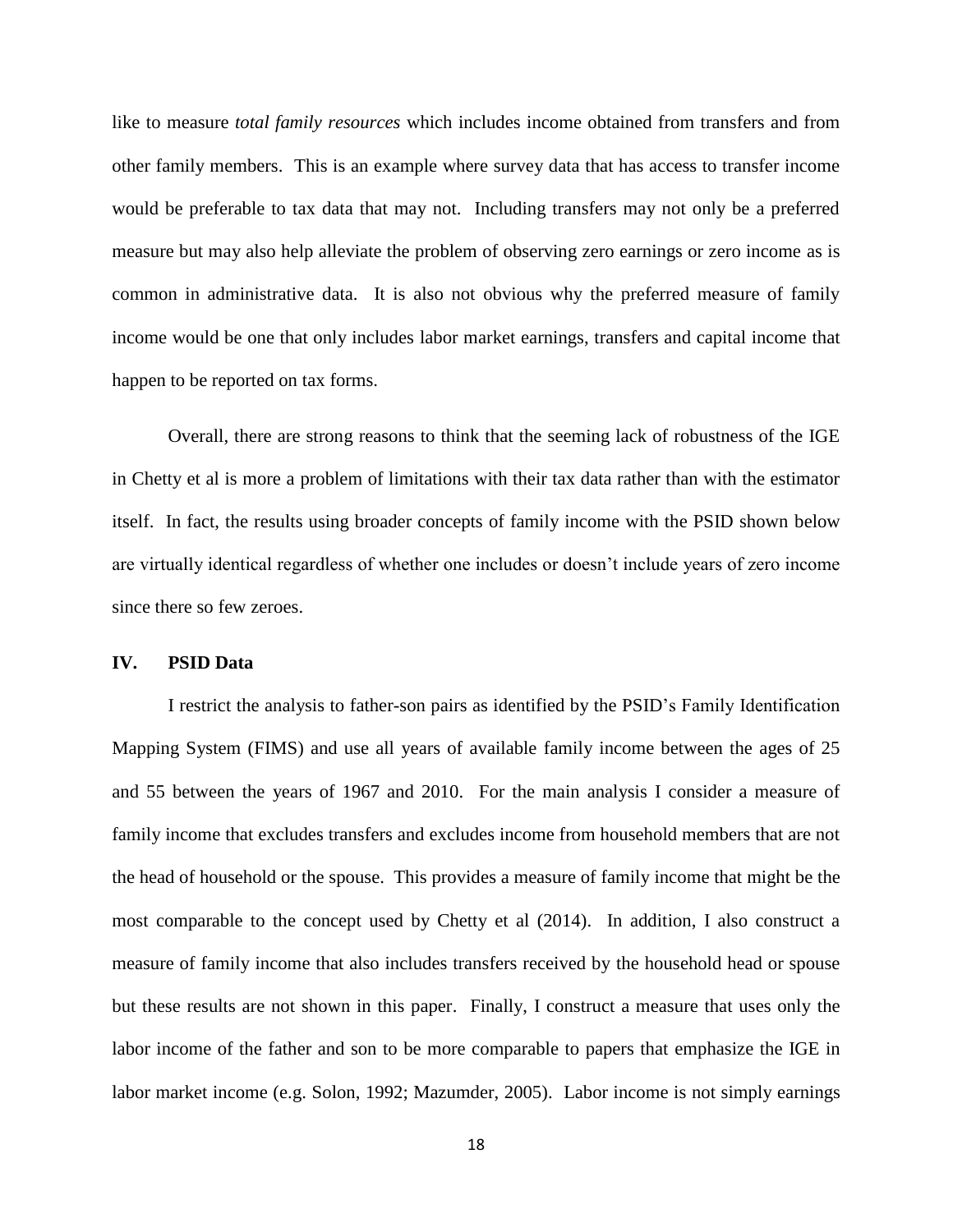from an employer but also incorporates self-employment. Observations marked as being generated by a 'major' imputation are set to missing. Yearly income observations are deflated to real terms using the CPI. In the PSID the household head is recorded as having zero labor income if their income was actually zero or if their labor income is missing, so one cannot cleanly distinguish true zeroes with the labor income. All of the main analysis only uses years of non-zero income when constructing time averages of income. When using family income, instances of reports of zero income are relatively rare so the results are virtually immune to the inclusion of zeroes.

The main analysis only uses the nationally representative portion of the PSID and includes survey weights to account for attrition. All of the analysis was also done including the SEO oversample of poorer households and also includes survey weights. While the samples with the SEO are larger and offer more precise estimates, there is some concern about the sampling methodology (Lee and Solon, 2009). Finally all estimates are clustered on fathers.

The approach to estimation in this study is slightly different than in most previous PSID studies of intergenerational mobility. Rather than relying on any one fixed length time average for each generation and relying on parametric assumptions to deal with lifecycle bias (e.g. Lee and Solon, 2009), instead I estimate an entire matrix of IGE's for many combinations of lengths of time averages that are all centered around age 40. I will present the full matrix of estimates along with weighted averages across entire rows and columns representing the effects of a particular length of the time average for a given generation. For example, rather than simply comparing the IGE from using a ten-year average of fathers income to using a five year average of fathers' income *for one particular time average of sons income*, I can show how the estimates are affected for every time average of sons' income.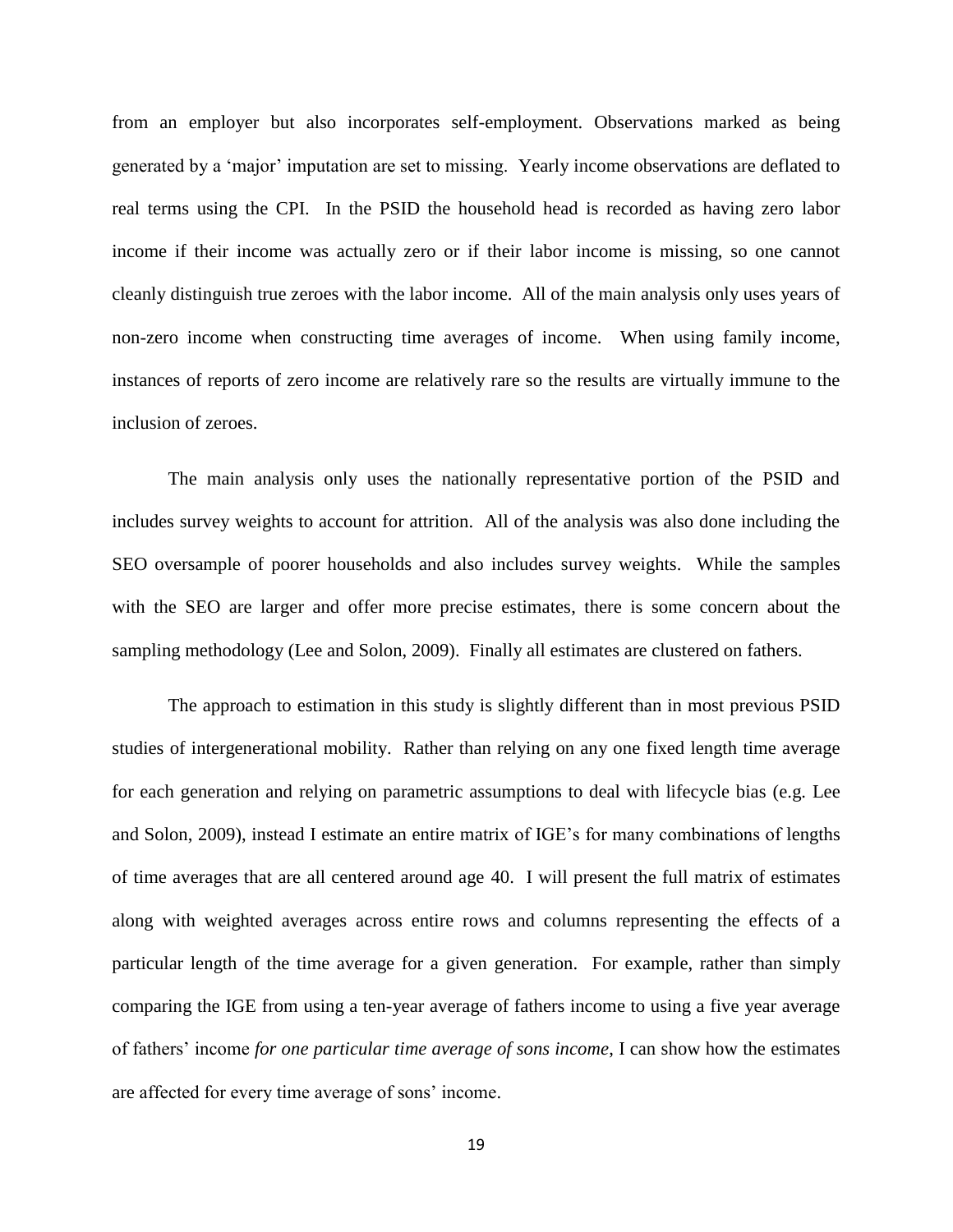## **V. Results**

## *IGE Estimates*

Table 1 shows the estimates of the IGE in family income that is conceptually similar to that used by Chetty et al (2014). The first entry of the table at the upper left shows the estimate if we use just one year of income of family income in the parent generation and one year of family income for the sons when they are closest to age 40 and also are within the age-range constraints described earlier. This estimate of the IGE is 0.414 with a standard error of (0.075) and utilizes a sample of 1358. One point immediately worth noting is that this estimate which uses just a single year of family income around the age 40 is higher than the 0.344 found by Chetty et al (2014). Moving across the row, the estimates gradually include more years of income between the ages of 35 and 45 for the sons. At the same time the sample size gradually diminishes as an increasingly fewer number of sons have will income available for a higher length of required years. For the most part the estimates don't change much and most are in the range of 0.35 and 0.42. At the end of the row I display the weighted average across the columns, where the estimates are weighted by the sample size. For the first row the weighted average is 0.381.

Moving down the rows for a given column, the estimates gradually increase the time average used to measure family income in the parent generation and as a consequence also reduces the sample size. For example, if we move down the first column and continue to just use the sons' income in one year measured closet to age 40 and now increase the time average of fathers' income to 2 years, the estimate rises to 0.439 as the sample falls to 1317. Using a five year average raises the estimate to  $0.530$  (N=1175). Increasing the time average to 10 years increases the estimate 0.580 (N=895). Using a 15 year average raises the estimate further to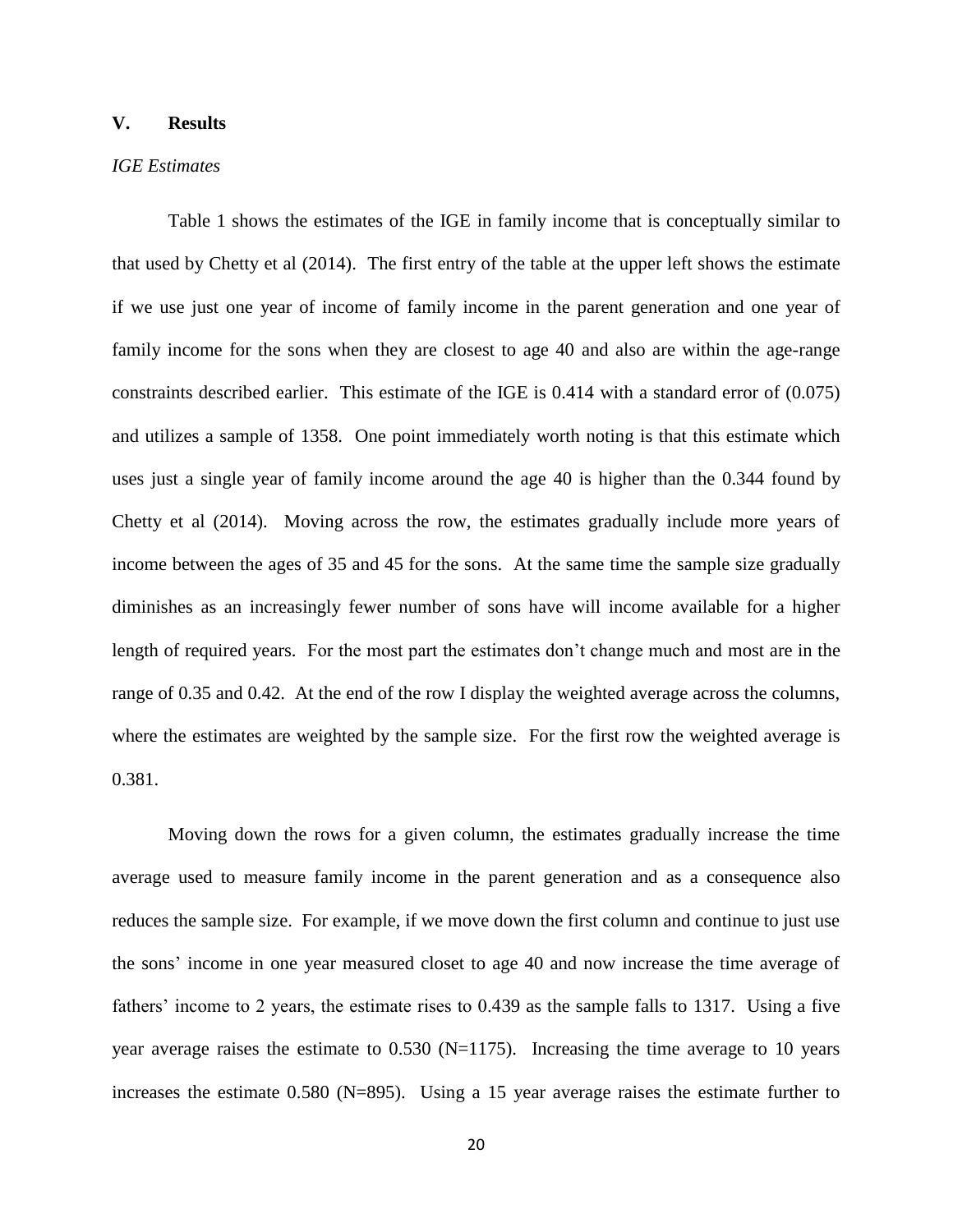0.680 (N=533). The weighted average for each row is displayed in the last column and the weighted average for each column is displayed in the bottom row.

A few points are worth making. Since expanding the time average in either dimension reduces the sample size it risks making the sample less representative. The implications on the estimates, however, are quite different for whether we increase the time average for the sons' generation or for the fathers. For the parent generation, increasing the time average tends to raise estimates. This is a consistent with a story in which larger time averages reduce attenuation bias stemming from mis-measurement of parent income (Solon, 1992; Mazumder, 2005). This also accords with standard econometric theory concerning mis-measurement of the right hand side variable. On the other hand, econometric theory posits that mis-measurement in the dependent variable typically should not cause attenuation bias. Indeed, increasing the time average of sons' family income has little effect. But crucially, this is because we have *centered the time average* of family income in each generation so that the lifecycle bias which induces "non-classical" measurement error in the dependent variable (Haider and Solon, 2006) may already be accounted for.

By this reasoning one might consider the estimates in the first column to be the most useful since they allow one to see how a reduction in measurement error in parent income affects the estimates while simultaneously minimizing life cycle bias and keeping the sample as large as possible. A more conservative view would be to use the weighted average in the final column that takes into account the possible effects of incorporating more years of data on sons' income while also giving greater weight to estimates with larger samples. Figure 2 shows the pattern of estimates from the two approaches as I gradually use longer time averages. Using either approach suggests that the IGE in family income is greater than 0.6. Appendix Table 1 and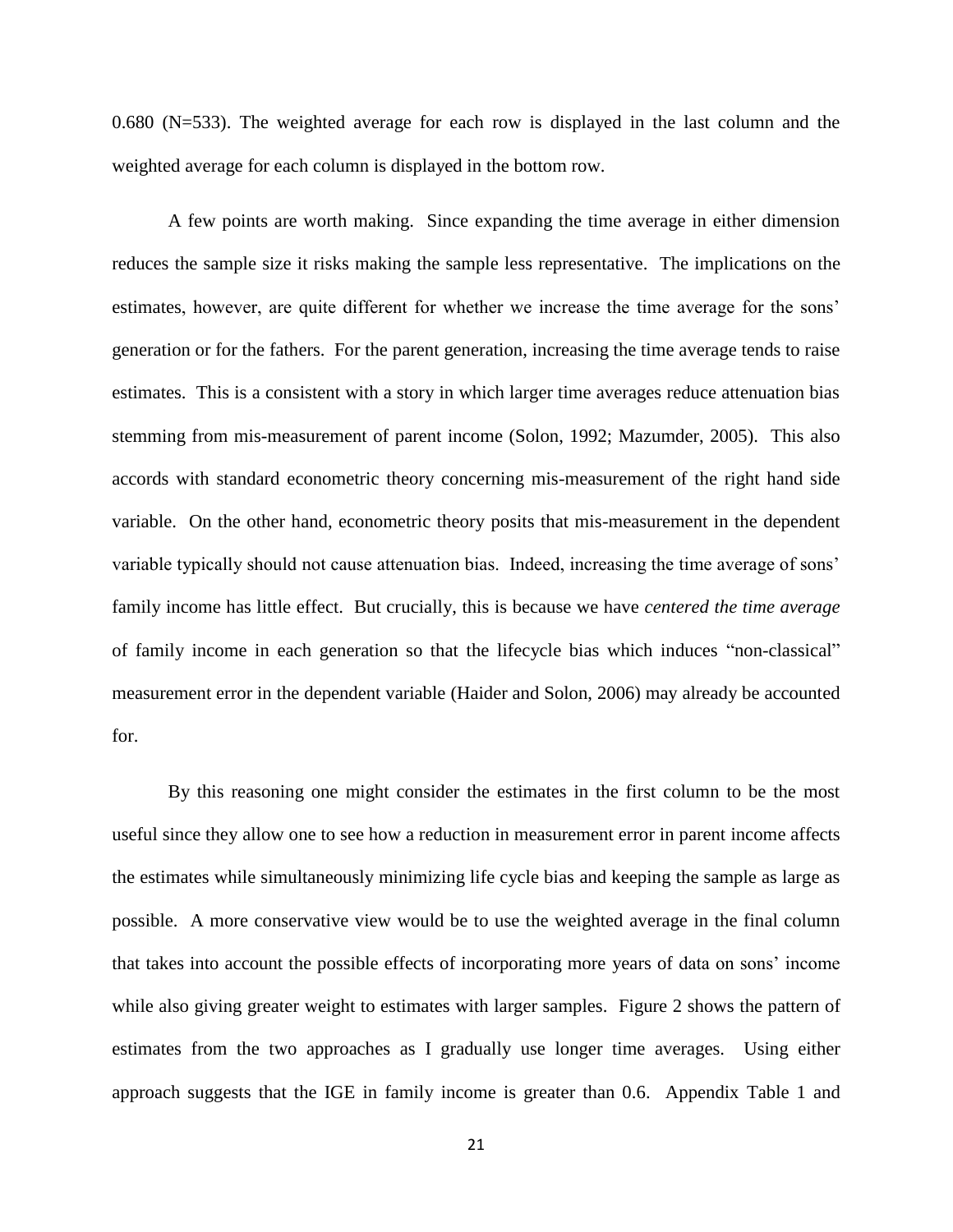Figure 1 show the analogous set of estimates using larger samples that include the SEO oversample.

The key idea of the study is to see how these IGE estimates would compare to what one would obtain by imposing the current data limitations of the IRS sample. To do this, one can use the second column and fifth row of Table 1 as a baseline estimate. That estimate of 0.493 uses a two year average of family income of sons centered around age 40 and a five year average of parent income centered around age 40. If I now impose a sample restriction such that I use a two year average of sons taken over the ages of 29-32 and use a five year average of parent income centered around the age of 46 then the estimate I obtain is  $0.282$  (s.e.  $= 0.099$ ). This is only 57 percent of the value when using similar time averages centered at age 40. Furthermore, if the true IGE is actually 0.7, then it is only 40 percent of the true parameter. If I include the SEO subsample then the estimate rises a bit to  $0.325$  (s.e.  $= 0.081$ ). For that sample, the data limitations yield estimates that are 62 percent of the comparable estimates when using time averages centered at age 40. Neither of the two estimates are statistically different from the Chetty et al estimate of 0.344. This suggests that it is the data limitations in the tax data that lead Chetty et al to produce estimates that are vastly lower than what has been reported in most of the previous literature.

Table 2 shows a set of IGE estimates that only use the labor income of fathers and sons. Appendix Table 2 presents similar estimates that also include the SEO samples. On the whole, the estimates in Table 2 are fairly similar to those in Table 1 as is shown in Figure 3 which plots the weighted average across the columns. For example, when using a 12-year average of fathers income, the IGE when using labor income is 0.610 and when using family income the estimate is 0.612.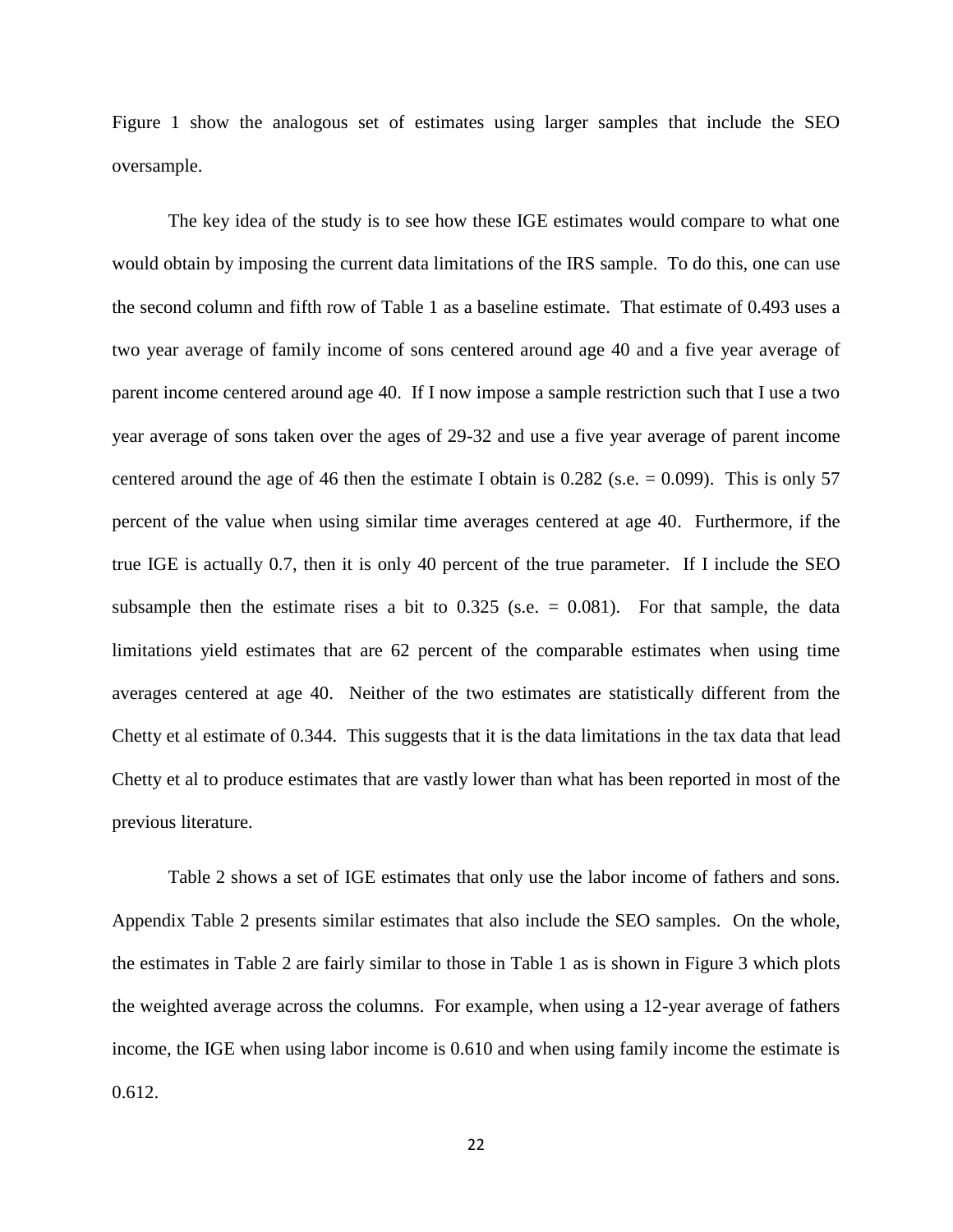These estimates are broadly similar and slightly higher than those found by Mazumder (2005a) who used the labor market earnings of fathers and sons from social security earnings data. Mazumder (2005a) relied on several data imputation approaches to deal with issues related to social security coverage and topcoding. However, with the PSID, none of these kinds of imputations are necessary. These findings along with similar results in Mazumder (2005b) and Mazumder and Acosta (2014) which also do not require imputations, suggest that the results of Mazumder (2005a) are likely not due to the use of imputations as argued by Chetty et al (2014) but instead are due to the longer time averages available in the SSA data and the PSID.

## *Sensitivity Checks in Chetty et al (2014)*

Chetty et al (2014) argue that their national estimates of the IGE are unaffected by the age at which children's income is measured. They also argue that their estimates are unaffected by the length of the time average used to measure parent income. They perform sensitivity checks to demonstrate this empirically. In this section I describe why those sensitivity checks are flawed and show how one can demonstrate this using the PSID. First, with respect to the sensitivity of the IGE to the age at which child income is measured, Chetty et al (2014) claim that while there is some lifecycle bias early in the career that this stabilizes once children have reached the age of around 30. They conduct an empirical exercise that is shown in their Appendix Figure IIA. They implement this sensitivity check by using an additional tax dataset that includes much smaller intergenerational samples from the Statistics of Income (SOI). With the SOI data they can examine the IGE between parents and children for earlier birth cohorts that go back to 1971. They continue to use family income in 2011 and 2012 for children and the period 1996 to 2000 for the parents. This implies that when they examine the 1971 cohort to measure the IGE for 41 year olds they are actually using parent income that is measured when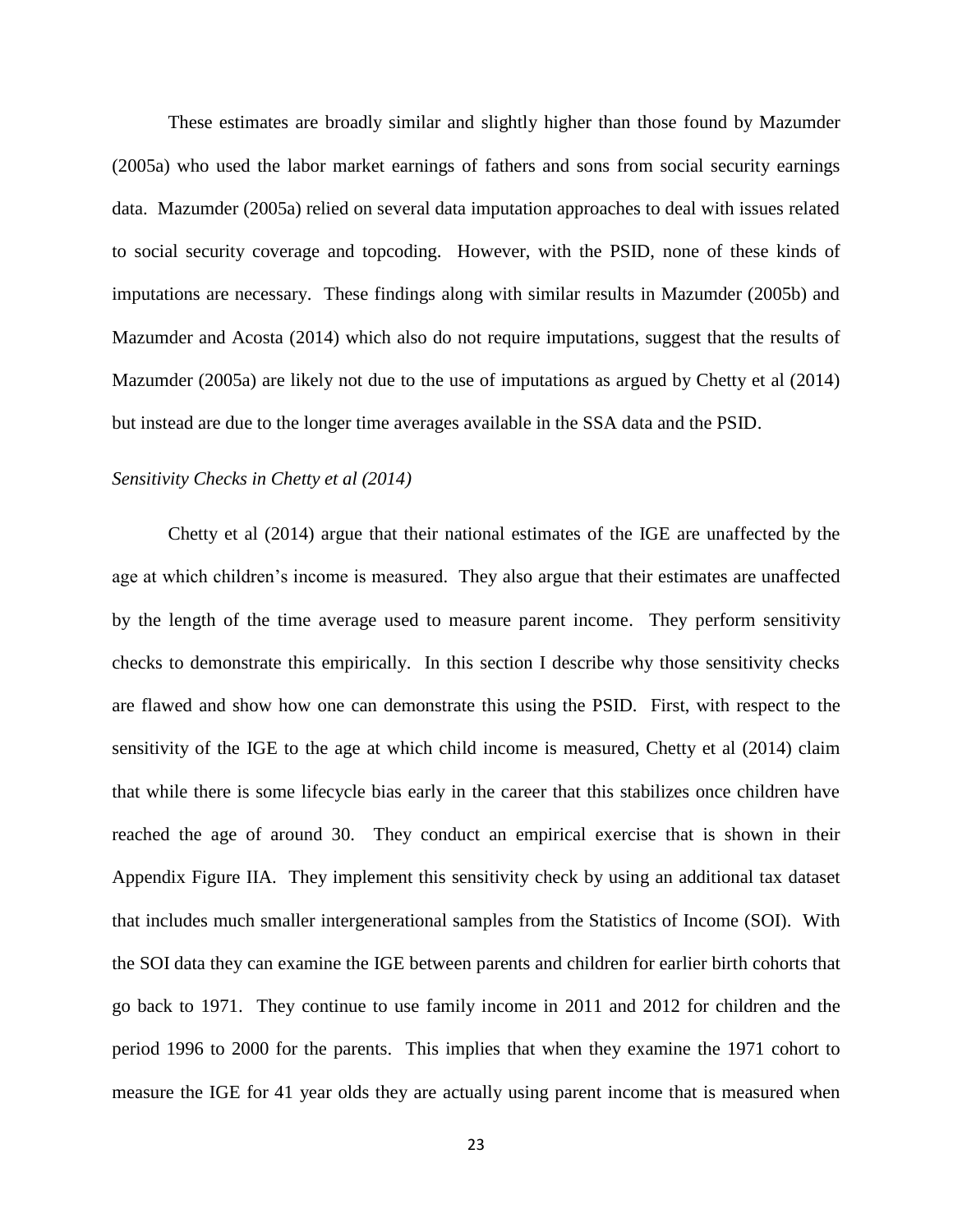the child was between the ages of 25 to 29 and unlikely to be living at home. Importantly, this also implies that they are using the income of fathers when they are likely to be especially old. For example, the income of a father who was 28 when his child was born in 1971 would be 53 to 57 years old when his income was measured in 1996 to 2000. Although Chetty et al do not highlight these points, they have important implications. Using parent income at such late ages when transitory fluctuations are a substantial part of earnings variation can lead to substantial attenuation bias that could offset the reduction in lifecycle bias from measuring child income at age 40 (Mazumder 2005a). Overall it could make it appear as though there is no lifecycle bias when in fact it may actually be substantial.

With a long-running panel dataset like the PSID one can replicate this type of erroneous sensitivity check but then also show the results differ if one allows the age at which children's income is measured to rise *while simultaneously keeping the age at which father's income is measured, constant*. To implement this exercise, I first replicate the findings in Chetty by gradually increasing the age at which sons' income is measured from 22 to 41 but simultaneously increase the age range at which the five year average of father's income is measured to match the analogous age range implied by the tax data.<sup>15</sup> In addition, one can also fix this problem by using a 5 year time average that is always centered around the age of 40 while simultaneously raising the age of sons income from 22 to 41.

Figure 4 shows the results of this exercise. The red line replicates the basic pattern of Chetty et al. Lifecycle bias appears to level off around the age of 30 and may even appear to decline slightly in the late 30s. The green line demonstrates that this sensitivity check is flawed.

 $\overline{\phantom{a}}$ 

<sup>&</sup>lt;sup>15</sup> To fix ideas, for those sons who are aged 32, one would use the income of fathers when the child is between the ages of 15 and 19 as in Chetty et al. For those who are 33 one would use the income of fathers when the child is between 16 and 20 and so on.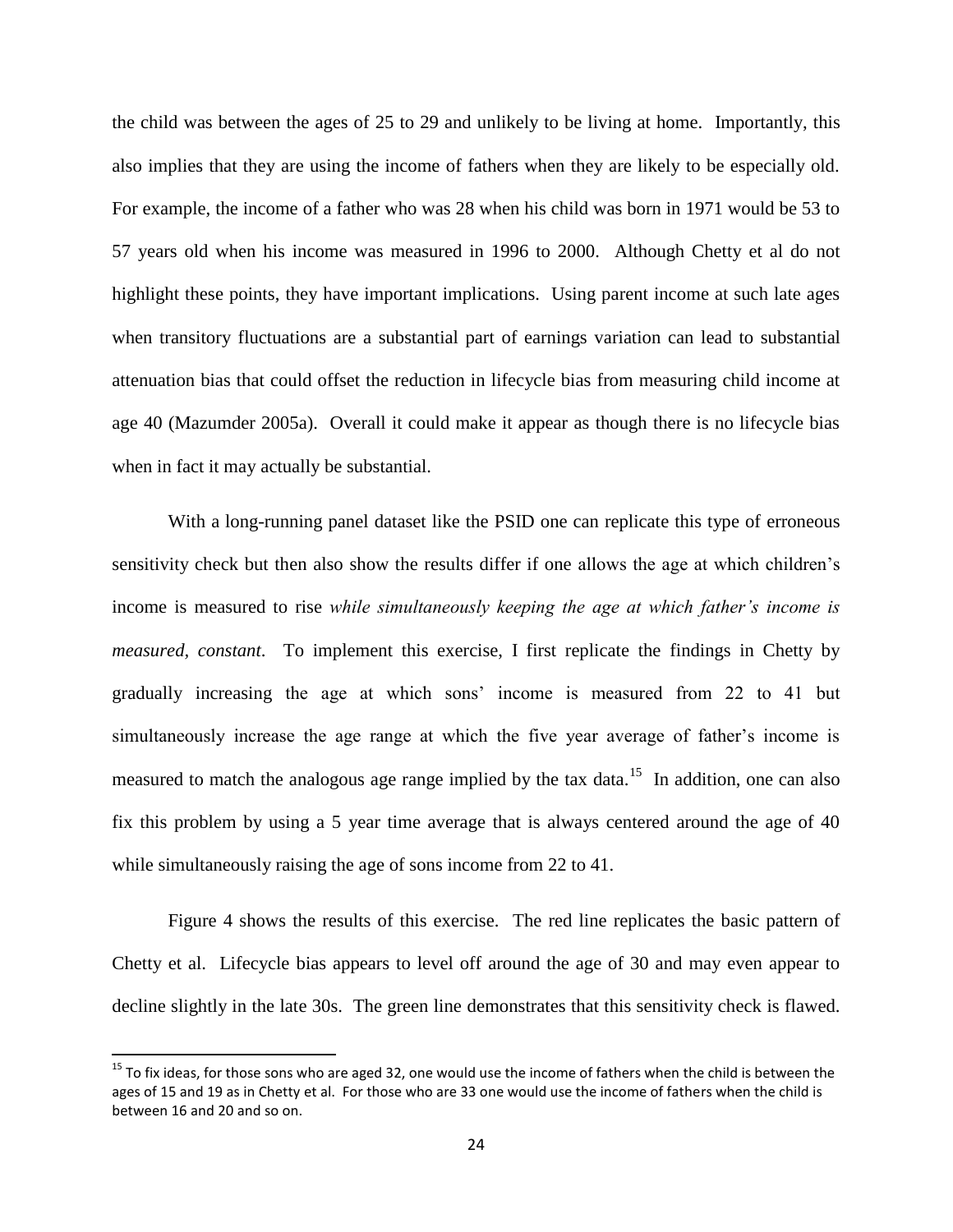While both lines track each other reasonably well before the age of 30, they start to diverge after the age of 32. This is precisely around the time when the red line utilizes data on fathers when the child is no longer in the home and when the fathers are entering their 50s and when their income becomes noisy. With the green line, however, we continue to use centered time averages of fathers around the age of 40 to eliminate this downward bias. The bottom line is that there is in fact substantial lifecycle bias that cannot be uncovered by the sensitivity checks in the current version of the tax data because of inherent data limitations.

There is also another pertinent sensitivity analysis around lengthening the time average of parent income that Chetty et al present in their Figure 3B, Chetty et al do this by adding additional years beyond the 1996-2000 time frame and show that their rank-rank slope estimates do not increase, though they never show the results of this exercise for the IGE.<sup>16</sup> The key problem with this approach is that once again they must necessarily increase the attenuation bias from using later ages in the lifecycle of parents as they extend the length of the time averages. This can again have an offsetting effect due to attenuation bias. For example, the mean age of fathers in their sample in 2003 exceeds 50 so once they start lengthening time averages to include data in 2003 and beyond, they are actually including income observations with lots of noise. And once again, when they extend the time averages in this manner they are actually utilizing many years of income when they child is likely no longer living at home. With the PSID, one can avoid this pitfall. Specifically, one can increase the length of the time average while still holding constant the mean age of fathers by using centered time averages.

As before, I first use the PSID to replicate the results of the sensitivity check in Chetty at al. and then show that time averaging does in fact reduce the attenuation bias once one removes

 $\overline{\phantom{a}}$ 

 $^{16}$  See Chetty et al (2014, Figure 3B).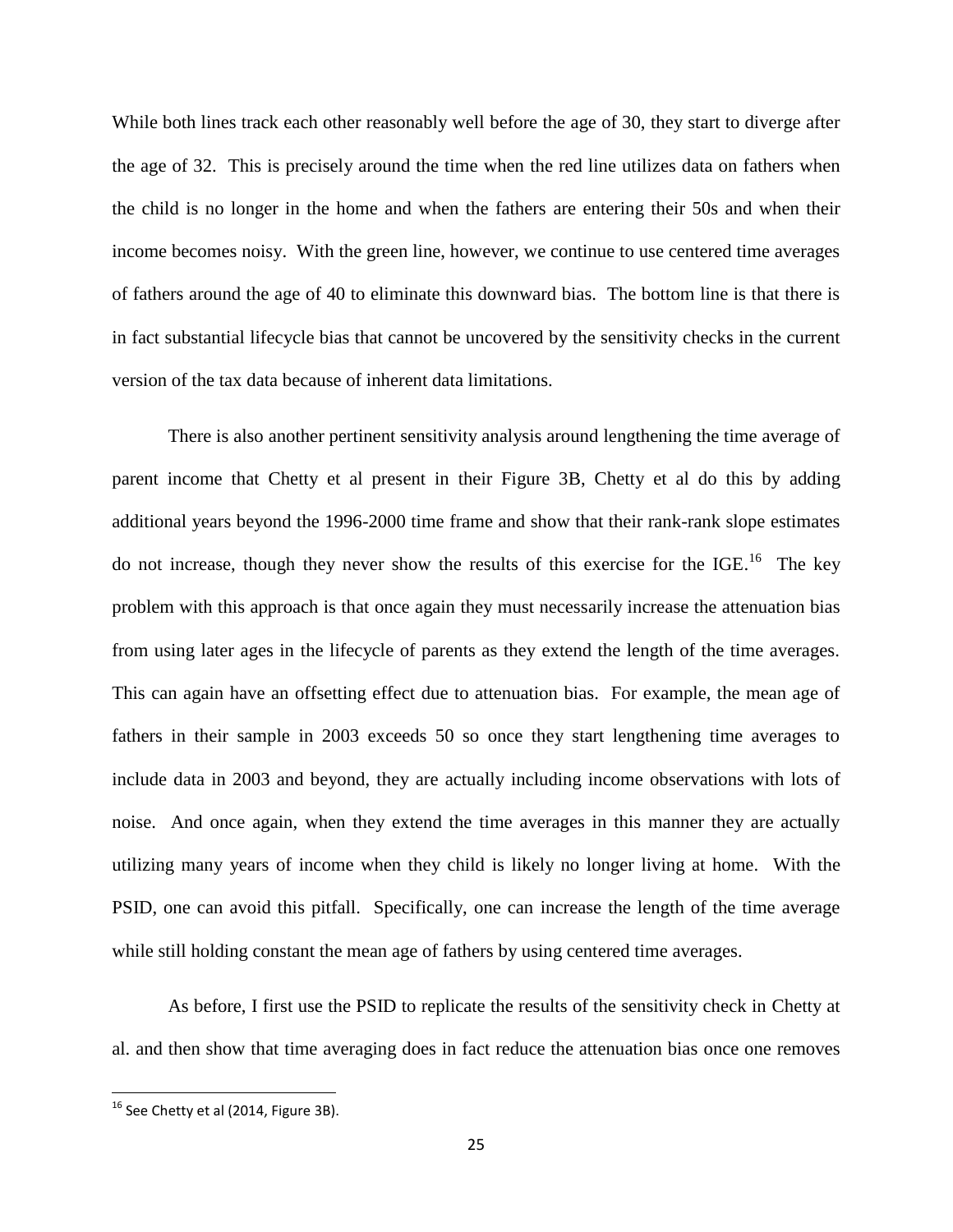the mechanical effect of increasing parent age.<sup>17</sup> The results are shown in Figure 5. First, I am able to replicate the spirit of the finding in Chetty et al's Figure 3B. The red line shows that as I extend the time average of fathers' income by using years when the fathers are getting older, I find that the time averages appear to have no effect on increasing estimates of the IGE. The IGE stays flat at first and then actually starts to decline when the averages get very large. However, when I use a centered time average of fathers' income around the age of 40, a lengthening of the time average generally leads to greater IGE estimates suggesting that larger time averages of parent income do tend to reduce attenuation bias.

## *Rank-Rank Slope Estimates*

l

In this section, I present an analogous set of results for the rank-rank slope. I begin by showing the rank-rank slope estimate when using the main measure of family income that is most similar to what is measured in the tax data and what was used to generate Table 1. The results are shown in Table 3. With the rank-rank slope some new patterns emerge. First, it appears that increasing the length of the time averages centered around the age of 40 for sons does appear to increase the slope estimates. For example, looking over the first 10 rows, it appears that in nearly every case that the slope estimates are higher when sons' income is averaged over 8, 9 or 10 years than just 1 or 2 years. This was not the case with the IGE. In Table 1 it was typically the reverse pattern. It is not obvious why this is the case but perhaps there is some aspect of lifecycle bias that is more pronounced when using ranks than when using the IGE. This may be a fruitful issue for future research to investigate.

 $17$  Specifically, use just a 2 year average of sons' income over the ages of 29 to 32 and then start with a single year of fathers' income that is measured when the son is 15 and then gradually add years of fathers' income from subsequent years. For a five year average, this uses the income of fathers when the son is between the ages of 15 and 19. This mimics the 1981 birth cohort in Chetty et al whose parent income is measured in 1996 and 2000. A ten year average then utilizes the income of fathers when the son is between the ages of 15 and 24.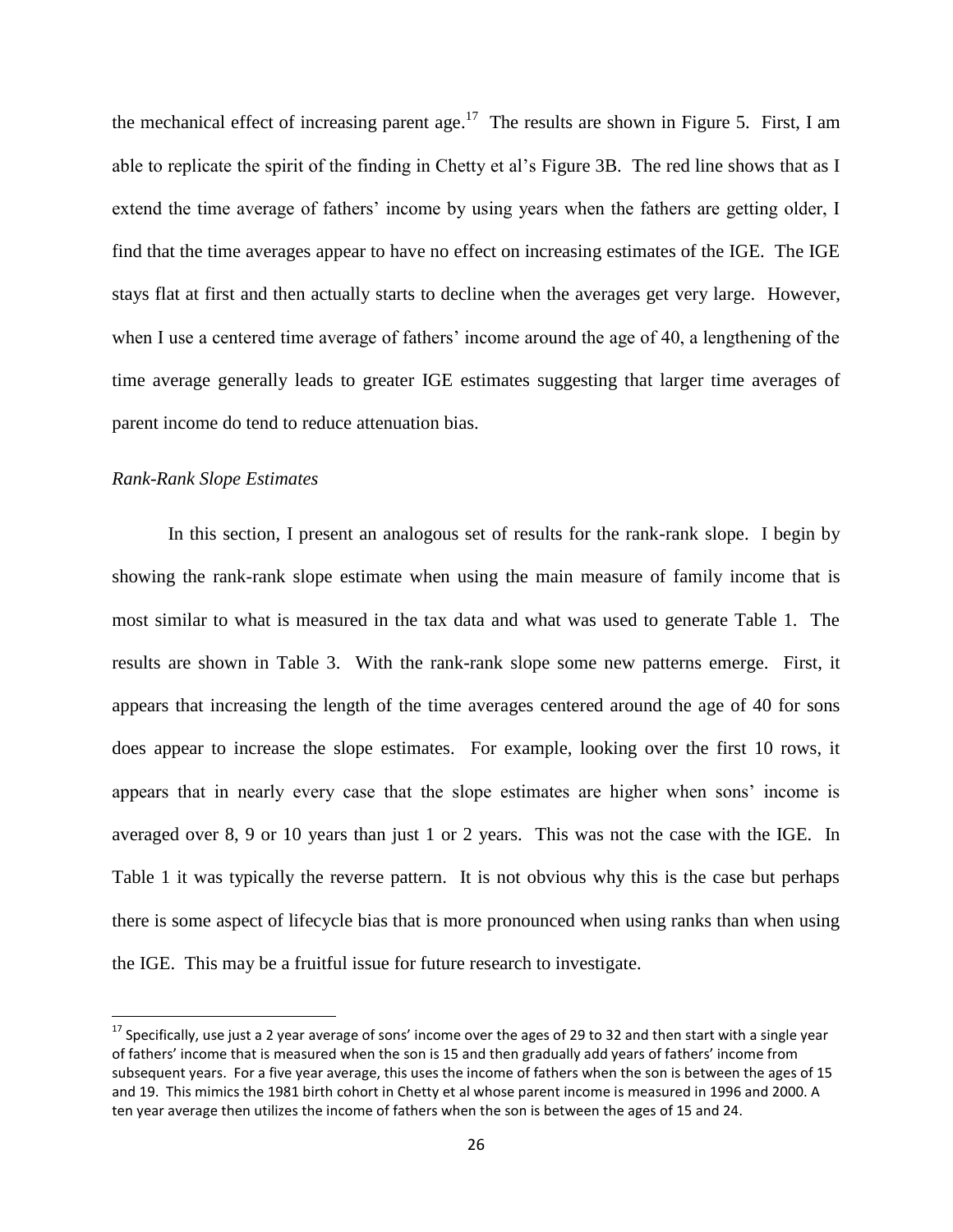Second, the effect of using longer time averages of parent income is much more muted with the rank-rank slope than with the IGE. In table 1, the weighted average of the IGE across all the rows goes from around 0.38 when using a single year of family income to about 0.66 when using 15 year averages of family income –a 72 percent increase. The analogous increase in the rank-rank slope is a rise from 0.31 to 0.40 or just a 29 percent increase. A takeaway from Table 3 is that the rank-rank slope may be around 0.4 or higher rather than the 0.34 reported by Chetty et al. If we do the same exercise of imposing the limitations of the tax data on our PSID sample, the estimate drops from 0.33 when using centered time averages (two years of sons and five years for fathers) to just 0.28 when using sons between the ages of 29 and 32 and fathers between the ages of 44 and 48. Again, these results suggest that even the rank-rank slope estimates using the tax data are likely attenuated, albeit to a lesser degree than the substantial attenuation with the IGE estimates. These results are also very similar if one includes the SEO oversample of poorer households or just uses labor income of fathers and sons (results available upon request).

In Figures 6 and 7 I return to sensitivity analysis exercises from Chetty et al (2014) in the context of the rank-rank slope and replicate those exercises with the PSID, first allowing father's age to shift higher mechanically but then correcting for this by holding father's age constant using centered time averages around the age of 40. Figure 6 doesn't point to a very clean story. In this case the red line is often larger than the green line suggesting that estimates are often slightly lower when using the centered time averages. On the other hand both lines, but especially the green one, appear to trend higher over the course of the 30s suggesting that perhaps life-cycle bias does not taper off around age 30. Figure 7 is also interesting. The red line is flat to declining and very similar to what Chetty et al find but has the problem of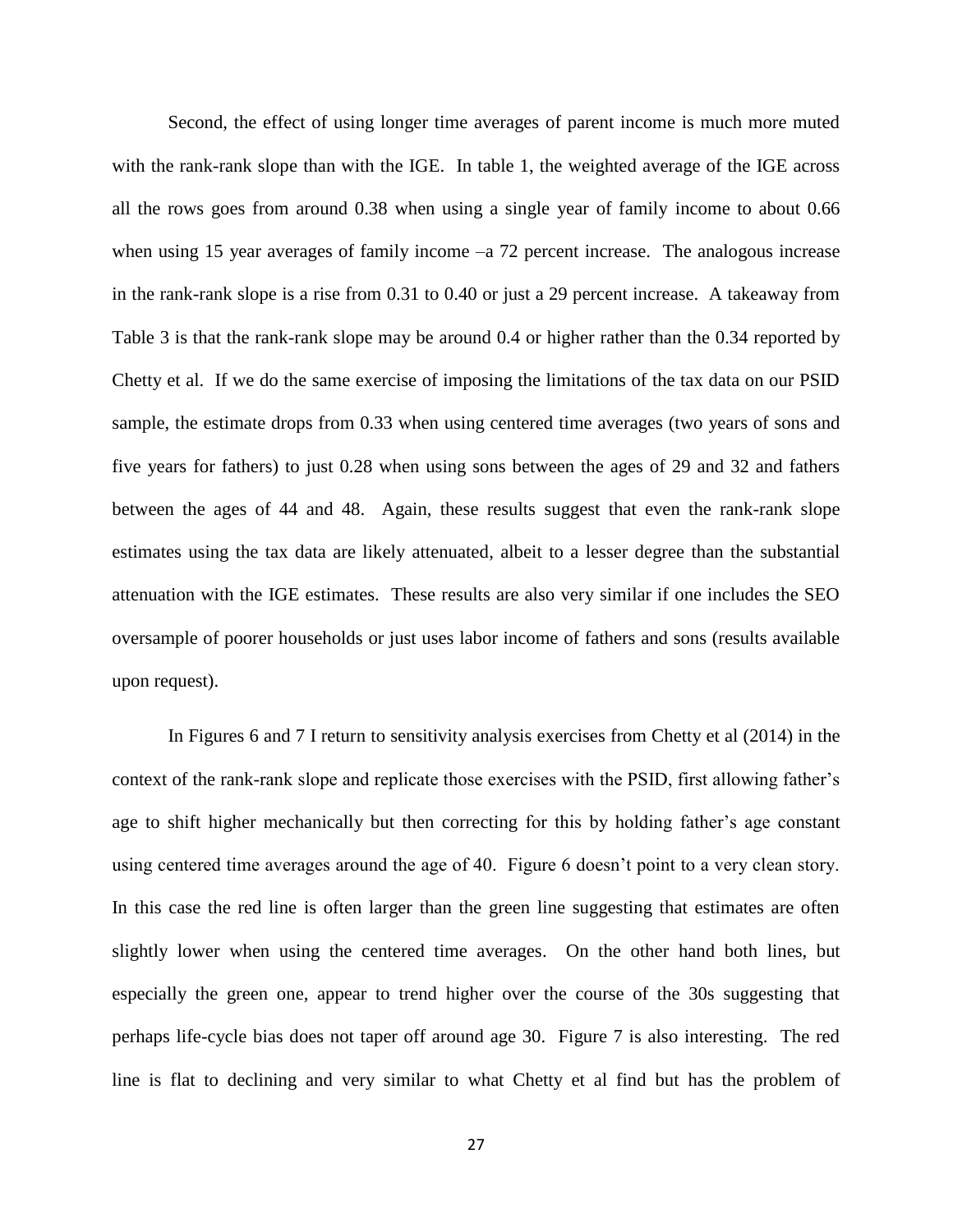conflating two different biases. The green line, which fixes the mechanical increase in fathers age when taking longer time averages does show evidence of larger estimates but only when the time averages are very long. The more muddled view from Figures 6 and 7 serve to reinforce the more direct evidence from Table 3 and the results when imposing the tax data limitations. Namely, estimates of the rank-rank slope are also likely biased down due the limitations of the tax data but to a much lesser extent than the IGE.

#### **VI. Conclusion**

The literature on intergenerational mobility over the past few decades has shown how attenuation bias and lifecycle bias can substantially affect estimates of the intergenerational elasticity (IGE). Most previous estimates of the IGE in family income in the U.S. are around 0.5. Using very large samples of tax records that are digitized going back only to 1996, Chetty et al (2014) estimate that the IGE is actually much lower at 0.344. Further they make strong claims that these estimates are not subject to attenuation bias or lifecycle bias. If accurate, this finding is important because the IGE is an important gauge concerning the extent to which gaps between families in America will dissipate over time and so it is important to understand whether the evidence of greater mobility from the tax data is accurate or spurious.

I shed some light on this by describing the fundamental data limitations of the currently available tax data. The key point is that the panel length is currently too short to do a good job overcoming the issues concerning attenuation bias and lifecycle bias. I show that a long-lived survey panel such as the PSID that may only have a few thousand families is actually more useful for estimating the national IGE than having millions of tax records if the data are limited in their ability to cover long stretches of the life course. Using longer and centered time averages around the age of 40 I show that the IGE in family income is close to 0.7. I also show that when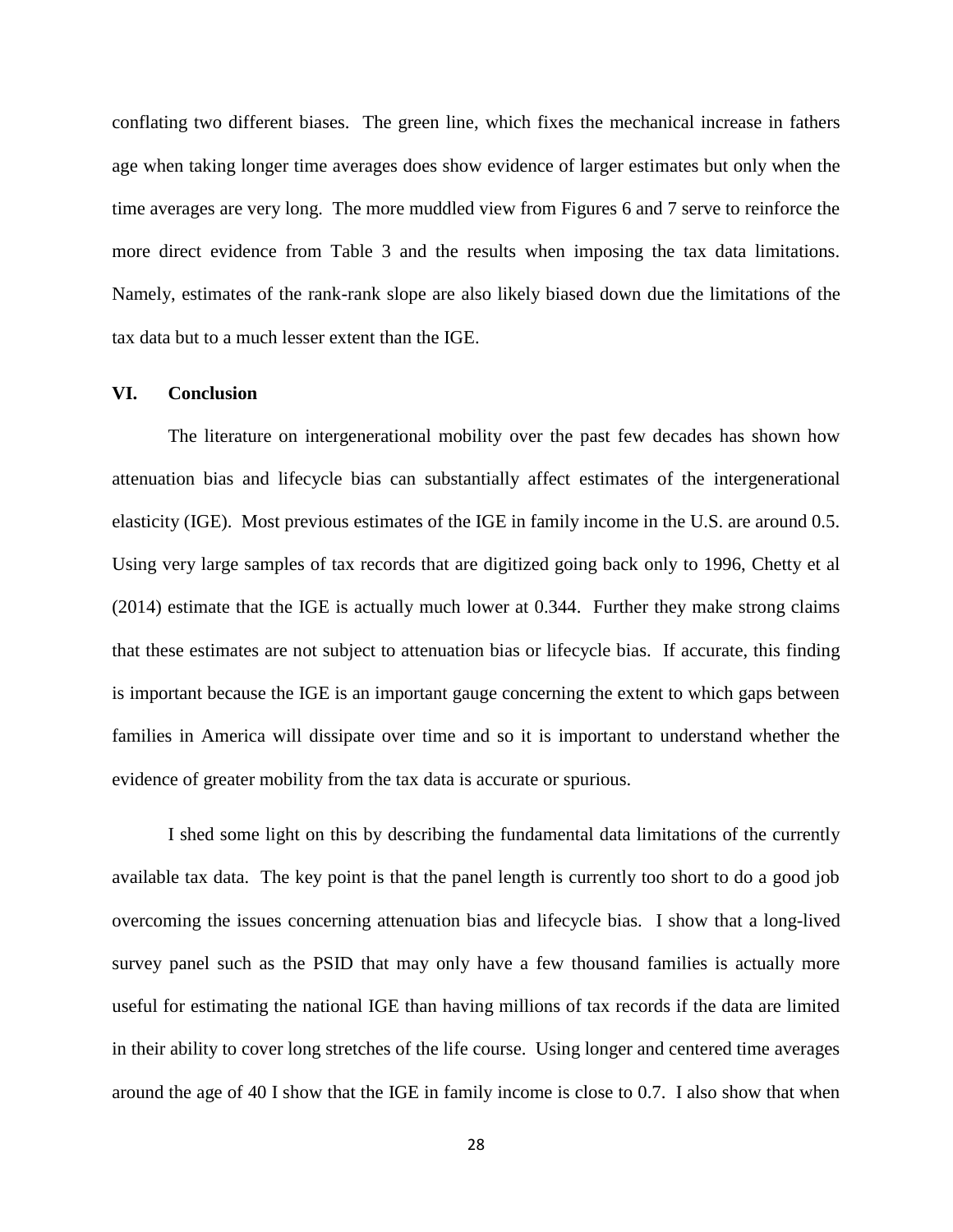I impose the same limitations as the tax data, that I obtain similar IGE estimates of around 0.3. Further I demonstrate that the sensitivity checks used by Chetty et al to address concerns about 1) the age at which sons' income is measured, and 2) the length of time averages of parent income, are flawed. Correcting for the fact that their sensitivity checks are confounded by the rising age at which parent income is measured, I show that the lifecycle bias and attenuation bias almost surely exists in the tax data when estimating the IGE.

On the other hand, the results with the PSID with respect to the rank-rank slope suggest that these biases are much smaller and that the rank-rank slope is relatively more robust (though not entirely immune) from these measurement concerns. It is important, however, to remember that the IGE is conceptually different from the rank-rank slope and may continue to be of substantial value to researchers and policy-makers especially in an era of rising inequality when gaps in society may be expanding. In that context focusing only on positional mobility because measurement is easier, may not be appropriate.

Finally, it is important to make clear that Chetty et al (2014) makes a notable contribution to the literature by demonstrating that there may be large geographic differences in intergenerational mobility across the U.S. It is likely that these large geographic differences will remain even after correcting for the biases in the tax data. Nevertheless, it may be useful for future research to more directly examine this issue and verify that he central findings in their paper are robust these biases.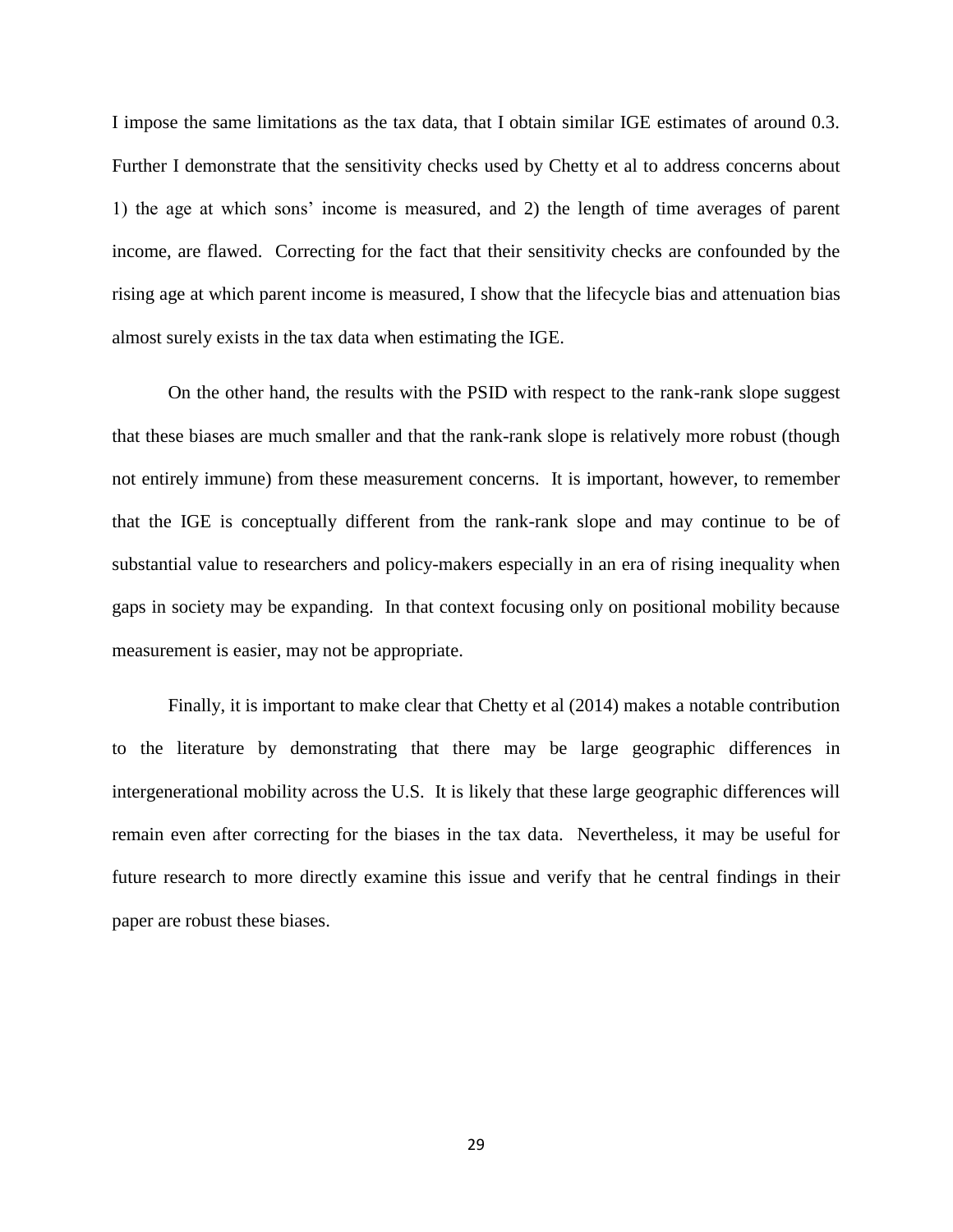# **References**

Abowd, John and Martha Stinson. 2013. "Estimating Measurement Error in Annual Job Earnings: A Comparison of Survey and Administrative Data" *Review of Economics and Statistics*, 95(5):1451-1467.

Barro, Robert, and Xavier Sala-i-Martin. 1992. ''Convergence.'' *Journal of Political Economy* 100(2):223–51.

Bhattacharya, Debopam and Bhashkar Mazumder. 2011. "A nonparametric analysis of black– white differences in intergenerational income mobility in the United States." *Quantitative Economics*, 2 (3): 335–379.

Black, Sandra E. and Paul J. Devereux. 2011. "Recent Developments in Intergenerational Mobility." in O. Ashenfelter and D. Card, eds., *Handbook of Labor Economics*, Vol. 4, Elsevier, chapter 16, pp. 1487–1541.

Böhlmark, A. and Lindquist, M. (2006) 'Life-Cycle Variations in the Association between Current and Lifetime Income: Replication and Extension for Sweden', *Journal of Labor Economics*, 24(4), 879–896.

Bratberg, Espen, Jonathan Davis, Martin Nybom, Daniel Schnitzlein, and Kjell Vaage. 2015. "A Comparison of Intergenerational Mobility Curves in Germany, Norway, Sweden and the U.S," working paper, University of Bergen.

Bratsberg, Bernt, Knut Røed, Oddbjørn Raaum, Robin Naylor, Markus Ja¨ntti, Tor Eriksson and Eva O¨sterbacka 2007. "Nonlinearities in Intergenerational Earnings Mobility: Consequences for Cross-Country Comparisons" *Economic Journal* 117(519):C72-C92

Chetty, Raj, Nathaniel Hendren, Patrick Kline, and Emmanuel Saez. 2014. "Where is the land of Opportunity? The Geography of Intergenerational Mobility in the United States". *Quarterly Journal of Economics*, 129(4): 1553-1623.

Corak, Miles, Matthew Lindquist and Bhashkar Mazumder, 2014. "A Comparison of Upward Intergenerational Mobility in Canada, Sweden and the United States" *Labour Economics*, 2014, 30: 185-200

Dahl, Molly and Thomas DeLeire. 2008. "The Association between Children's Earnings and Fathers' Lifetime Earnings: Estimates Using Administrative Data." Institute for Research on Poverty, University of Wisconsin-Madison.

Grawe, N. D. (2006) 'Lifecycle Bias in Estimates of Intergenerational Earnings Persistence', *Labour Economics*, 13(5), 551–570.

Hertz, Tom, 2005, "Rags, riches, and race: The intergenerational economic mobility of black and white families in the United States," in Unequal Chances: Family Background and Economic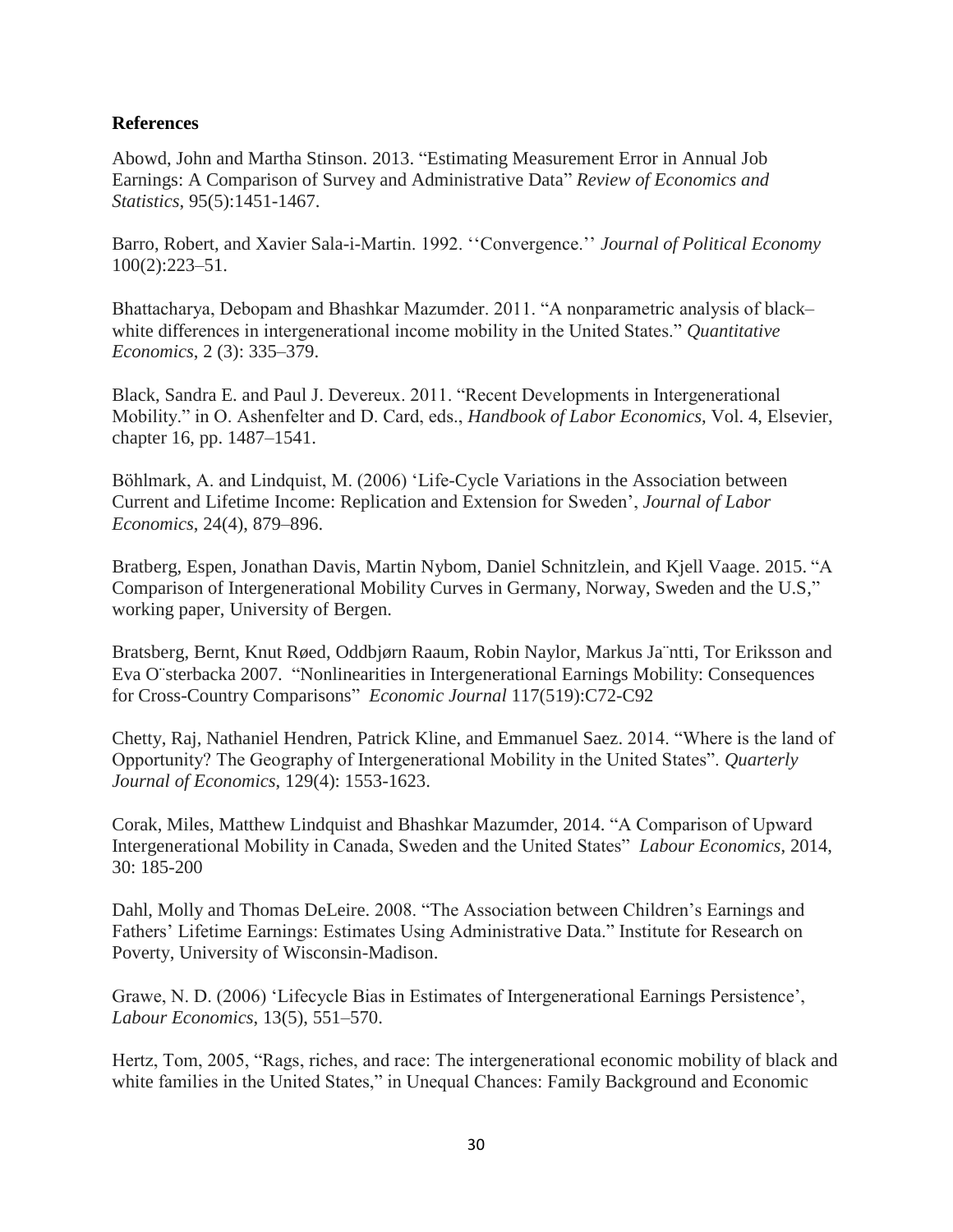Success, Samuel Bowles, Herbert Gintis, and Melissa Osborne Groves (eds.), Princeton, NJ: Princeton University Press.

Hertz, Tom, 2006. "Understanding Mobility in America" Center for American Progress.

Hoyakem et al. (2012)

Hoyakem et al. (2015)

J¨antti, Markus, Bernt Bratsberg, Knut Røed, Oddbjørn Raaum, Robin Naylor, Eva ¨Osterbacka, Anders Bj¨orklund, and Tor Eriksson. 2006. "American Exceptionalism in a New Light: A Comparison of Intergenerational Earnings Mobility in the Nordic Countries, the United Kingdom and the United States." IZA Discussion Paper 1938, Institute for the Study of Labor (IZA).

Jenkins, S. (1987) 'Snapshots versus Movies: 'Lifecycle biases' and the Estimation of Intergenerational Earnings Inheritance', *European Economic Review*, 31(5), 1149-1158.

Lee, Chul-In and Gary Solon. 2009. "Trends in Intergenerational Income Mobility." *The Review of Economics and Statistics*, 91 (4): 766–772.

Mazumder, Bhashkar. 2005a. "Fortunate Sons: New Estimates of Intergenerational Mobility in the United States Using Social Security Earnings Data." *The Review of Economics and Statistics*, 87 (2): 235–255.

Mazumder, Bhashkar. 2005b. "The Apple Falls Even Farther From the Tree Than We Thought: New and Revised Estimates of the Intergenerational Inheritance of Earnings", Intergenerational Inequality, Bowles, S., Gintis, H. and Osborne-Groves M. eds., Russell Sage Foundation, Princeton.

Mazumder, Bhashkar. 2014. "Black-white differences in intergenerational economic mobility in the United States." Economic Perspectives, 38(1).

Mazumder, Bhashkar and Miguel Acosta. 2014. "Using Occupation to Measure Intergenerational Mobility" with Miguel Acosta. The ANNALS of the American Academy of Political and Social Science, 2015, 657: 174-193

Mulligan, Casey B., Parental Priorities and Economic Inequality (Chicago: University of Chicago Press, 1997).

Nilsen, Oivind Anti, Kjell Vaage, Aarild Aavik, and Karl Jacobsen. 2012. "Intergenerational Earnings Mobility Revisited: Estimates Based on Lifetime Earnings" *Scandinavian Journal of Economics*, 114(1): 1-23.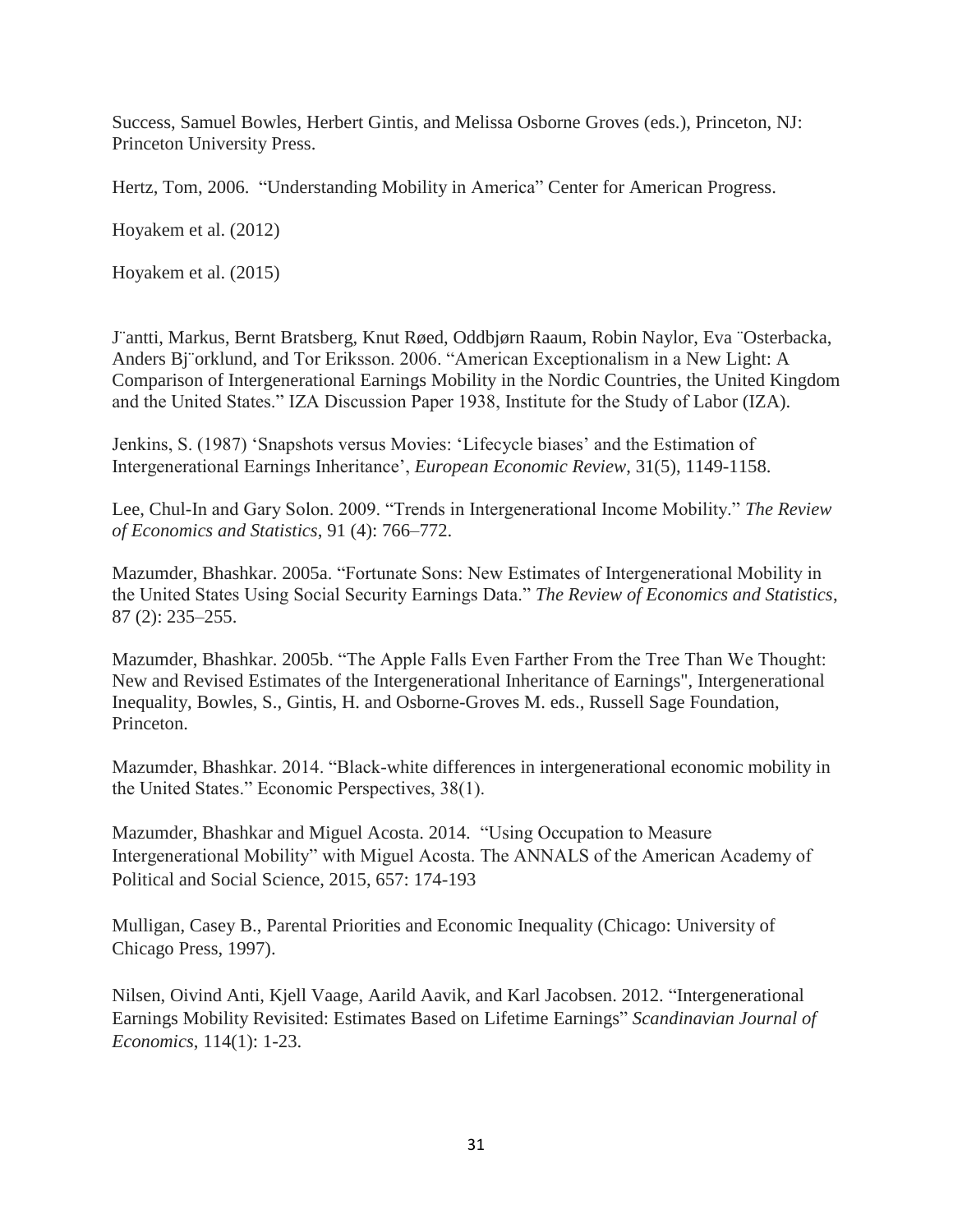Nybom, Martin amd Jan Stuhler. 2015. "Biases in Standard Measures of Intergenerational Dependence."

Solon, Gary. 1992. "Intergenerational Income Mobility in the United States." *American Economic Review*, 82 (3): 393–408.

Solon, Gary. 1999. "Intergenerational Mobility in the Labor Market." in O. Ashenfelter and D. Card, eds., *Handbook of Labor Economics*, Vol. 3, Elsevier, pp. 1761–1800.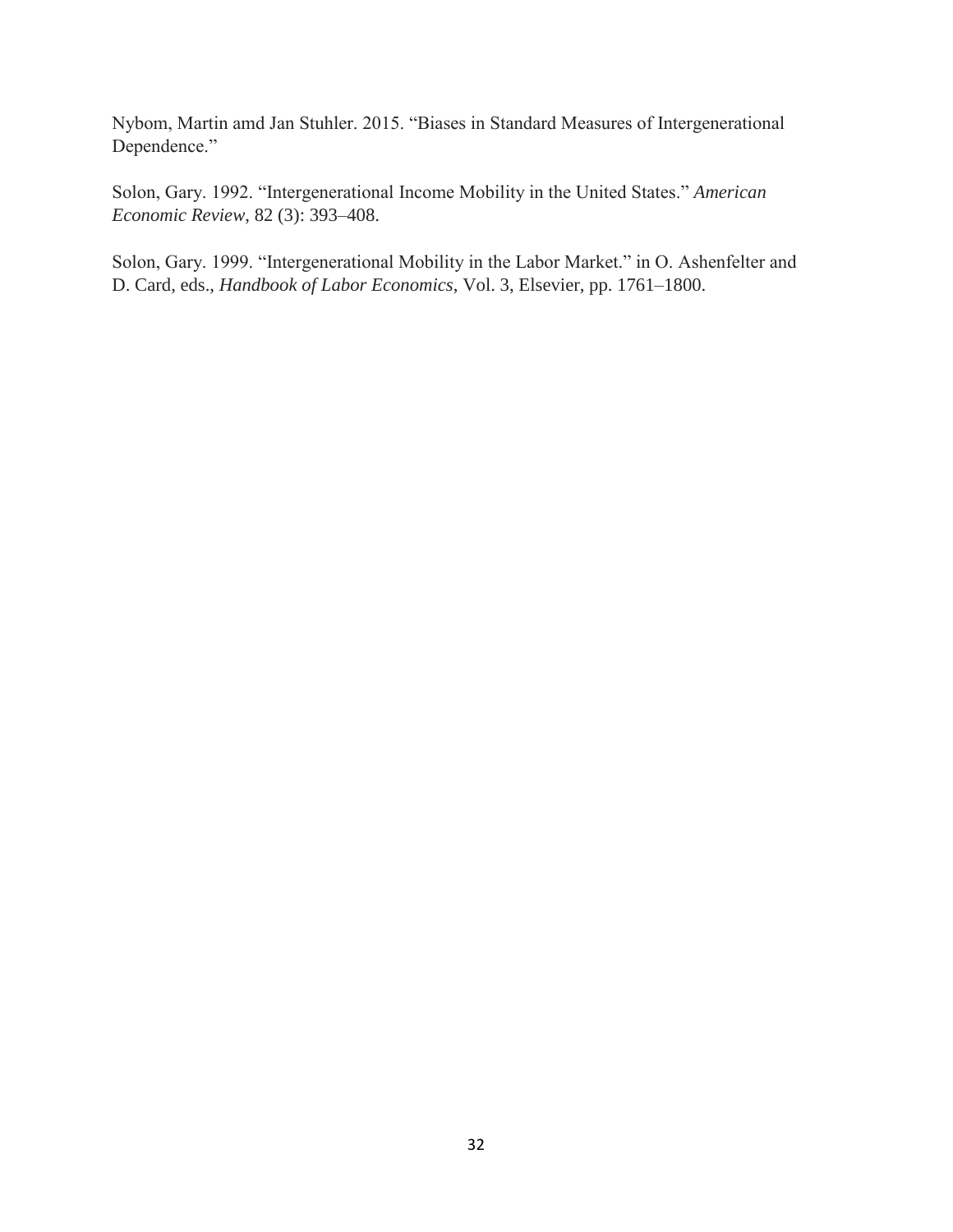|                         | Time Average of Sons' Income (years) |                                |                                |                                |                                |                                |                                |                                |                                |                                |       |
|-------------------------|--------------------------------------|--------------------------------|--------------------------------|--------------------------------|--------------------------------|--------------------------------|--------------------------------|--------------------------------|--------------------------------|--------------------------------|-------|
| Time Avg.               |                                      |                                |                                |                                |                                |                                |                                |                                |                                |                                | Wgt.  |
| Fath. Inc.              | $\mathbf{1}$                         | 2                              | 3                              | 4                              | 5                              | 6                              | $\overline{7}$                 | 8                              | 9                              | 10                             | Avg.  |
| $\mathbf{1}$            | 0.414<br>(0.075)                     | 0.372<br>(0.067)<br>1184       | 0.405<br>(0.069)<br>1050       | 0.375<br>(0.068)<br>932        | 0.397<br>(0.064)               | 0.361<br>(0.070)<br>595        | 0.317<br>(0.063)               | 0.315<br>(0.068)<br>351        | 0.354<br>(0.080)               | 0.415<br>(0.091)               | 0.381 |
| $\overline{2}$          | 1358<br>0.439<br>(0.066)<br>1317     | 0.420<br>(0.059)<br>1145       | 0.434<br>(0.062)<br>1015       | 0.402<br>(0.062)<br>901        | 786<br>0.429<br>(0.068)<br>758 | 0.443<br>(0.088)<br>572        | 440<br>0.391<br>(0.067)<br>419 | 0.379<br>(0.069)<br>331        | 267<br>0.419<br>(0.082)<br>251 | 183<br>0.453<br>(0.089)<br>170 | 0.423 |
| $\mathsf 3$             | 0.478<br>(0.067)<br>1268             | 0.445<br>(0.060)<br>1099       | 0.450<br>(0.064)<br>970        | 0.414<br>(0.064)<br>862        | 0.440<br>(0.071)<br>719        | 0.440<br>(0.088)<br>537        | 0.401<br>(0.062)<br>389        | 0.380<br>(0.066)<br>306        | 0.416<br>(0.078)<br>230        | 0.449<br>(0.088)<br>154        | 0.441 |
| $\overline{\mathbf{4}}$ | 0.478<br>(0.068)<br>1216             | 0.455<br>(0.061)<br>1051       | 0.467<br>(0.069)<br>926        | 0.435<br>(0.069)<br>819        | 0.453<br>(0.079)<br>678        | 0.463<br>(0.105)<br>497        | 0.419<br>(0.063)<br>354        | 0.388<br>(0.067)<br>273        | 0.431<br>(0.085)<br>203        | 0.422<br>(0.091)<br>133        | 0.453 |
| 5                       | 0.530<br>(0.071)<br>1175             | 0.493<br>(0.065)<br>1015       | 0.500<br>(0.075)<br>892        | 0.468<br>(0.076)<br>788        | 0.479<br>(0.088)<br>649        | 0.477<br>(0.113)<br>471        | 0.428<br>(0.065)<br>332        | 0.398<br>(0.069)<br>255        | 0.441<br>(0.090)<br>188        | 0.454<br>(0.098)<br>123        | 0.485 |
| $\boldsymbol{6}$        | 0.517<br>(0.071)<br>1120             | 0.482<br>(0.066)<br>966        | 0.492<br>(0.077)<br>843        | 0.458<br>(0.078)<br>741        | 0.473<br>(0.091)<br>606        | 0.476<br>(0.120)<br>431        | 0.420<br>(0.064)<br>299        | 0.389<br>(0.067)<br>228        | 0.434<br>(0.091)<br>165        | 0.452<br>(0.092)<br>105        | 0.477 |
| $\overline{7}$          | 0.529<br>(0.077)                     | 0.485<br>(0.073)               | 0.492<br>(0.086)               | 0.459<br>(0.089)               | 0.464<br>(0.105)               | 0.462<br>(0.144)               | 0.379<br>(0.065)               | 0.369<br>(0.078)               | 0.399<br>(0.109)               | 0.402<br>(0.104)               | 0.474 |
| 8                       | 1063<br>0.552<br>(0.086)<br>1005     | 915<br>0.518<br>(0.082)<br>863 | 795<br>0.546<br>(0.091)<br>747 | 696<br>0.521<br>(0.096)<br>648 | 564<br>0.545<br>(0.110)<br>520 | 396<br>0.595<br>(0.166)<br>354 | 271<br>0.368<br>(0.092)<br>232 | 202<br>0.345<br>(0.114)<br>168 | 143<br>0.430<br>(0.166)<br>114 | 87<br>0.468<br>(0.156)<br>67   | 0.523 |
| 9                       | 0.573<br>(0.090)<br>956              | 0.537<br>(0.087)<br>818        | 0.558<br>(0.096)<br>710        | 0.536<br>(0.101)<br>614        | 0.560<br>(0.115)<br>488        | 0.629<br>(0.179)<br>326        | 0.435<br>(0.090)<br>208        | 0.391<br>(0.117)<br>147        | 0.494<br>(0.183)<br>97         | 0.624<br>(0.159)<br>54         | 0.548 |
| 10                      | 0.580<br>(0.095)<br>895              | 0.529<br>(0.092)<br>766        | 0.545<br>(0.101)<br>660        | 0.521<br>(0.106)<br>569        | 0.550<br>(0.124)<br>449        | 0.633<br>(0.197)<br>298        | 0.421<br>(0.092)<br>185        | 0.388<br>(0.124)<br>129        | 0.502<br>(0.201)<br>83         | 0.698<br>(0.192)<br>45         | 0.544 |
| 11                      | 0.630<br>(0.099)<br>818              | 0.567<br>(0.099)<br>696        | 0.590<br>(0.107)<br>595        | 0.576<br>(0.113)<br>510        | 0.602<br>(0.134)<br>399        | 0.691<br>(0.220)<br>255        | 0.460<br>(0.093)<br>149        | 0.380<br>(0.140)<br>98         | 0.461<br>(0.234)<br>59         | 0.650<br>(0.245)<br>31         | 0.588 |
| 12                      | 0.648<br>(0.109)<br>743              | 0.592<br>(0.108)<br>633        | 0.623<br>(0.117)<br>541        | 0.589<br>(0.123)<br>465        | 0.624<br>(0.151)<br>358        | 0.747<br>(0.258)<br>224        | 0.474<br>(0.119)<br>121        | 0.386<br>(0.164)<br>78         | 0.400<br>(0.247)<br>46         | 0.604<br>(0.271)<br>24         | 0.612 |
| 13                      | 0.667<br>(0.122)                     | 0.612<br>(0.107)               | 0.649<br>(0.110)               | 0.625<br>(0.113)               | 0.605<br>(0.114)               | 0.533<br>(0.117)               | 0.462<br>(0.155)               | 0.287<br>(0.215)               | 0.395<br>(0.301)               | 0.363<br>(0.164)               | 0.612 |
| 14                      | 656<br>0.714<br>(0.129)              | 554<br>0.692<br>(0.104)        | 470<br>0.714<br>(0.116)        | 399<br>0.681<br>(0.120)        | 307<br>0.659<br>(0.122)        | 184<br>0.629<br>(0.115)        | 96<br>0.511<br>(0.182)         | 57<br>0.457<br>(0.311)         | 31<br>0.986<br>(0.411)         | 13<br>0.761<br>(0.368)         | 0.685 |
| 15                      | 590<br>0.680<br>(0.134)              | 495<br>0.664<br>(0.099)        | 415<br>0.662<br>(0.109)        | 349<br>0.616<br>(0.108)        | 263<br>0.651<br>(0.123)        | 146<br>0.597<br>(0.129)        | 70<br>0.532<br>(0.216)         | 36<br>0.576<br>(0.393)         | 15<br>1.527<br>(0.258)         | 7<br>0.954<br>(0.700)          | 0.656 |
|                         | 533                                  | 448                            | 374                            | 309                            | 228                            | 120                            | 54                             | 24                             | 11                             | 6                              |       |
| wgt avg.                | 0.539                                | 0.501                          | 0.517                          | 0.485                          | 0.501                          | 0.510                          | 0.405                          | 0.374                          | 0.432                          | 0.469                          |       |

**Table 1: Estimates of the father-son IGE in family income**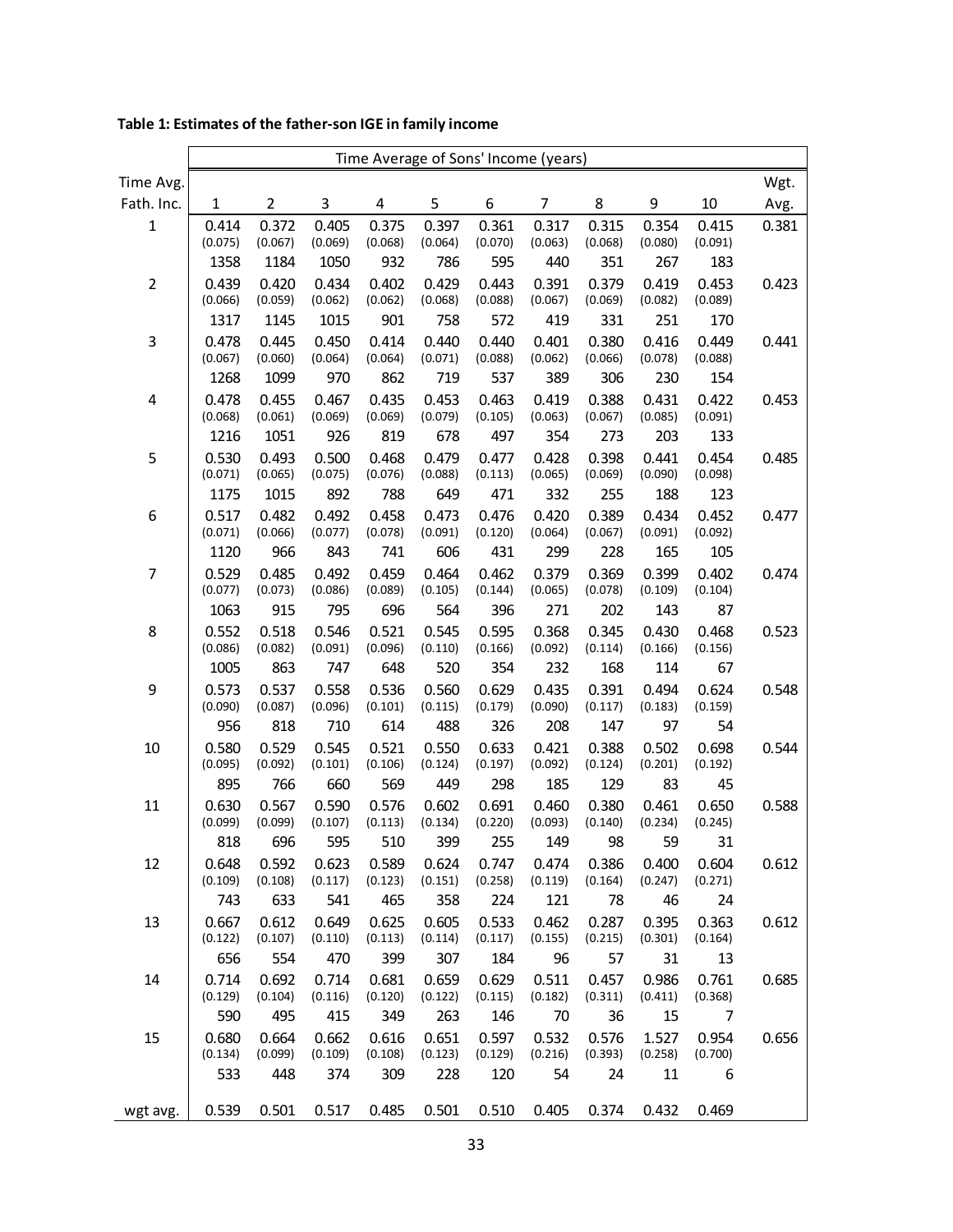|                | Time Average of Sons' Income (years) |                  |                  |                  |                  |                  |                  |                  |                  |                  |       |
|----------------|--------------------------------------|------------------|------------------|------------------|------------------|------------------|------------------|------------------|------------------|------------------|-------|
| Time Avg.      |                                      |                  |                  |                  |                  |                  |                  |                  |                  |                  | Wgt.  |
| Fath. Inc.     | 1                                    | 2                | 3                | 4                | 5                | 6                | 7                | 8                | 9                | 10               | Avg.  |
| $\mathbf 1$    | 0.299<br>(0.072)                     | 0.308<br>(0.069) | 0.308<br>(0.063) | 0.335<br>(0.064) | 0.358<br>(0.065) | 0.333<br>(0.066) | 0.373<br>(0.069) | 0.395<br>(0.070) | 0.384<br>(0.085) | 0.359<br>(0.084) | 0.359 |
|                | 955                                  | 824              | 696              | 581              | 466              | 360              | 264              | 202              | 156              | 104              |       |
| $\overline{2}$ | 0.412<br>(0.063)                     | 0.412<br>(0.061) | 0.407<br>(0.061) | 0.405<br>(0.065) | 0.407<br>(0.074) | 0.369<br>(0.075) | 0.439<br>(0.059) | 0.422<br>(0.059) | 0.427<br>(0.077) | 0.412<br>(0.081) | 0.383 |
|                | 928                                  | 799              | 674              | 562              | 450              | 345              | 250              | 191              | 147              | 96               |       |
| 3              | 0.436<br>(0.061)                     | 0.422<br>(0.061) | 0.401<br>(0.059) | 0.395<br>(0.064) | 0.393<br>(0.073) | 0.368<br>(0.076) | 0.440<br>(0.056) | 0.430<br>(0.055) | 0.441<br>(0.072) | 0.421<br>(0.080) | 0.473 |
|                | 900                                  | 773              | 649              | 539              | 431              | 329              | 236              | 180              | 137              | 88               |       |
| 4              | 0.420<br>(0.064)                     | 0.412<br>(0.063) | 0.408<br>(0.062) | 0.392<br>(0.067) | 0.387<br>(0.076) | 0.359<br>(0.077) | 0.435<br>(0.058) | 0.404<br>(0.058) | 0.409<br>(0.073) | 0.395<br>(0.082) | 0.491 |
|                | 864                                  | 741              | 622              | 514              | 411              | 310              | 218              | 163              | 123              | 80               |       |
| 5              | 0.472<br>(0.069)                     | 0.462<br>(0.066) | 0.440<br>(0.067) | 0.416<br>(0.071) | 0.397<br>(0.080) | 0.367<br>(0.082) | 0.445<br>(0.059) | 0.416<br>(0.059) | 0.437<br>(0.077) | 0.437<br>(0.091) | 0.516 |
|                | 841                                  | 720              | 609              | 502              | 401              | 300              | 209              | 155              | 116              | 76               |       |
| 6              | 0.485<br>(0.071)                     | 0.473<br>(0.068) | 0.450<br>(0.068) | 0.432<br>(0.074) | 0.402<br>(0.083) | 0.360<br>(0.082) | 0.455<br>(0.059) | 0.434<br>(0.061) | 0.471<br>(0.084) | 0.488<br>(0.102) | 0.490 |
|                | 797                                  | 683              | 574              | 469              | 371              | 274              | 190              | 139              | 101              | 63               |       |
| $\overline{7}$ | 0.486<br>(0.077)                     | 0.468<br>(0.074) | 0.440<br>(0.075) | 0.420<br>(0.082) | 0.385<br>(0.091) | 0.332<br>(0.087) | 0.441<br>(0.073) | 0.401<br>(0.080) | 0.432<br>(0.104) | 0.430<br>(0.106) | 0.497 |
|                | 760                                  | 652              | 546              | 445              | 349              | 255              | 174              | 123              | 88               | 52               |       |
| 8              | 0.510<br>(0.085)                     | 0.487<br>(0.081) | 0.473<br>(0.079) | 0.459<br>(0.087) | 0.451<br>(0.094) | 0.407<br>(0.080) | 0.414<br>(0.092) | 0.352<br>(0.108) | 0.382<br>(0.135) | 0.409<br>(0.117) | 0.559 |
|                | 725                                  | 622              | 518              | 419              | 327              | 235              | 158              | 110              | 80               | 45               |       |
| 9              | 0.511<br>(0.086)                     | 0.476<br>(0.081) | 0.461<br>(0.079) | 0.445<br>(0.088) | 0.452<br>(0.094) | 0.408<br>(0.080) | 0.427<br>(0.092) | 0.356<br>(0.109) | 0.392<br>(0.136) | 0.406<br>(0.122) | 0.583 |
|                | 699                                  | 597              | 500              | 404              | 314              | 225              | 149              | 103              | 73               | 41               |       |
| 10             | 0.513<br>(0.088)                     | 0.474<br>(0.084) | 0.468<br>(0.081) | 0.461<br>(0.092) | 0.475<br>(0.102) | 0.426<br>(0.085) | 0.446<br>(0.101) | 0.413<br>(0.122) | 0.443<br>(0.161) | 0.516<br>(0.144) | 0.593 |
|                | 657                                  | 561              | 470              | 377              | 290              | 203              | 130              | 89               | 62               | 34               |       |
| 11             | 0.578<br>(0.093)                     | 0.503<br>(0.091) | 0.491<br>(0.087) | 0.494<br>(0.096) | 0.528<br>(0.106) | 0.429<br>(0.092) | 0.461<br>(0.116) | 0.437<br>(0.143) | 0.483<br>(0.203) | 0.526<br>(0.186) | 0.616 |
|                | 597                                  | 512              | 425              | 340              | 255              | 176              | 107              | 69               | 48               | 24               |       |
| 12             | 0.596<br>(0.102)                     | 0.506<br>(0.108) | 0.526<br>(0.105) | 0.496<br>(0.113) | 0.565<br>(0.131) | 0.413<br>(0.118) | 0.427<br>(0.158) | 0.376<br>(0.158) | 0.346<br>(0.233) | 0.391<br>(0.157) | 0.611 |
|                | 539                                  | 461              | 380              | 302<br>0.636     | 226<br>0.701     | 151<br>0.551     | 85               | 53               | 34               | 15               |       |
| 13             | 0.690<br>(0.111)                     | 0.589<br>(0.114) | 0.628<br>(0.112) | (0.127)          | (0.153)          | (0.143)          | 0.494<br>(0.176) | 0.556<br>(0.208) | 0.790<br>(0.316) | 0.323<br>(0.323) | 0.615 |
| 14             | 477                                  | 401<br>0.651     | 327              | 254<br>0.715     | 185              | 118<br>0.699     | 66<br>0.638      | 38<br>0.695      | 22<br>1.526      | 7                |       |
|                | 0.744<br>(0.116)                     | (0.122)          | 0.676<br>(0.119) | (0.138)          | 0.793<br>(0.161) | (0.158)          | (0.216)          | (0.266)          | (0.259)          | 5.971<br>(0.916) | 0.702 |
|                | 427                                  | 356              | 285              | 218              | 161              | 96               | 48               | 25               | 10               | 4                |       |
| 15             | 0.751<br>(0.122)                     | 0.623<br>(0.127) | 0.649<br>(0.125) | 0.652<br>(0.138) | 0.719<br>(0.163) | 0.641<br>(0.179) | 0.547<br>(0.266) | 0.659<br>(0.282) | 1.335<br>(0.253) | 4.240<br>(0.000) | 0.713 |
|                | 386                                  | 319              | 251              | 189              | 135              | 78               | 35               | 18               | 7                | 3                |       |
| wgt avg.       | 0.574                                | 0.517            | 0.458            | 0.469            | 0.504            | 0.471            | 0.519            | 0.535            | 0.564            | 0.592            |       |

### **Table 2: Estimates of the father-son IGE in labor income**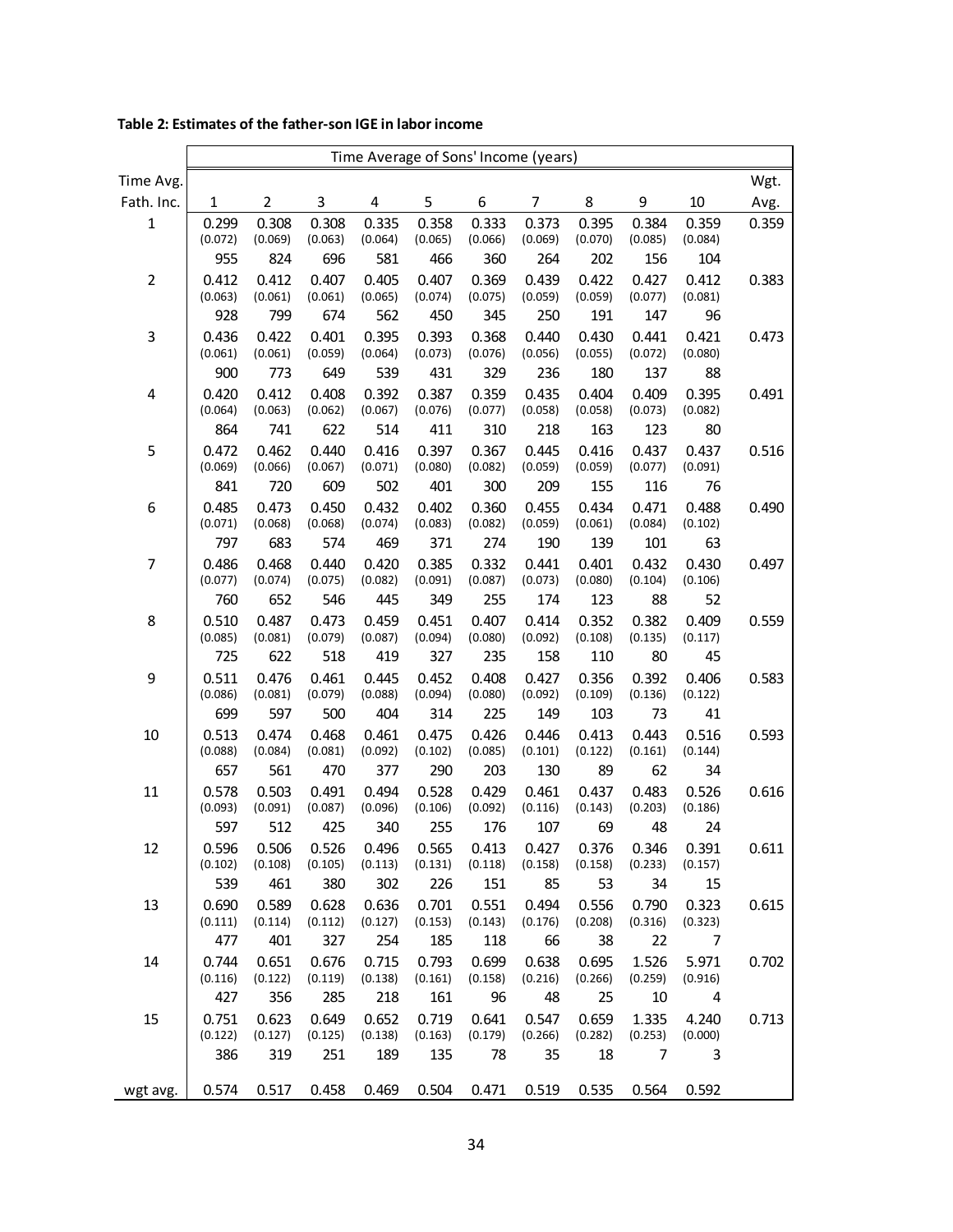|                  | Time Average of Sons' Income (years) |                  |                  |                  |                  |                  |                  |                  |                  |                  |       |
|------------------|--------------------------------------|------------------|------------------|------------------|------------------|------------------|------------------|------------------|------------------|------------------|-------|
| Time Avg.        |                                      |                  |                  |                  |                  |                  |                  |                  |                  |                  | Wgt.  |
| Fath. Inc.       | $\mathbf 1$                          | $\overline{2}$   | 3                | 4                | 5                | 6                | 7                | 8                | 9                | 10               | Avg.  |
| $\mathbf 1$      | 0.282<br>(0.032)                     | 0.304<br>(0.036) | 0.326<br>(0.039) | 0.309<br>(0.040) | 0.333<br>(0.043) | 0.322<br>(0.050) | 0.295<br>(0.059) | 0.290<br>(0.065) | 0.307<br>(0.071) | 0.423<br>(0.080) | 0.310 |
|                  | 1358                                 | 1184             | 1050             | 932              | 786              | 595              | 440              | 351              | 267              | 183              |       |
| $\mathbf 2$      | 0.290<br>(0.032)                     | 0.312<br>(0.035) | 0.341<br>(0.038) | 0.329<br>(0.040) | 0.362<br>(0.043) | 0.376<br>(0.050) | 0.352<br>(0.059) | 0.339<br>(0.065) | 0.356<br>(0.073) | 0.448<br>(0.083) | 0.334 |
|                  | 1317                                 | 1145             | 1015             | 901              | 758              | 572              | 419              | 331              | 251              | 170              |       |
| 3                | 0.296<br>(0.032)                     | 0.317<br>(0.035) | 0.341<br>(0.039) | 0.328<br>(0.041) | 0.362<br>(0.043) | 0.379<br>(0.049) | 0.373<br>(0.055) | 0.352<br>(0.065) | 0.375<br>(0.072) | 0.451<br>(0.086) | 0.338 |
|                  | 1268                                 | 1099             | 970              | 862              | 719              | 537              | 389              | 306              | 230              | 154              |       |
| 4                | 0.296<br>(0.032)                     | 0.320<br>(0.036) | 0.347<br>(0.039) | 0.333<br>(0.041) | 0.366<br>(0.044) | 0.391<br>(0.050) | 0.396<br>(0.055) | 0.363<br>(0.067) | 0.389<br>(0.078) | 0.435<br>(0.096) | 0.343 |
|                  | 1216                                 | 1051             | 926              | 819              | 678              | 497              | 354              | 273              | 203              | 133              |       |
| 5                | 0.309<br>(0.032)                     | 0.333<br>(0.036) | 0.362<br>(0.040) | 0.348<br>(0.042) | 0.378<br>(0.045) | 0.399<br>(0.052) | 0.413<br>(0.058) | 0.374<br>(0.069) | 0.402<br>(0.083) | 0.482<br>(0.097) | 0.357 |
|                  | 1175                                 | 1015             | 892              | 788              | 649              | 471              | 332              | 255              | 188              | 123              |       |
| $\boldsymbol{6}$ | 0.299<br>(0.034)                     | 0.319<br>(0.037) | 0.348<br>(0.042) | 0.333<br>(0.044) | 0.362<br>(0.047) | 0.385<br>(0.054) | 0.404<br>(0.063) | 0.365<br>(0.072) | 0.399<br>(0.088) | 0.504<br>(0.095) | 0.344 |
|                  | 1120                                 | 966              | 843              | 741              | 606              | 431              | 299              | 228              | 165              | 105              |       |
| 7                | 0.283<br>(0.035)                     | 0.302<br>(0.039) | 0.328<br>(0.044) | 0.311<br>(0.046) | 0.336<br>(0.049) | 0.350<br>(0.057) | 0.370<br>(0.067) | 0.316<br>(0.076) | 0.339<br>(0.095) | 0.436<br>(0.104) | 0.318 |
|                  | 1063                                 | 915              | 795              | 696              | 564              | 396              | 271              | 202              | 143              | 87               |       |
| 8                | 0.282<br>(0.037)                     | 0.303<br>(0.042) | 0.336<br>(0.046) | 0.321<br>(0.049) | 0.348<br>(0.052) | 0.362<br>(0.062) | 0.332<br>(0.075) | 0.279<br>(0.088) | 0.280<br>(0.112) | 0.396<br>(0.123) | 0.317 |
|                  | 1005                                 | 863              | 747              | 648              | 520              | 354              | 232              | 168              | 114              | 67               |       |
| $\boldsymbol{9}$ | 0.292<br>(0.038)                     | 0.309<br>(0.043) | 0.342<br>(0.048) | 0.333<br>(0.050) | 0.365<br>(0.053) | 0.394<br>(0.062) | 0.403<br>(0.071) | 0.327<br>(0.091) | 0.318<br>(0.125) | 0.493<br>(0.113) | 0.334 |
|                  | 956                                  | 818              | 710              | 614              | 488              | 326              | 208              | 147              | 97               | 54               |       |
| $10\,$           | 0.287<br>(0.039)                     | 0.304<br>(0.044) | 0.330<br>(0.049) | 0.319<br>(0.051) | 0.352<br>(0.054) | 0.379<br>(0.064) | 0.397<br>(0.074) | 0.330<br>(0.098) | 0.314<br>(0.138) | 0.539<br>(0.134) | 0.325 |
|                  | 895                                  | 766              | 660              | 569              | 449              | 298              | 185              | 129              | 83               | 45               |       |
| 11               | 0.299<br>(0.040)                     | 0.315<br>(0.046) | 0.345<br>(0.051) | 0.338<br>(0.054) | 0.364<br>(0.057) | 0.394<br>(0.069) | 0.413<br>(0.080) | 0.315<br>(0.112) | 0.267<br>(0.162) | 0.518<br>(0.169) | 0.336 |
|                  | 818                                  | 696              | 595              | 510              | 399              | 255              | 149              | 98               | 59               | 31               |       |
| 12               | 0.310<br>(0.042)                     | 0.326<br>(0.049) | 0.354<br>(0.054) | 0.336<br>(0.057) | 0.363<br>(0.062) | 0.386<br>(0.077) | 0.390<br>(0.093) | 0.303<br>(0.125) | 0.236<br>(0.179) | 0.587<br>(0.196) | 0.339 |
|                  | 743                                  | 633              | 541              | 465              | 358              | 224              | 121              | 78<br>0.133      | 46               | 24               |       |
| 13               | 0.335<br>(0.046)                     | 0.355<br>(0.051) | 0.392<br>(0.055) | 0.384<br>(0.057) | 0.385<br>(0.065) | 0.357<br>(0.088) | 0.311<br>(0.118) | (0.162)          | 0.076<br>(0.232) | 0.264<br>(0.295) | 0.354 |
|                  | 656                                  | 554              | 470              | 399              | 307              | 184              | 96               | 57               | 31               | 13               |       |
| 14               | 0.356<br>(0.048)                     | 0.391<br>(0.050) | 0.433<br>(0.055) | 0.428<br>(0.057) | 0.432<br>(0.066) | 0.445<br>(0.088) | 0.400<br>(0.127) | 0.322<br>(0.191) | 0.446<br>(0.285) | 0.618<br>(0.244) | 0.403 |
|                  | 590                                  | 495              | 415              | 349              | 263              | 146              | 70               | 36               | 15               | 7                |       |
| 15               | 0.350<br>(0.050)                     | 0.382<br>(0.051) | 0.428<br>(0.057) | 0.426<br>(0.057) | 0.447<br>(0.068) | 0.436<br>(0.095) | 0.418<br>(0.137) | 0.399<br>(0.242) | 0.635<br>(0.231) | 0.423<br>(0.382) | 0.401 |
|                  | 533                                  | 448              | 374              | 309              | 228              | 120              | 54               | 24               | 11               | 6                |       |
| wgt avg.         | 0.300                                | 0.321            | 0.350            | 0.337            | 0.364            | 0.377            | 0.371            | 0.329            | 0.346            | 0.457            |       |

**Table 3: Estimates of the father-son rank-rank slope in family income**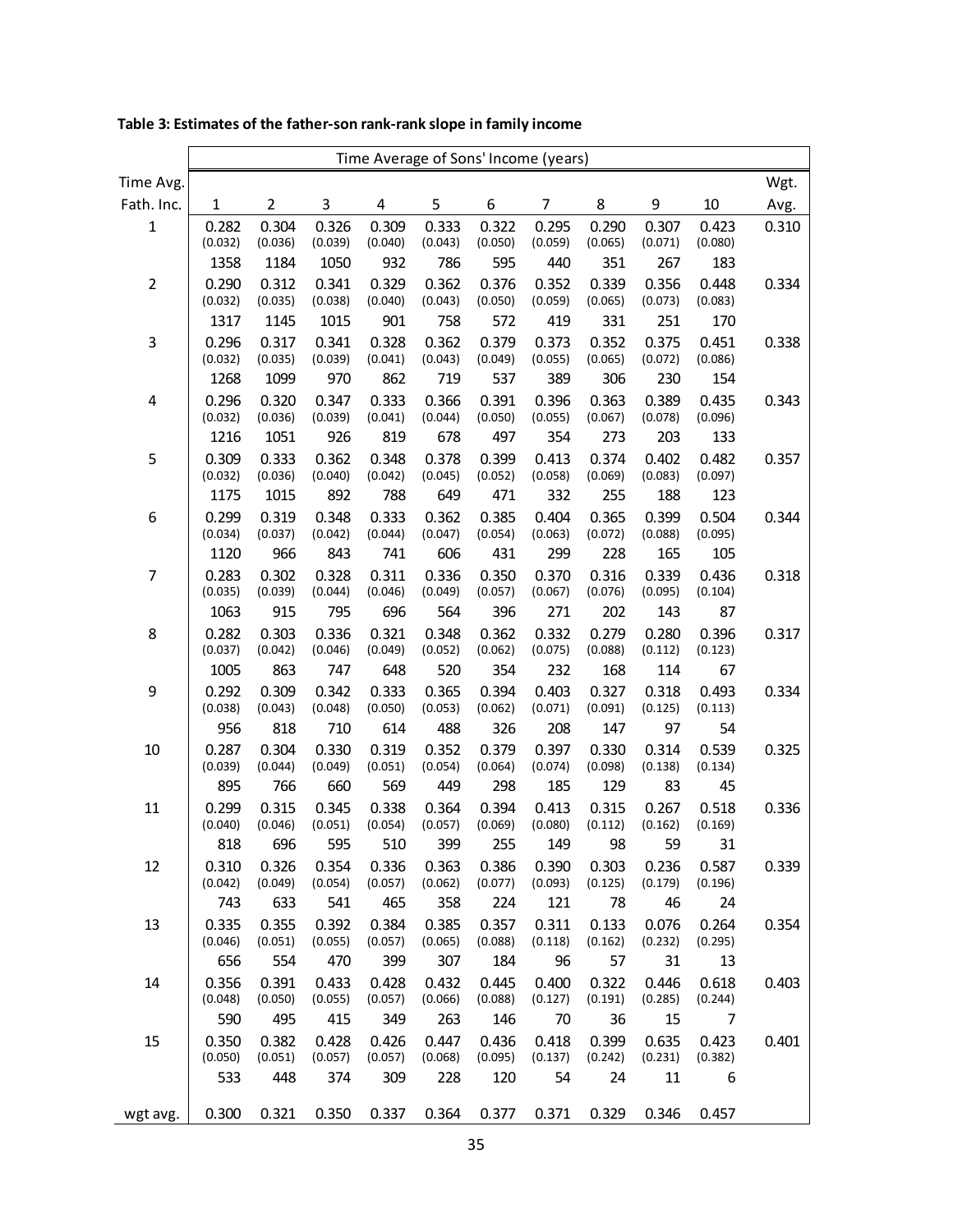### **Figure 1: Comparison of life cycle coverage across intergenerational Samples**

|        | A. Ideal |        | B. Chetty et al (2014) |        | C. PSID |       |  |  |
|--------|----------|--------|------------------------|--------|---------|-------|--|--|
| Parent | Child    | Parent | Child                  | Parent |         | Child |  |  |
| 55     | 55       | 55     | 55                     |        | 55      | 55    |  |  |
| 54     | 54       | 54     | 54                     |        | 54      | 54    |  |  |
| 53     | 53       | 53     | 53                     |        | 53      | 53    |  |  |
| 52     | 52       | 52     | 52                     |        | 52      | 52    |  |  |
| 51     | 51       | 51     | 51                     |        | 51      | 51    |  |  |
| 50     | 50       | 50     | 50                     |        | 50      | 50    |  |  |
| 49     | 49       | 49     | 49                     |        | 49      | 49    |  |  |
| 48     | 48       | 48     | 48                     |        | 48      | 48    |  |  |
| 47     | 47       | 47     | 47                     |        | 47      | 47    |  |  |
| 46     | 46       | 46     | 46                     |        | 46      | 46    |  |  |
| 45     | 45       | 45     | 45                     |        | 45      | 45    |  |  |
| 44     | 44       | 44     | 44                     |        | 44      | 44    |  |  |
| 43     | 43       | 43     | 43                     |        | 43      | 43    |  |  |
| 42     | 42       | 42     | 42                     |        | 42      | 42    |  |  |
| 41     | 41       | 41     | 41                     |        | 41      | 41    |  |  |
| 40     | 40       | 40     | 40                     |        | 40      | 40    |  |  |
| 39     | 39       | 39     | 39                     |        | 39      | 39    |  |  |
| 38     | 38       | 38     | 38                     |        | 38      | 38    |  |  |
| 37     | 37       | 37     | 37                     |        | 37      | 37    |  |  |
| 36     | 36       | 36     | 36                     |        | 36      | 36    |  |  |
| 35     | 35       | 35     | 35                     |        | 35      | 35    |  |  |
| 34     | 34       | 34     | 34                     |        | 34      | 34    |  |  |
| 33     | 33       | 33     | 33                     |        | 33      | 33    |  |  |
| 32     | 32       | 32     | 32                     |        | 32      | 32    |  |  |
| 31     | 31       | 31     | 31                     |        | 31      | 31    |  |  |
| 30     | 30       | 30     | 30                     |        | 30      | 30    |  |  |
| 29     | 29       | 29     | 29                     |        | 29      | 29    |  |  |
| 28     | 28       | 28     | 28                     |        | 28      | 28    |  |  |
| 27     | 27       | 27     | 27                     |        | 27      | 27    |  |  |
| 26     | 26       | 26     | 26                     |        | 26      | 26    |  |  |
| 25     | 25       | 25     | 25                     |        | 25      | 25    |  |  |
|        |          |        |                        |        |         |       |  |  |

|    | A. Ideal |       |  | C. PSID |       |  |        |  |       |
|----|----------|-------|--|---------|-------|--|--------|--|-------|
| nt |          | Child |  | Parent  | Child |  | Parent |  | Child |
| 55 |          | 55    |  | 55      | 55    |  | 55     |  | 55    |
| 54 |          | 54    |  | 54      | 54    |  | 54     |  | 54    |
| 53 |          | 53    |  | 53      | 53    |  | 53     |  | 53    |
| 52 |          | 52    |  | 52      | 52    |  | 52     |  | 52    |
| 51 |          | 51    |  | 51      | 51    |  | 51     |  | 51    |
| 50 |          | 50    |  | 50      | 50    |  | 50     |  | 50    |
| 49 |          | 49    |  | 49      | 49    |  | 49     |  | 49    |
| 48 |          | 48    |  | 48      | 48    |  | 48     |  | 48    |
| 47 |          | 47    |  | 47      | 47    |  | 47     |  | 47    |
| 46 |          | 46    |  | 46      | 46    |  | 46     |  | 46    |
| 45 |          | 45    |  | 45      | 45    |  | 45     |  | 45    |
| 44 |          | 44    |  | 44      | 44    |  | 44     |  | 44    |
| 43 |          | 43    |  | 43      | 43    |  | 43     |  | 43    |
| 42 |          | 42    |  | 42      | 42    |  | 42     |  | 42    |
| 41 |          | 41    |  | 41      | 41    |  | 41     |  | 41    |
| 40 |          | 40    |  | 40      | 40    |  | 40     |  | 40    |
| 39 |          | 39    |  | 39      | 39    |  | 39     |  | 39    |
| 38 |          | 38    |  | 38      | 38    |  | 38     |  | 38    |
| 37 |          | 37    |  | 37      | 37    |  | 37     |  | 37    |
| 36 |          | 36    |  | 36      | 36    |  | 36     |  | 36    |
| 35 |          | 35    |  | 35      | 35    |  | 35     |  | 35    |
| 34 |          | 34    |  | 34      | 34    |  | 34     |  | 34    |
| 33 |          | 33    |  | 33      | 33    |  | 33     |  | 33    |
| 32 |          | 32    |  | 32      | 32    |  | 32     |  | 32    |
| 31 |          | 31    |  | 31      | 31    |  | 31     |  | 31    |
| 30 |          | 30    |  | 30      | 30    |  | 30     |  | 30    |
| 29 |          | 29    |  | 29      | 29    |  | 29     |  | 29    |
| 28 |          | 28    |  | 28      | 28    |  | 28     |  | 28    |
| 27 |          | 27    |  | 27      | 27    |  | 27     |  | 27    |
| 26 |          | 26    |  | 26      | 26    |  | 26     |  | 26    |
| 25 |          | 25    |  | 25      | 25    |  | 25     |  | 25    |

|            | C. PSID |            |
|------------|---------|------------|
| Parent     |         | Child      |
| 55         |         | 55         |
| 54         |         | 54         |
| 53         |         | 53         |
| 52         |         | 52         |
| 51         |         | 51         |
| 50         |         | 50         |
| 49         |         | 49         |
| 48         |         | 48         |
| 47         |         | 47         |
| 46         |         | 46         |
| 45         |         | 45         |
| 44         |         | 44         |
| 43         |         | 43         |
| 42         |         | 42         |
| 41         |         | 41         |
| 40         |         | 40         |
| 39         |         | 39         |
| 38         |         | 38         |
| 37         |         | 37         |
| 36         |         | 36         |
| 35         |         | 35         |
| 34         |         | 34         |
| 33         |         | 33         |
| 32         |         | 32         |
| 31         |         | 31         |
| 30         |         | 30         |
| 29         |         | 29         |
| 28         |         | 28         |
| 27         |         | 27         |
| 26         |         | 26         |
| $\sim$ $-$ |         | $\sim$ $-$ |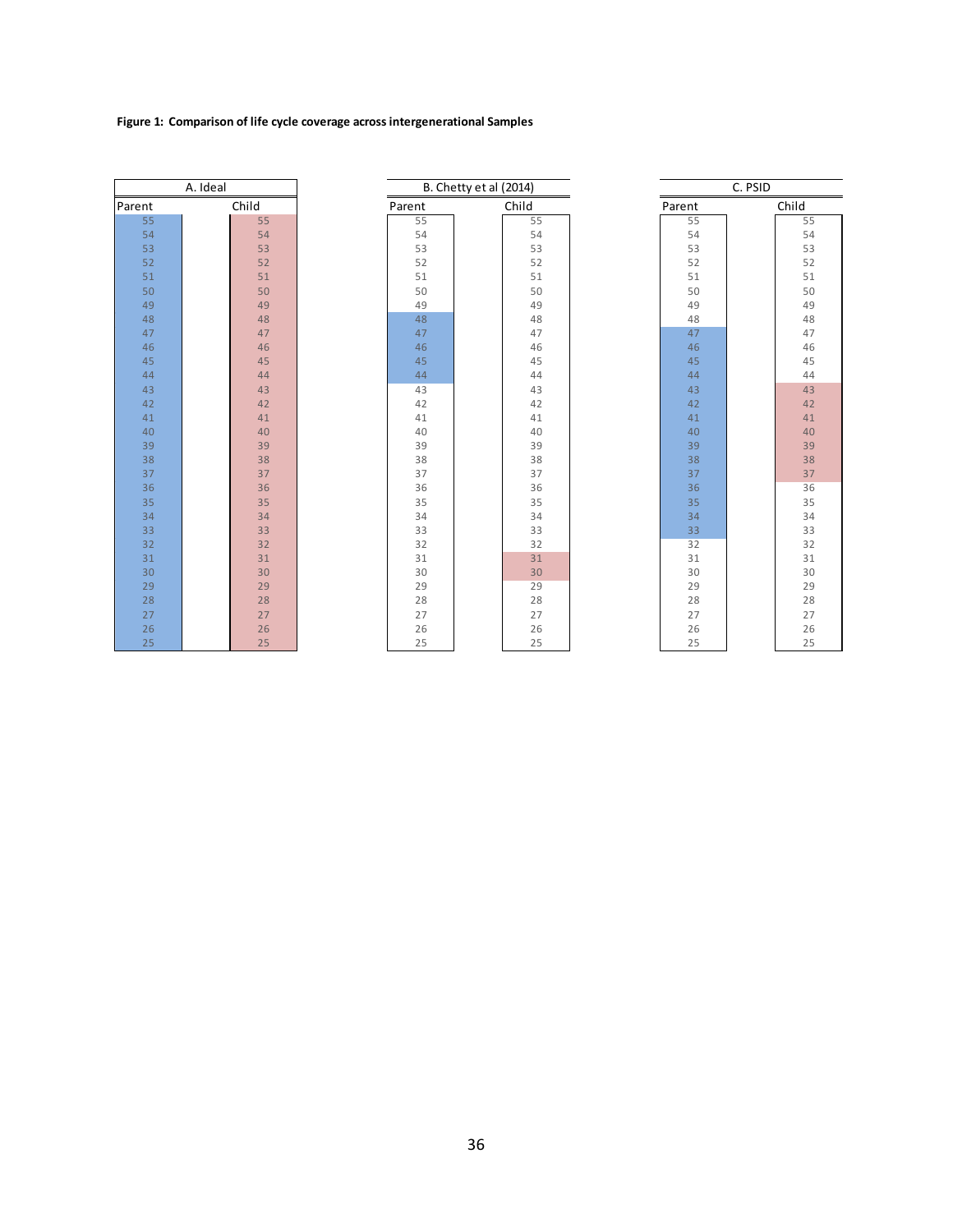

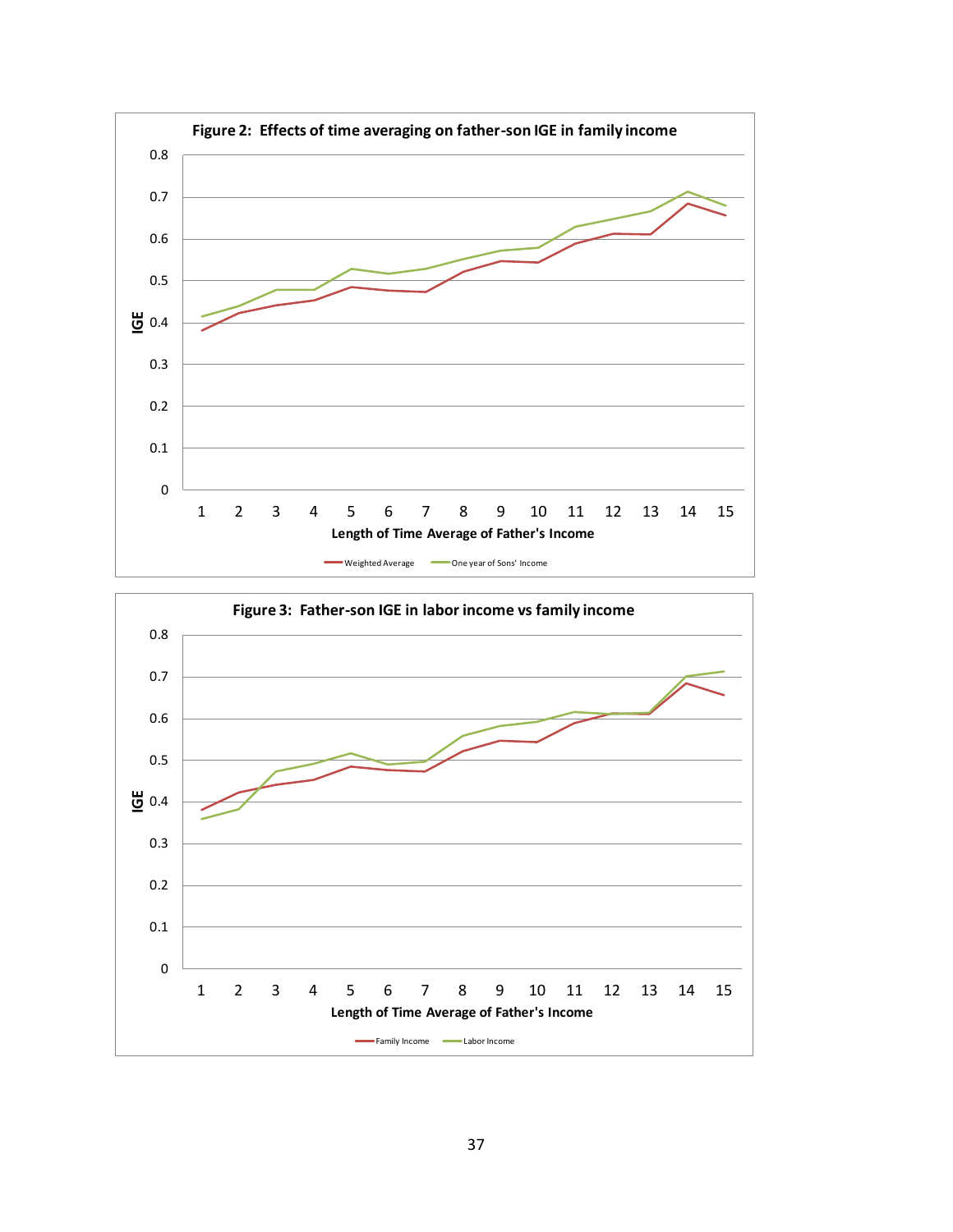

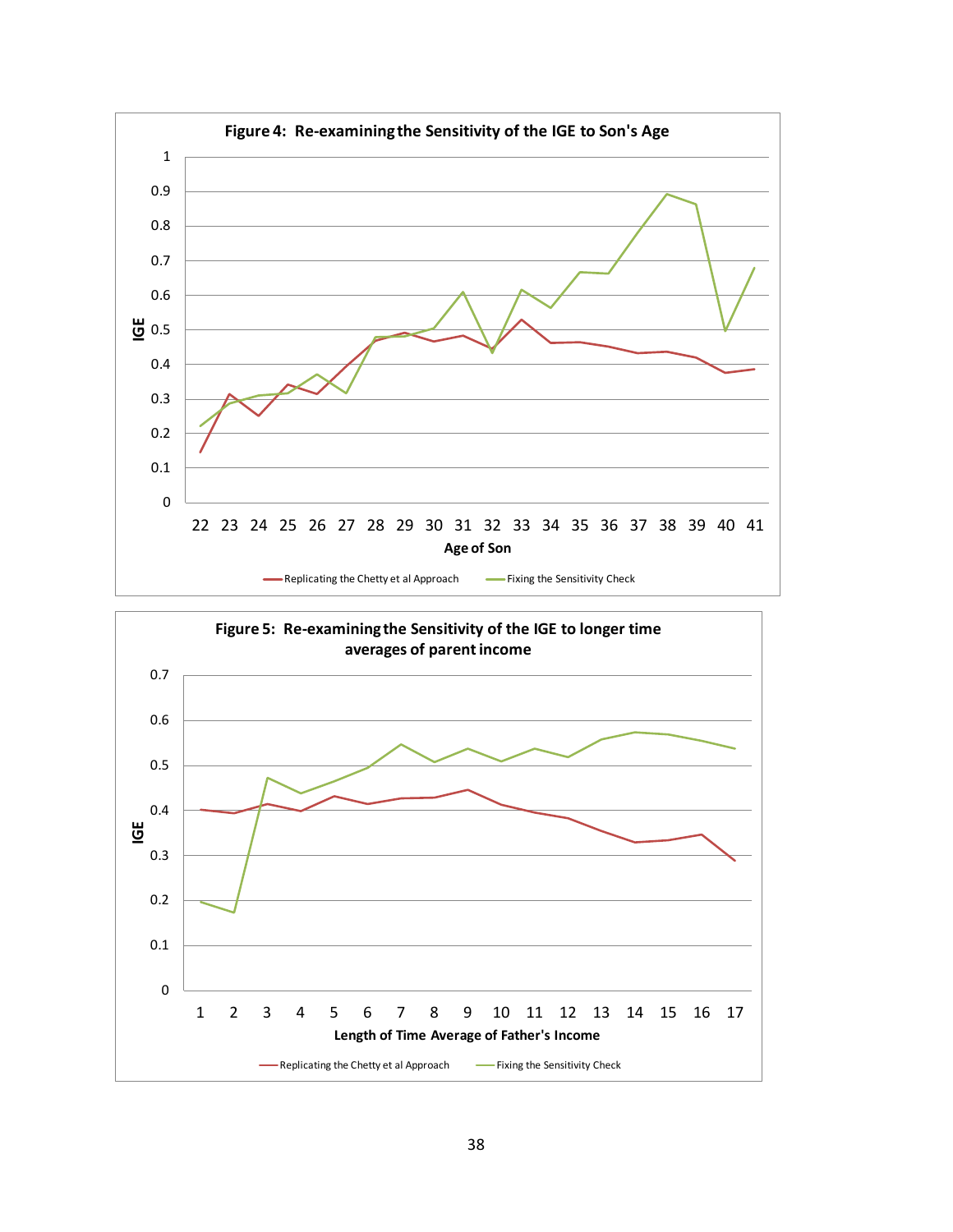

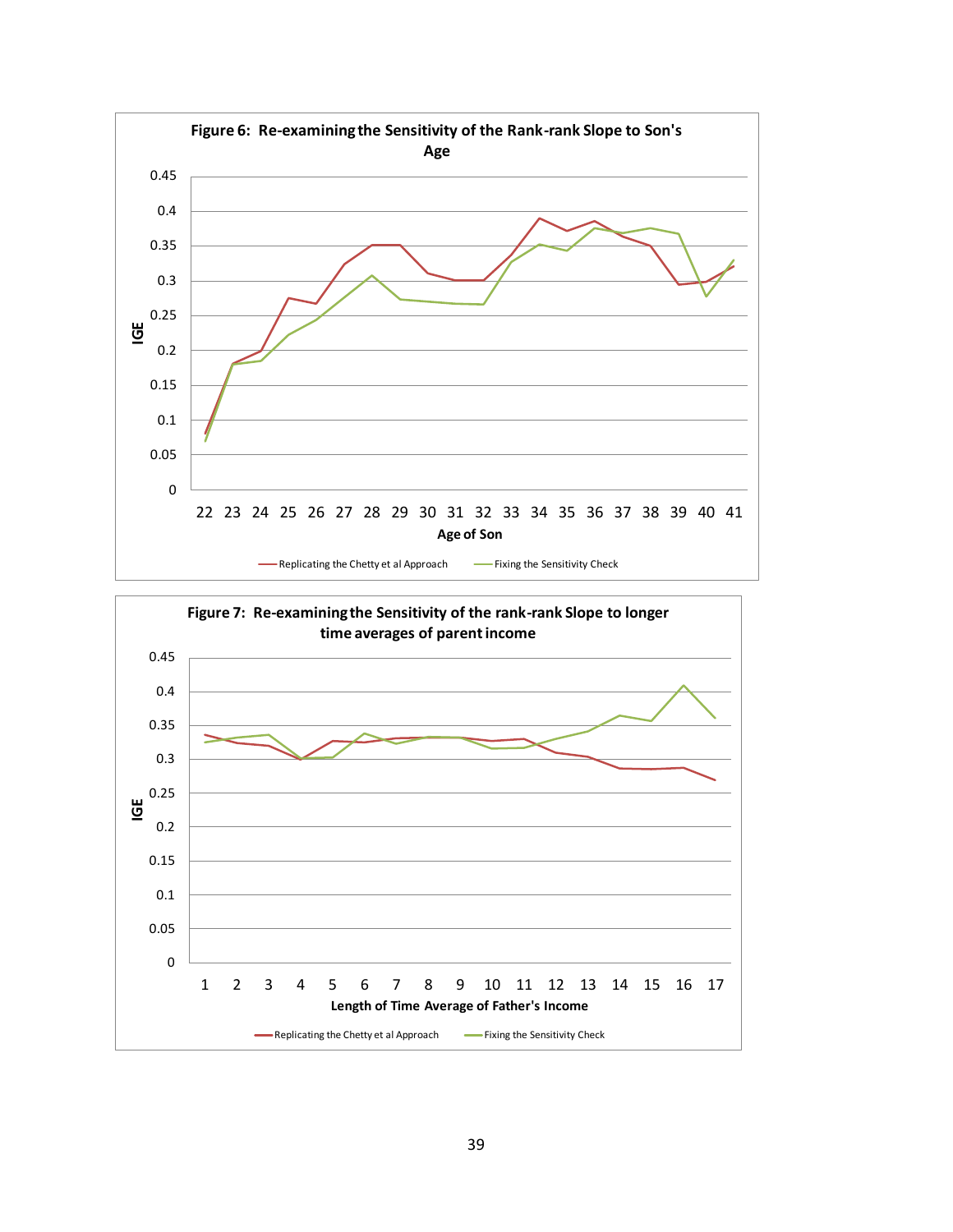|                | Time Average of Sons' Income (years) |                  |                  |                  |                  |                  |                  |                  |                  |                  |       |
|----------------|--------------------------------------|------------------|------------------|------------------|------------------|------------------|------------------|------------------|------------------|------------------|-------|
| Time Avg.      |                                      |                  |                  |                  |                  |                  |                  |                  |                  |                  | Wgt.  |
| Fath. Inc.     | $\mathbf{1}$                         | 2                | 3                | 4                | 5                | 6                | 7                | 8                | 9                | 10               | Avg.  |
| $\mathbf{1}$   | 0.451                                | 0.403            | 0.434            | 0.414            | 0.426            | 0.393            | 0.357            | 0.363            | 0.383            | 0.401            | 0.415 |
|                | (0.054)                              | (0.048)          | (0.049)          | (0.051)          | (0.047)          | (0.050)          | (0.047)          | (0.054)          | (0.066)          | (0.077)          |       |
|                | 2133                                 | 1842             | 1611             | 1400             | 1158             | 867              | 623              | 490              | 364              | 251              |       |
| $\overline{2}$ | 0.485<br>(0.053)                     | 0.450<br>(0.045) | 0.468<br>(0.047) | 0.438<br>(0.049) | 0.457<br>(0.052) | 0.451<br>(0.061) | 0.406<br>(0.048) | 0.402<br>(0.053) | 0.418<br>(0.063) | 0.430<br>(0.069) | 0.453 |
|                | 2062                                 | 1774             | 1550             | 1345             | 1109             | 828              | 590              | 460              | 340              | 234              |       |
| 3              | 0.526                                | 0.476            | 0.491            | 0.457            | 0.476            | 0.473            | 0.439            | 0.428            | 0.446            | 0.461            | 0.480 |
|                | (0.056)                              | (0.049)          | (0.054)          | (0.053)          | (0.059)          | (0.068)          | (0.051)          | (0.054)          | (0.065)          | (0.074)          |       |
|                | 1989                                 | 1706             | 1483             | 1287             | 1054             | 780              | 548              | 427              | 313              | 213              |       |
| 4              | 0.531<br>(0.058)                     | 0.487<br>(0.051) | 0.508<br>(0.058) | 0.476<br>(0.059) | 0.487<br>(0.066) | 0.493<br>(0.080) | 0.449<br>(0.052) | 0.435<br>(0.056) | 0.464<br>(0.072) | 0.443<br>(0.079) | 0.492 |
|                | 1865                                 | 1594             | 1389             | 1200             | 975              | 709              | 491              | 379              | 278              | 186              |       |
| 5              | 0.586                                | 0.526            | 0.544            | 0.510            | 0.514            | 0.508            | 0.457            | 0.446            | 0.482            | 0.483            | 0.527 |
|                | (0.062)                              | (0.056)          | (0.066)          | (0.067)          | (0.076)          | (0.092)          | (0.058)          | (0.062)          | (0.082)          | (0.093)          |       |
|                | 1780                                 | 1519             | 1320             | 1137             | 917              | 661              | 452              | 346              | 253              | 167              |       |
| 6              | 0.575                                | 0.515            | 0.535            | 0.499            | 0.506            | 0.503            | 0.437            | 0.425            | 0.476            | 0.481            | 0.518 |
|                | (0.063)                              | (0.056)          | (0.068)          | (0.069)          | (0.079)          | (0.097)          | (0.057)          | (0.062)          | (0.086)          | (0.094)          |       |
| $\overline{7}$ | 1677<br>0.593                        | 1429<br>0.528    | 1235<br>0.548    | 1057<br>0.514    | 848<br>0.516     | 597<br>0.513     | 398<br>0.420     | 300<br>0.418     | 215<br>0.446     | 137<br>0.428     |       |
|                | (0.067)                              | (0.063)          | (0.076)          | (0.079)          | (0.093)          | (0.119)          | (0.060)          | (0.071)          | (0.099)          | (0.102)          | 0.528 |
|                | 1579                                 | 1343             | 1155             | 984              | 783              | 543              | 357              | 263              | 186              | 115              |       |
| 8              | 0.595                                | 0.544            | 0.576            | 0.546            | 0.554            | 0.587            | 0.422            | 0.411            | 0.480            | 0.514            | 0.553 |
|                | (0.073)                              | (0.069)          | (0.077)          | (0.081)          | (0.090)          | (0.125)          | (0.079)          | (0.097)          | (0.137)          | (0.136)          |       |
|                | 1490                                 | 1266             | 1087             | 918              | 724              | 490              | 313              | 225              | 154              | 95               |       |
| 9              | 0.616<br>(0.077)                     | 0.560<br>(0.073) | 0.588<br>(0.081) | 0.560<br>(0.085) | 0.571<br>(0.094) | 0.622<br>(0.135) | 0.479<br>(0.077) | 0.461<br>(0.102) | 0.546<br>(0.153) | 0.660<br>(0.140) | 0.577 |
|                | 1405                                 | 1190             | 1025             | 862              | 674              | 447              | 276              | 195              | 129              | 74               |       |
| 10             | 0.633                                | 0.558            | 0.587            | 0.555            | 0.575            | 0.645            | 0.476            | 0.451            | 0.547            | 0.691            | 0.582 |
|                | (0.082)                              | (0.079)          | (0.087)          | (0.092)          | (0.105)          | (0.157)          | (0.086)          | (0.109)          | (0.170)          | (0.155)          |       |
|                | 1321                                 | 1123             | 961              | 803              | 623              | 410              | 245              | 172              | 112              | 63               |       |
| 11             | 0.674                                | 0.584            | 0.618            | 0.587            | 0.599            | 0.669            | 0.471            | 0.385            | 0.470            | 0.606            | 0.608 |
|                | (0.087)<br>1182                      | (0.086)<br>1003  | (0.093)<br>849   | (0.099)<br>703   | (0.114)<br>540   | (0.179)<br>342   | (0.084)<br>194   | (0.119)<br>130   | (0.195)<br>81    | (0.183)<br>44    |       |
| 12             | 0.700                                | 0.610            | 0.650            | 0.601            | 0.620            | 0.720            | 0.482            | 0.381            | 0.415            | 0.617            | 0.633 |
|                | (0.097)                              | (0.095)          | (0.103)          | (0.110)          | (0.131)          | (0.214)          | (0.108)          | (0.143)          | (0.215)          | (0.226)          |       |
|                | 1068                                 | 903              | 764              | 632              | 478              | 297              | 158              | 103              | 63               | 34               |       |
| 13             | 0.714                                | 0.619            | 0.656            | 0.621            | 0.598            | 0.526            | 0.454            | 0.291            | 0.392            | 0.389            | 0.625 |
|                | (0.111)                              | (0.097)          | (0.099)          | (0.104)          | (0.104)          | (0.106)          | (0.144)          | (0.187)          | (0.251)          | (0.161)          |       |
|                | 942                                  | 794              | 667              | 546              | 414              | 248<br>0.616     | 126              | 78               | 45               | 21               |       |
| 14             | 0.769<br>(0.118)                     | 0.698<br>(0.094) | 0.721<br>(0.106) | 0.678<br>(0.112) | 0.651<br>(0.112) | (0.104)          | 0.507<br>(0.170) | 0.436<br>(0.274) | 0.909<br>(0.354) | 0.859<br>(0.353) | 0.700 |
|                | 831                                  | 694              | 581              | 471              | 350              | 193              | 88               | 48               | 21               | 8                |       |
| 15             | 0.752                                | 0.675            | 0.677            | 0.626            | 0.653            | 0.598            | 0.546            | 0.569            | 1.318            | 1.094            | 0.682 |
|                | (0.123)                              | (0.090)          | (0.099)          | (0.100)          | (0.112)          | (0.114)          | (0.200)          | (0.335)          | (0.334)          | (0.642)          |       |
|                | 745                                  | 624              | 521              | 419              | 304              | 163              | 70               | 34               | 16               | 7                |       |
| wgt avg.       | 0.587                                | 0.526            | 0.549            | 0.515            | 0.522            | 0.524            | 0.435            | 0.415            | 0.461            | 0.479            |       |

**Appendix Table 1: Estimates of the father-son IGE in family income using SEO subsample**